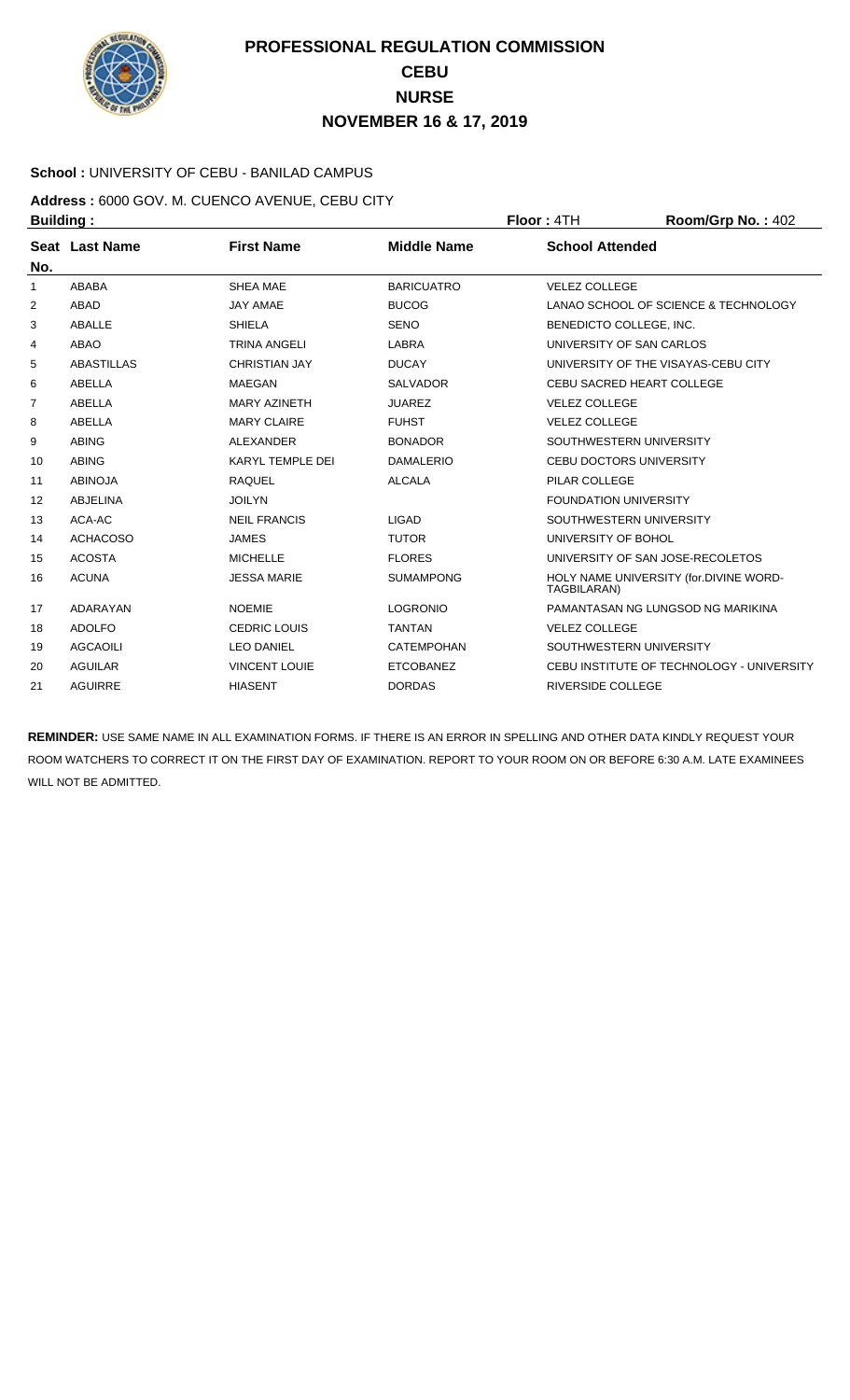

### **School :** UNIVERSITY OF CEBU - BANILAD CAMPUS

### **Address :** 6000 GOV. M. CUENCO AVENUE, CEBU CITY **Building : Floor : 4TH Room/Grp No. : 403**

| No.            | Seat Last Name   | <b>First Name</b>                   | <b>Middle Name</b>   | <b>School Attended</b>                                 |
|----------------|------------------|-------------------------------------|----------------------|--------------------------------------------------------|
| $\mathbf{1}$   | <b>AGUSTIN</b>   | <b>JORLAN JAN</b>                   |                      | SOUTHWESTERN UNIVERSITY                                |
| 2              | <b>ALCALA</b>    | <b>JASPER ROY</b>                   | <b>SINGSON</b>       | JOSEFINA H. CERILLES STATE COLLEGE-<br><b>PAGADIAN</b> |
| 3              | <b>ALCARAZ</b>   | <b>MA. KRISTEL</b>                  | <b>MORANO</b>        | <b>VELEZ COLLEGE</b>                                   |
| 4              | <b>ALCORIZA</b>  | <b>JESSA MAY</b>                    | <b>JARA</b>          | DIPOLOG MEDICAL CENTER COLLEGE<br>FOUNDATION, INC      |
| 5              | <b>ALEGARBES</b> | <b>MARIBEL</b>                      | ABELLERA             | CEBU INSTITUTE OF TECHNOLOGY - UNIVERSITY              |
| 6              | <b>ALEGRE</b>    | <b>JOHANNA MARIA</b>                | <b>ALIBANGO</b>      | UNIVERSITY OF SAN CARLOS                               |
| $\overline{7}$ | <b>ALFAR</b>     | KAITHLENE MARRIELLE-<br><b>ROSE</b> | YAPHA                | <b>CEBU DOCTORS UNIVERSITY</b>                         |
| 8              | <b>ALFARO</b>    | <b>KATE</b>                         | <b>LIMPANGOG</b>     | CEBU NORMAL UNIVERSITY (CEBU STATE<br>COLLEGE)         |
| 9              | <b>ALFECHE</b>   | POL KLINTON                         | <b>VILLEGAS</b>      | UNIVERSITY OF CEBU-BANILAD                             |
| 10             | <b>ALIBONG</b>   | <b>DAPHNEE</b>                      | <b>GABUTERO</b>      | CEBU CITY MEDICAL CENTER (CC GEN HOSP)                 |
| 11             | <b>ALICAWAY</b>  | <b>MARIA JESSA</b>                  | <b>BARDON</b>        | UNIVERSITY OF SAN JOSE-RECOLETOS                       |
| 12             | <b>ALINSUG</b>   | <b>CAROLINE ELAINE</b>              | VALLE                | UNIVERSITY OF THE VISAYAS-CEBU CITY                    |
| 13             | <b>ALKUINO</b>   | <b>JOZETTE</b>                      | <b>VIODOR</b>        | COLLEGE OF TECHNOLOGICAL SCIENCES-CEBU                 |
| 14             | <b>ALLIONES</b>  | <b>LYNDON THEO</b>                  | <b>MONTIZO</b>       | SAN LORENZO RUIZ COLLEGE OF ORMOC                      |
| 15             | <b>ALMADEN</b>   | <b>RONALD</b>                       | <b>RUIZ</b>          | BENEDICTO COLLEGE, INC.                                |
| 16             | <b>ALMAQUIN</b>  | <b>MA CHAHANNE</b>                  | DE LA PEÑA           | <b>FOUNDATION UNIVERSITY</b>                           |
| 17             | ALMAZAN          | <b>ZYRA MAE</b>                     | <b>VILLA HERMOSA</b> | <b>VELEZ COLLEGE</b>                                   |
| 18             | <b>ALMENDRAS</b> | <b>BERNADETH</b>                    | <b>MAÑACAP</b>       | UNIVERSITY OF SAN JOSE-RECOLETOS                       |
| 19             | <b>ALMINE</b>    | <b>RUBY ANN</b>                     | <b>PERALES</b>       | <b>VELEZ COLLEGE</b>                                   |
| 20             | <b>ALMODIEL</b>  | <b>LOUISSE MARIE</b>                | <b>CABAYAO</b>       | CEBU NORMAL UNIVERSITY (CEBU STATE<br>COLLEGE)         |
| 21             | <b>ALOLOR</b>    | <b>MARYJUL</b>                      | <b>SACAYAN</b>       | UNIVERSITY OF THE VISAYAS-MANDAUE CITY                 |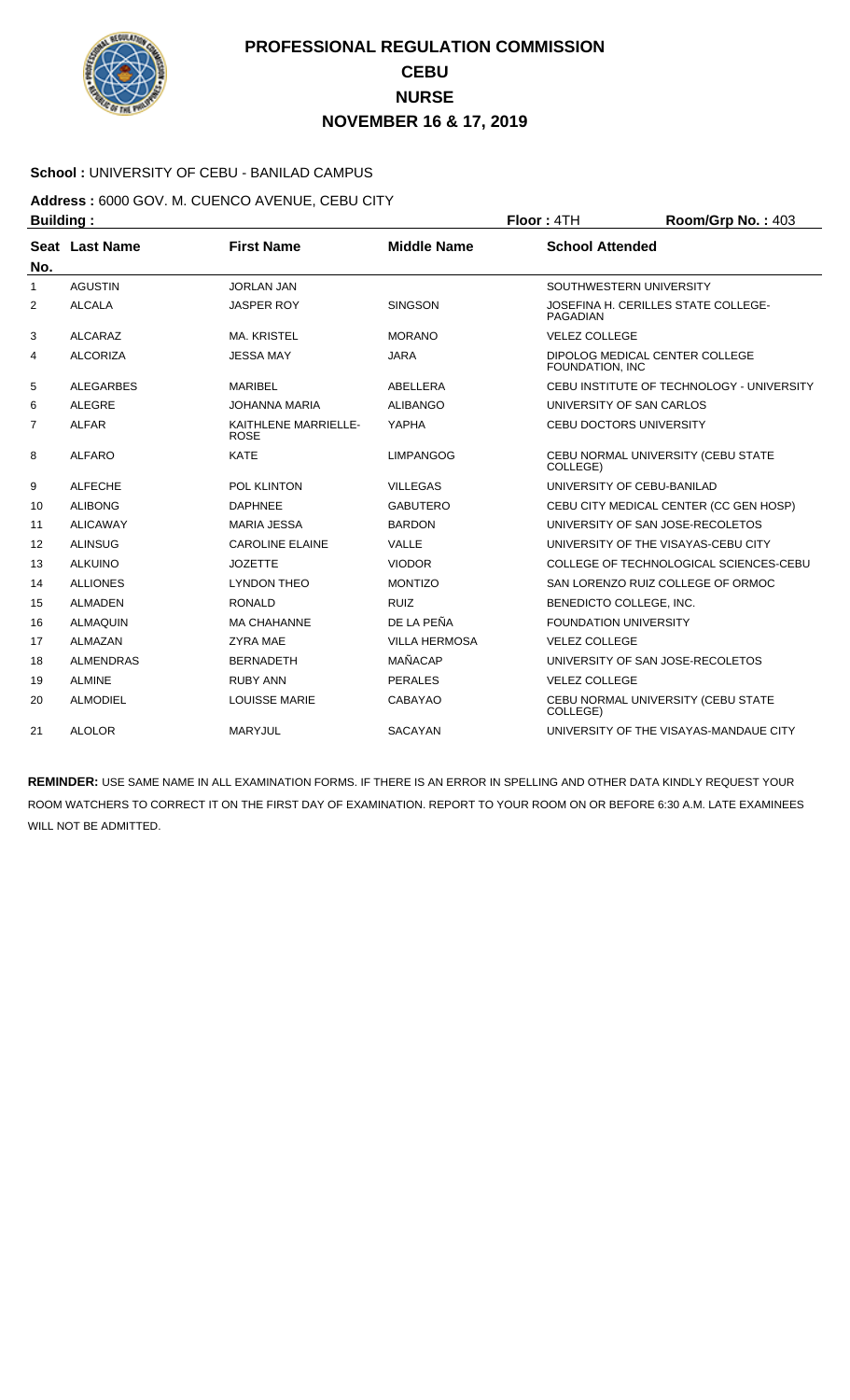

### **School :** UNIVERSITY OF CEBU - BANILAD CAMPUS

**Address :** 6000 GOV. M. CUENCO AVENUE, CEBU CITY **Building : Floor : 4TH Room/Grp No. : 404** 

| No.            | Seat Last Name  | <b>First Name</b>        | <b>Middle Name</b> | <b>School Attended</b>                                     |
|----------------|-----------------|--------------------------|--------------------|------------------------------------------------------------|
| 1              | <b>ALVAREZ</b>  | <b>EDA MARIE</b>         | <b>REBOLLOS</b>    | UNIVERSITY OF SAN CARLOS                                   |
| 2              | <b>ALVARICO</b> | <b>RONAN</b>             | CARORO             | <b>MISAMIS UNIVERSITY-OZAMIS CITY</b>                      |
| 3              | <b>ALVIZO</b>   | <b>MITCHEL</b>           | <b>ASPILLAGA</b>   | UNIVERSITY OF SAN CARLOS                                   |
| 4              | AMADUKANU       | <b>CHARIE MARIE</b>      | <b>ABELLANOSA</b>  | SAINT PAUL COLLEGE FOUNDATION, INC (CEBU-<br>ST PAUL COLL) |
| 5              | <b>AMAN</b>     | <b>ARLES</b>             | <b>SINOY</b>       | FELIPE R. VERALLO MEMORIAL FOUNDATION                      |
| 6              | <b>AMATRIL</b>  | <b>KESIA MAY</b>         | <b>SOLOMON</b>     | SOUTHWESTERN UNIVERSITY                                    |
| $\overline{7}$ | <b>AMISTOSO</b> | <b>FATIMA BERNADETTE</b> | <b>ABAIGAR</b>     | SAMAR STATE UNIVERSITY (SAMAR S.P.C.)                      |
| 8              | <b>AMODIA</b>   | <b>IRISH MAE</b>         | YBAÑEZ             | UNIVERSITY OF CEBU-BANILAD                                 |
| 9              | ANDAYA          | <b>JAN GABRIELLE</b>     | <b>PARAWAN</b>     | <b>VELEZ COLLEGE</b>                                       |
| 10             | ANDRADE         | <b>REBECCA</b>           | <b>HERMOSILLA</b>  | SOUTHWESTERN UNIVERSITY                                    |
| 11             | <b>ANFONE</b>   | MA. AUREY FE             | <b>LAVADOR</b>     | CEBU NORMAL UNIVERSITY (CEBU STATE<br>COLLEGE)             |
| 12             | <b>ANICETO</b>  | LUELA                    | LIM                | <b>VELEZ COLLEGE</b>                                       |
| 13             | <b>ANOBA</b>    | <b>MAEJAN</b>            | <b>VILLA</b>       | MISAMIS UNIVERSITY-OZAMIS CITY                             |
| 14             | <b>ANOOS</b>    | <b>CHARMA</b>            | <b>LAJOT</b>       | UNIVERSITY OF BOHOL                                        |
| 15             | <b>ANTONI</b>   | <b>BRITNEY FRANCES</b>   | <b>RIPALDA</b>     | <b>VELEZ COLLEGE</b>                                       |
| 16             | <b>ANTOPINA</b> | <b>GESELLE MARIE</b>     | <b>TANGINAN</b>    | <b>VELEZ COLLEGE</b>                                       |
| 17             | APARECE         | <b>THRISIA MAE</b>       | <b>MONZOLIN</b>    | UNIVERSITY OF SAN JOSE-RECOLETOS                           |
| 18             | <b>ARACAN</b>   | <b>MARIE SHERVIN</b>     | <b>MIANO</b>       | <b>VELEZ COLLEGE</b>                                       |
| 19             | ARAO ARAO       | <b>JULIUS RAY</b>        | CANAPE             | UNIVERSITY OF THE VISAYAS-CEBU CITY                        |
| 20             | <b>ARCHE</b>    | LORUEL                   | <b>GIDA</b>        | UNIVERSITY OF THE VISAYAS-CEBU CITY                        |
| 21             | <b>ARCILLAS</b> | MA. ELDIAH MAE           | <b>SALINAS</b>     | WESTERN LEYTE COLLEGE-ORMOC                                |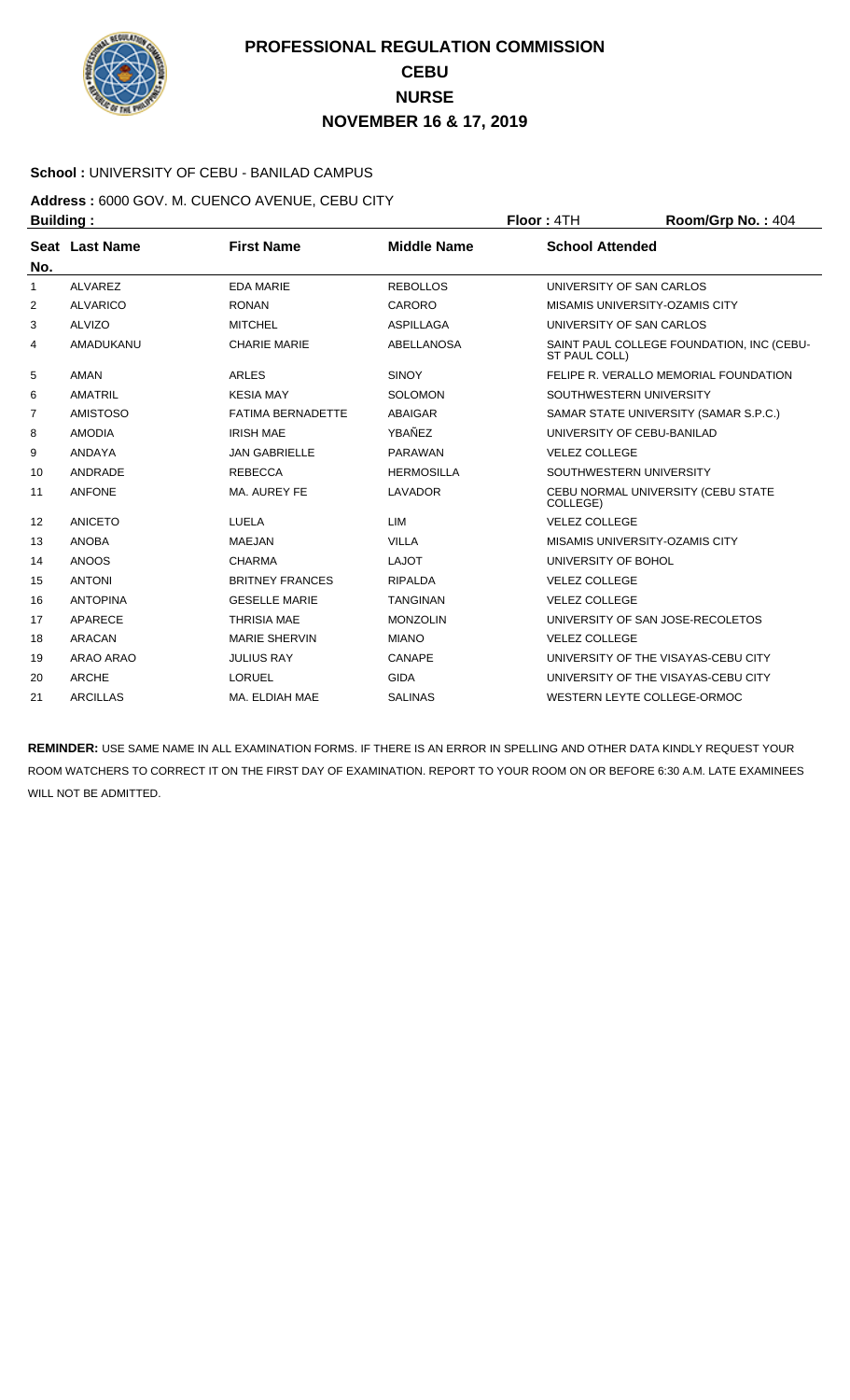

### **School :** UNIVERSITY OF CEBU - BANILAD CAMPUS

**Address :** 6000 GOV. M. CUENCO AVENUE, CEBU CITY **Building : Floor : 4TH Room/Grp No. : 405** 

| No. | Seat Last Name   | <b>First Name</b>          | <b>Middle Name</b> | <b>School Attended</b>                                            |
|-----|------------------|----------------------------|--------------------|-------------------------------------------------------------------|
| 1   | <b>ARDIENTE</b>  | KIMBERLY MARIE             | <b>DESPI</b>       | UNIVERSITY OF THE VISAYAS-CEBU CITY                               |
| 2   | <b>ARQUILITA</b> | <b>BREDGE</b>              | <b>PULI</b>        | UNIVERSITY OF THE VISAYAS-CEBU CITY                               |
| 3   | ARRADAZA         | <b>JOHN GREGG</b>          | <b>GALVEZ</b>      | COLEGIO DE SAN ANTONIO DE PADUA                                   |
| 4   | ARRIESGADO       | <b>REYNANTE</b>            | <b>GONZAGA</b>     | UNIVERSITY OF CEBU-BANILAD                                        |
| 5   | <b>ARRUBIO</b>   | <b>ZSARRA MAE</b>          | <b>MORALES</b>     | UNIVERSITY OF SAN CARLOS                                          |
| 6   | <b>ARSENAL</b>   | <b>DANIELLA KHRYSS</b>     | <b>MATURAN</b>     | MISAMIS UNIVERSITY-OZAMIS CITY                                    |
| 7   | <b>ARTIGAS</b>   | <b>ASHLEY JANE</b>         | <b>BONONO</b>      | UNIVERSITY OF SAN CARLOS                                          |
| 8   | <b>ASENTISTA</b> | <b>MAEJEAN</b>             | QUIÑANOLA          | SAINT PAUL COLLEGE FOUNDATION, INC (CEBU-<br>ST PAUL COLL)        |
| 9   | <b>ASENTISTA</b> | <b>MICHELLE</b>            | <b>PEPITO</b>      | SOUTHWESTERN UNIVERSITY                                           |
| 10  | <b>ASTILLERO</b> | <b>JUDITH</b>              | <b>ANTONIO</b>     | MISAMIS UNIVERSITY-OZAMIS CITY                                    |
| 11  | <b>ASTRONOMO</b> | <b>JIDE</b>                | <b>SAJOL</b>       | SAINT PAUL COLLEGE FOUNDATION, INC (CEBU-<br><b>ST PAUL COLL)</b> |
| 12  | <b>ATILLO</b>    | <b>LIRA MAY</b>            | <b>HERBIETO</b>    | CEBU CITY MEDICAL CENTER (CC GEN HOSP)                            |
| 13  | <b>ATIM</b>      | <b>KATHLYNNE</b>           | <b>MANSUETO</b>    | UNIVERSITY OF SAN CARLOS                                          |
| 14  | <b>AVELINO</b>   | <b>JENNIFER</b>            |                    | VISAYAS STATE UNIVERSITY (for.VISCA,LSU.)-<br><b>BAYBAY</b>       |
| 15  | <b>BACALA</b>    | CARLYLE                    | <b>YBURAN</b>      | UNIVERSITY OF THE VISAYAS-MANDAUE CITY                            |
| 16  | <b>BACALAN</b>   | <b>DAN LENUEL</b>          | <b>TAMPUS</b>      | UNIVERSITY OF CEBU-BANILAD                                        |
| 17  | <b>BACALSO</b>   | <b>MAE THERESE</b>         | <b>PULMANO</b>     | SOUTHWESTERN UNIVERSITY                                           |
| 18  | <b>BACALSO</b>   | <b>MARY ELLEN REMEDIOS</b> | CADAYONA           | <b>VELEZ COLLEGE</b>                                              |
| 19  | <b>BACOR</b>     | <b>LYNETH</b>              | <b>ESTOQUE</b>     | HOLY NAME UNIVERSITY (for.DIVINE WORD-<br>TAGBILARAN)             |
| 20  | <b>BACUSMO</b>   | <b>CRYSTA MAE DIXIE</b>    | <b>DEL ROSARIO</b> | <b>VELEZ COLLEGE</b>                                              |
| 21  | <b>BAGNOL</b>    | <b>LORELIE</b>             | <b>ENOC</b>        | UNIVERSITY OF SAN JOSE-RECOLETOS                                  |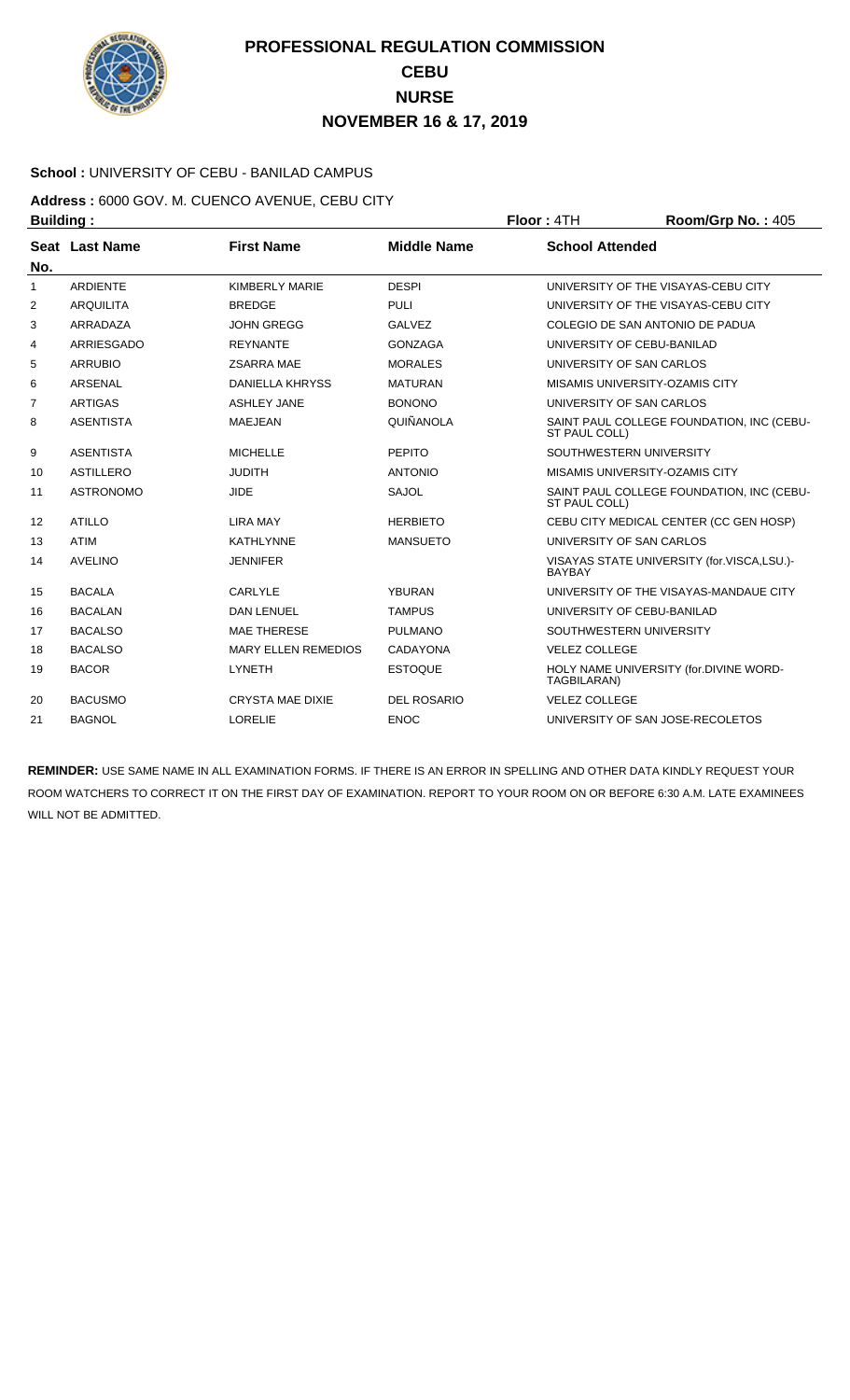

### **School :** UNIVERSITY OF CEBU - BANILAD CAMPUS

**Address :** 6000 GOV. M. CUENCO AVENUE, CEBU CITY **Building : Floor : 4TH Room/Grp No. : 406** 

| No.            | Seat Last Name   | <b>First Name</b>    | <b>Middle Name</b> | <b>School Attended</b>                                       |
|----------------|------------------|----------------------|--------------------|--------------------------------------------------------------|
| 1              | <b>BAID</b>      | <b>SHAREN</b>        | <b>POLPOL</b>      | DIPOLOG MEDICAL CENTER COLLEGE<br>FOUNDATION, INC            |
| 2              | <b>BAJADE</b>    | <b>JUDE</b>          | <b>ECLEO</b>       | <b>SURIGAO EDUCATION CENTER</b>                              |
| 3              | <b>BAJADOR</b>   | <b>KIMBERLY MAE</b>  | YSULAN             | UNIVERSITY OF THE VISAYAS-CEBU CITY                          |
| 4              | <b>BAJENTING</b> | <b>KEN PETER</b>     |                    | <b>CEBU DOCTORS UNIVERSITY</b>                               |
| 5              | <b>BALBIDO</b>   | <b>MIRZI ROSE</b>    | <b>CALACAT</b>     | HOLY NAME UNIVERSITY (for.DIVINE WORD-<br>TAGBILARAN)        |
| 6              | <b>BALIBALOS</b> | <b>DANN LOUISE</b>   | <b>CABIARA</b>     | <b>VELEZ COLLEGE</b>                                         |
| $\overline{7}$ | <b>BALIDO</b>    | <b>RHEA</b>          | <b>CASINILLO</b>   | SOUTHWESTERN UNIVERSITY                                      |
| 8              | <b>BALOLONG</b>  | <b>KENNYDITH</b>     | <b>CADIMAS</b>     | NEGROS ORIENTAL STATE UNIVERSITY (CVPC)-<br><b>DUMAGUETE</b> |
| 9              | <b>BALVERDE</b>  | <b>AEEGIE MAE</b>    | <b>JUMAO-AS</b>    | UNIVERSITY OF SAN JOSE-RECOLETOS                             |
| 10             | <b>BANDOLES</b>  | <b>ERMA</b>          | <b>SALATAN</b>     | NEGROS ORIENTAL STATE UNIVERSITY (CVPC)-<br><b>DUMAGUETE</b> |
| 11             | <b>BANGKAL</b>   | <b>HANALIN</b>       | <b>PARTOSA</b>     | BRENT HOSPITAL & COLLEGES, INC.-ZAMBOANGA<br><b>CITY</b>     |
| 12             | <b>BANGLAN</b>   | <b>NADIRA</b>        | <b>CABUGATAN</b>   | WESTERN LEYTE COLLEGE-ORMOC                                  |
| 13             | <b>BANING</b>    | MA. JOYCE MATHILDE   | ABELLANOSA         | UNIVERSITY OF CEBU-BANILAD                                   |
| 14             | <b>BANO</b>      | <b>JOCELYN</b>       | <b>CRUSIS</b>      | SAINT PAUL UNIVERSITY-SURIGAO                                |
| 15             | <b>BANTECIL</b>  | <b>EVELYN</b>        | <b>VALIENTE</b>    | SOUTHWESTERN UNIVERSITY                                      |
| 16             | <b>BANTOTO</b>   | <b>JEANNE CLAIRE</b> | <b>MALICSE</b>     | UNIVERSITY OF BOHOL                                          |
| 17             | <b>BAOBAO</b>    | <b>MARIJOY</b>       | <b>MALINAO</b>     | BLANCIA CARREON COLLEGE FOUNDATION, INC.                     |
| 18             | <b>BARAZONA</b>  | <b>SHANIE MAY</b>    | <b>FORMENTERA</b>  | SOUTHWESTERN UNIVERSITY                                      |
| 19             | <b>BARBARONA</b> | <b>MERJANE</b>       | <b>CALABIA</b>     | LICEO DE CAGAYAN UNIVERSITY                                  |
| 20             | <b>BARBOSA</b>   | NIKKA ANGELA LUCILLE | <b>IYOG</b>        | HOLY NAME UNIVERSITY (for.DIVINE WORD-<br>TAGBILARAN)        |
| 21             | <b>BARCELONA</b> | <b>MARIEL ROSS</b>   | <b>PALOSO</b>      | SOUTHWESTERN UNIVERSITY                                      |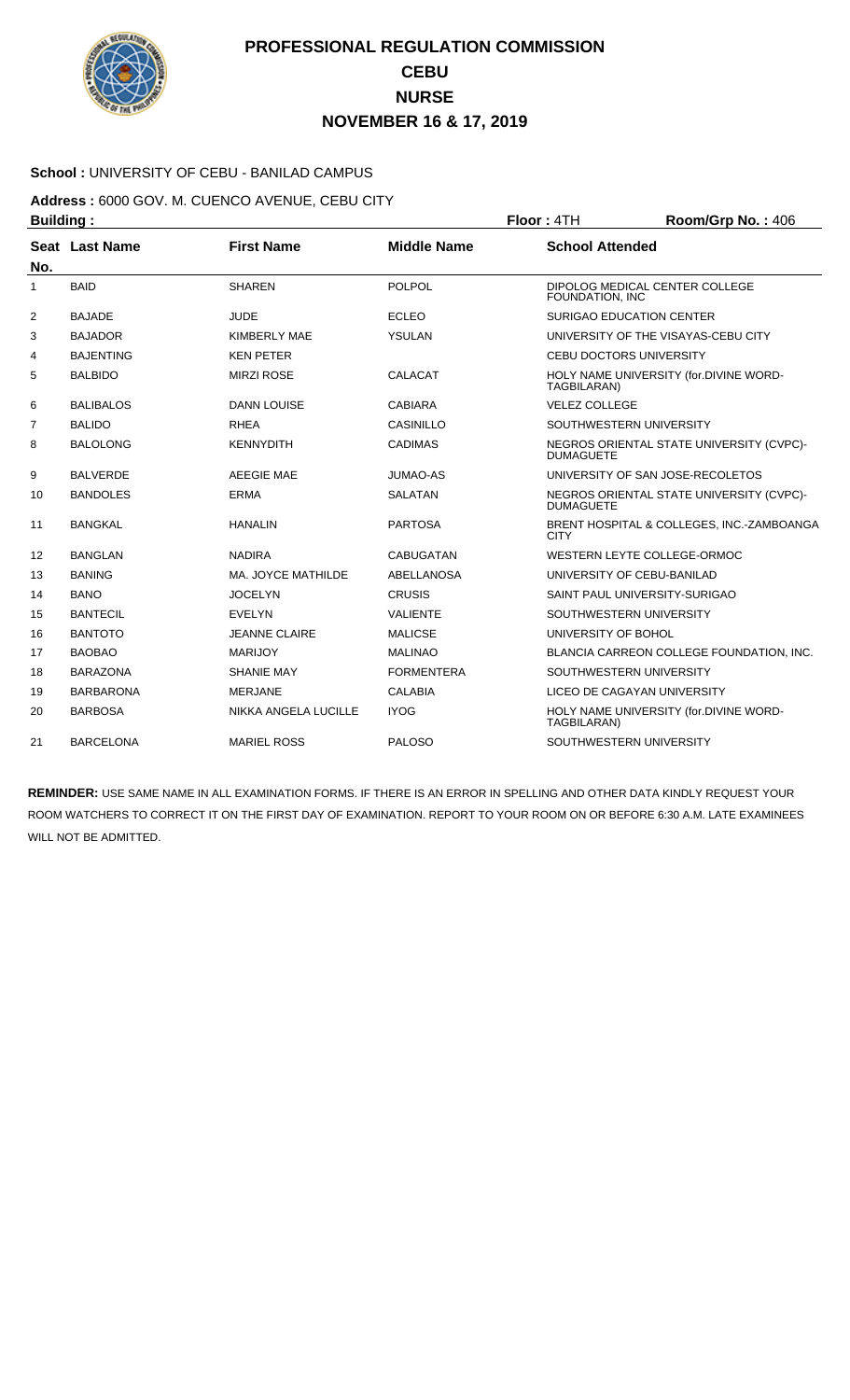

### **School :** UNIVERSITY OF CEBU - BANILAD CAMPUS

**Address :** 6000 GOV. M. CUENCO AVENUE, CEBU CITY **Building : Floor : 4TH Room/Grp No. : 407** 

| No.            | Seat Last Name    | <b>First Name</b>      | <b>Middle Name</b> | <b>School Attended</b>                                       |
|----------------|-------------------|------------------------|--------------------|--------------------------------------------------------------|
| 1              | <b>BARCENAS</b>   | <b>HAIL MARIE</b>      | <b>SALAS</b>       | SOUTHWESTERN UNIVERSITY                                      |
| 2              | <b>BARDINAS</b>   | <b>JENNELYN</b>        | CARILLO            | SOUTHWESTERN UNIVERSITY                                      |
| 3              | <b>BARGAYO</b>    | <b>LOVELANE</b>        | <b>ALBANO</b>      | MISAMIS UNIVERSITY-OZAMIS CITY                               |
| 4              | <b>BARING</b>     | <b>KEZIAH VALERIE</b>  | <b>BALOGBOG</b>    | <b>CEBU DOCTORS UNIVERSITY</b>                               |
| 5              | <b>BARING</b>     | <b>SHERLEY BIANCA</b>  | <b>BAGARES</b>     | UNIVERSITY OF SOUTHERN PHILIPPINES                           |
| 6              | <b>BARRAMEDA</b>  | <b>MARDY</b>           | <b>BUEZA</b>       | <b>BICOL UNIVERSITY-TABACO</b>                               |
| $\overline{7}$ | <b>BARRERA</b>    | <b>ROSEMARIE</b>       | <b>GAITERA</b>     | <b>WEST NEGROS COLLEGE</b>                                   |
| 8              | <b>BARRIGA</b>    | <b>ALLIAH MARIE</b>    | <b>MARU</b>        | <b>VELEZ COLLEGE</b>                                         |
| 9              | <b>BASA</b>       | <b>DARHANA</b>         | <b>BADENAS</b>     | PALAWAN POLYTECHNIC COLLEGE, INC.                            |
| 10             | <b>BASTIDA</b>    | <b>PHOEBECATES</b>     | <b>CUYOS</b>       | NAVAL STATE UNIVERSITY (for.NAVAL INST)-<br><b>NAVAL</b>     |
| 11             | <b>BATOCTOY</b>   | <b>MARIANE DOROTHY</b> | VILLANUEVA         | <b>VELEZ COLLEGE</b>                                         |
| 12             | <b>BATUCAN</b>    | <b>LYNETTE</b>         | YATAN              | UNIVERSITY OF THE VISAYAS-MANDAUE CITY                       |
| 13             | <b>BAYA</b>       | <b>ALOUHA</b>          | <b>HINANIBAN</b>   | UNIVERSITY OF CEBU-BANILAD                                   |
| 14             | <b>BAYETA</b>     | LAIZA                  | <b>ENARIO</b>      | DIPOLOG MEDICAL CENTER COLLEGE<br>FOUNDATION, INC            |
| 15             | <b>BAYLON</b>     | PEARLYN                | <b>ADALIA</b>      | NEGROS ORIENTAL STATE UNIVERSITY (CVPC)-<br><b>DUMAGUETE</b> |
| 16             | <b>BAYLOSIS</b>   | <b>MARIBEL</b>         | <b>JUMALON</b>     | UNIVERSITY OF THE VISAYAS-CEBU CITY                          |
| 17             | <b>BAYNO</b>      | <b>JASTINE</b>         | <b>DUMAGPI</b>     | CEBU CITY MEDICAL CENTER (CC GEN HOSP)                       |
| 18             | <b>BAYO</b>       | <b>LYCA MARIE</b>      | <b>MELENCION</b>   | CEBU NORMAL UNIVERSITY (CEBU STATE<br>COLLEGE)               |
| 19             | <b>BAYOTAS</b>    | <b>RYAN</b>            | <b>GUIJARNO</b>    | BLANCIA CARREON COLLEGE FOUNDATION, INC.                     |
| 20             | <b>BAYRON</b>     | <b>GENEVIEVE</b>       | <b>DAGUPLO</b>     | MINDANAO MEDICAL FOUNDATION COLLEGE                          |
| 21             | <b>BELANGIGUE</b> | <b>JELAH MAE</b>       | <b>FUENTES</b>     | UNIVERSITY OF SAN CARLOS                                     |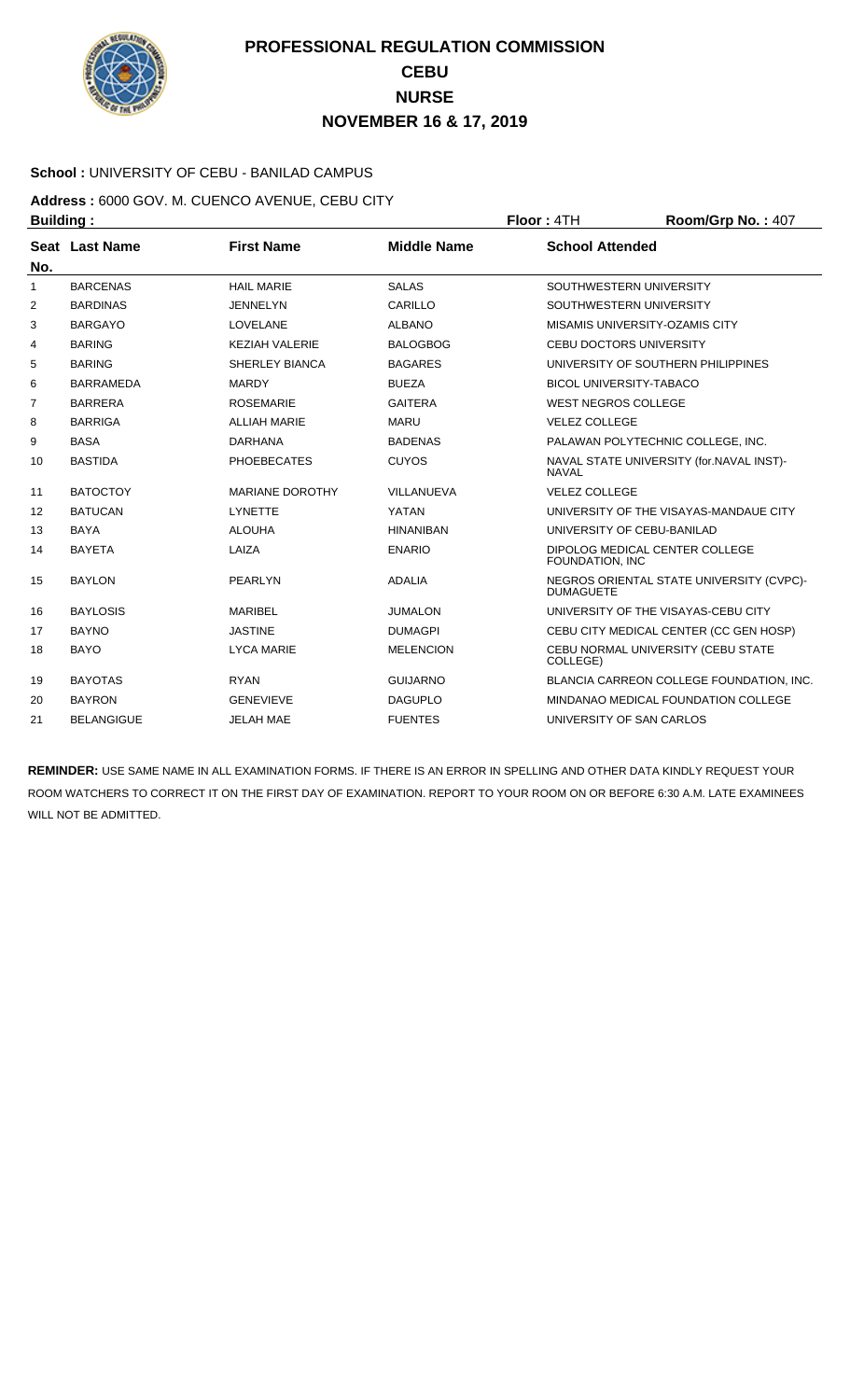

### **School :** UNIVERSITY OF CEBU - BANILAD CAMPUS

**Address :** 6000 GOV. M. CUENCO AVENUE, CEBU CITY **Building : Floor : 4TH Room/Grp No. : 409** 

| No.            | Seat Last Name    | <b>First Name</b>      | <b>Middle Name</b> | <b>School Attended</b>                                                   |
|----------------|-------------------|------------------------|--------------------|--------------------------------------------------------------------------|
| 1              | <b>BELLEZA</b>    | <b>STFVFN</b>          | <b>TARIMAN</b>     | CEBU INSTITUTE OF TECHNOLOGY - UNIVERSITY                                |
| 2              | <b>BELLONES</b>   | <b>JUANITA</b>         | <b>ATIL</b>        | ADVENTIST MEDICAL CENTER COLL.-FOR<br>MINDANAO SANI. & HOSP. COLL. INC.) |
| 3              | <b>BENDANILLO</b> | LALAINE                | <b>EROSIDO</b>     | JOSE RIZAL MEMORIAL STATE UNIVERSITY-<br><b>DAPITAN</b>                  |
| 4              | <b>BERDAN</b>     | <b>MARIA AIZA</b>      |                    | UNIVERSITY OF THE VISAYAS-MANDAUE CITY                                   |
| 5              | <b>BERNARDO</b>   | <b>CHRISTIAN</b>       | PANAGSAGAN         | SOUTHWESTERN UNIVERSITY                                                  |
| 6              | <b>BEROU</b>      | DYANNE JOY             | <b>RAVINA</b>      | CEBU NORMAL UNIVERSITY (CEBU STATE<br>COLLEGE)                           |
| $\overline{7}$ | <b>BESAS</b>      | <b>ARIEL CARLO</b>     |                    | SAINT FRANCIS OF ASSISI COLLEGE                                          |
| 8              | <b>BESIN</b>      | <b>MARC ELLEZAR</b>    | <b>MONCEDA</b>     | CEBU SACRED HEART COLLEGE                                                |
| 9              | <b>BEUP</b>       | <b>AZIZA MARTINA</b>   | <b>AUXTERO</b>     | PALAWAN POLYTECHNIC COLLEGE, INC.                                        |
| 10             | <b>BIENES</b>     | <b>WHISLEY MAY</b>     | <b>MONTALBO</b>    | SOUTHWESTERN UNIVERSITY                                                  |
| 11             | <b>BIHAG</b>      | <b>AVRIEL FRANCES</b>  | <b>GERONDA</b>     | CEBU NORMAL UNIVERSITY (CEBU STATE<br>COLLEGE)                           |
| 12             | <b>BISMARK</b>    | <b>ILKA</b>            | <b>ABAPO</b>       | SOUTHWESTERN UNIVERSITY                                                  |
| 13             | <b>BODIN</b>      | <b>JENNYFE</b>         | <b>VILLACURA</b>   | UNIVERSITY OF SAN JOSE-RECOLETOS                                         |
| 14             | <b>BODIONGAN</b>  | <b>AIZA</b>            | <b>ANOBA</b>       | UNIVERSITY OF BOHOL                                                      |
| 15             | <b>BOLO</b>       | <b>ELIZABETH</b>       | <b>MASAYON</b>     | <b>RIVERSIDE COLLEGE</b>                                                 |
| 16             | <b>BONALOS</b>    | <b>AIRESS</b>          | <b>FERNANDEZ</b>   | SALAZAR INSTITUTE OF TECHNOLOGY-CEBU<br><b>CITY</b>                      |
| 17             | <b>BONGCAWEL</b>  | <b>MARY ROSE</b>       | <b>TEVES</b>       | MEDINA COLLEGE-OZAMIS CITY                                               |
| 18             | <b>BONGCO</b>     | <b>ALFEA MARIE</b>     | <b>MORENO</b>      | SURIGAO EDUCATION CENTER                                                 |
| 19             | <b>BONGHANOY</b>  | <b>MEDCHALYN</b>       | <b>REBADOÑA</b>    | UNIVERSITY OF THE VISAYAS-CEBU CITY                                      |
| 20             | <b>BONO</b>       | <b>CANDICE THERESE</b> | <b>ESTOQUE</b>     | SOUTHWESTERN UNIVERSITY                                                  |
| 21             | <b>BONTILAO</b>   | <b>AILYN</b>           | <b>ACASIO</b>      | MISAMIS UNIVERSITY-OZAMIS CITY                                           |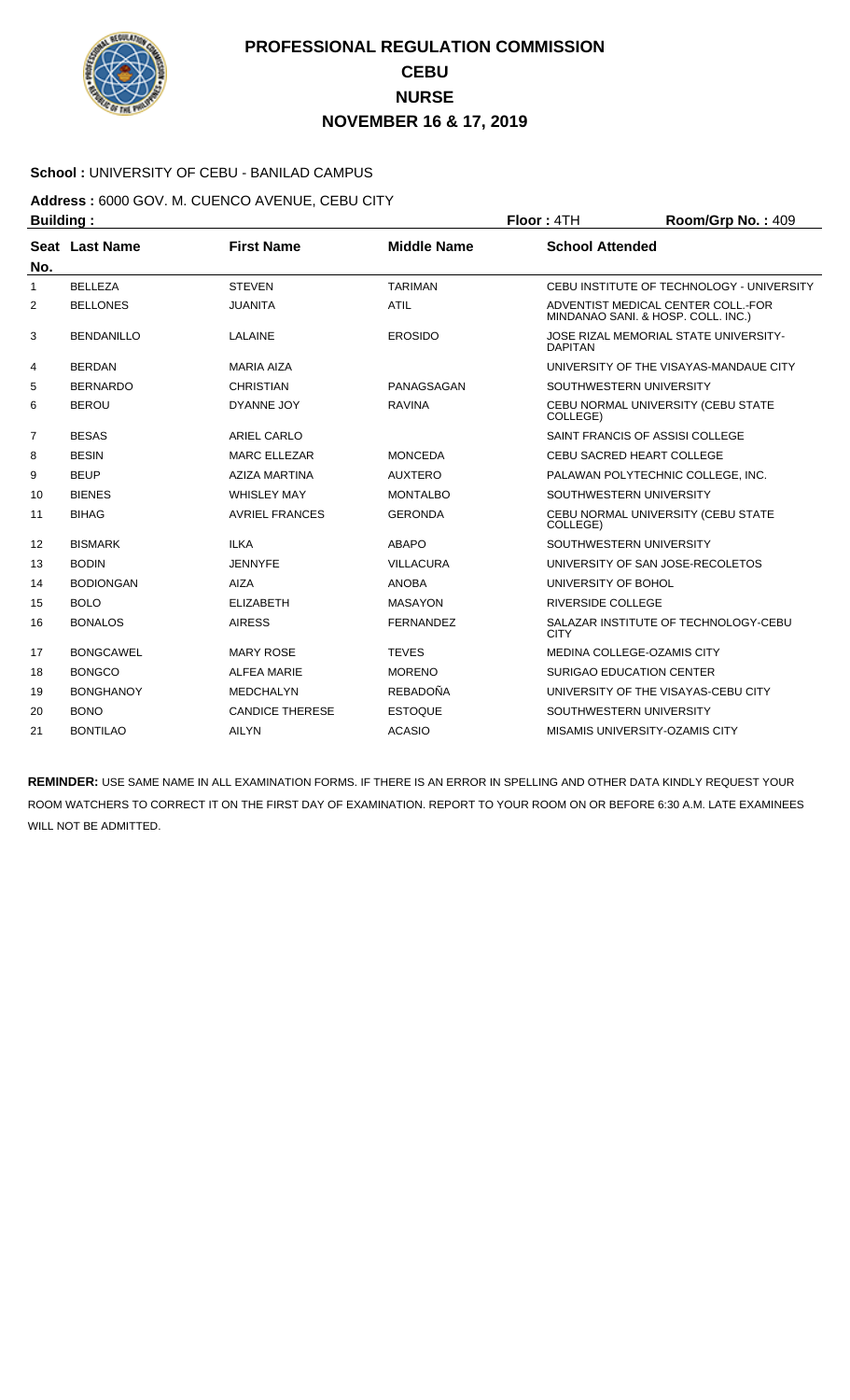

### **School :** UNIVERSITY OF CEBU - BANILAD CAMPUS

**Address :** 6000 GOV. M. CUENCO AVENUE, CEBU CITY **Building : Floor : 4TH Room/Grp No. : 410** 

| No.            | Seat Last Name     | <b>First Name</b>       | <b>Middle Name</b> | <b>School Attended</b>                                       |
|----------------|--------------------|-------------------------|--------------------|--------------------------------------------------------------|
| 1              | <b>BONTUYAN</b>    | <b>CHARMAGNE ANGELA</b> |                    | CEBU CITY MEDICAL CENTER (CC GEN HOSP)                       |
| $\overline{2}$ | <b>BORDARIO</b>    | <b>FAITH</b>            | <b>PONO</b>        | <b>VELEZ COLLEGE</b>                                         |
| 3              | <b>BORJA</b>       | <b>RICHELLE THERESE</b> | <b>MORENO</b>      | BENEDICTO COLLEGE, INC.                                      |
| 4              | <b>BORRES</b>      | <b>JEVON ANN NICOLE</b> | <b>REYES</b>       | UNIVERSITY OF SAN JOSE-RECOLETOS                             |
| 5              | <b>BORROMEO</b>    | <b>MARC FRANCIS</b>     | <b>CONCIBIDO</b>   | <b>VELEZ COLLEGE</b>                                         |
| 6              | <b>BOYBOY</b>      | <b>MYRA MONIQUE</b>     | <b>MENDEZ</b>      | UNIVERSITY OF BOHOL                                          |
| 7              | <b>BRAGA</b>       | <b>JAY ANNE</b>         | <b>VARRON</b>      | VISAYAS STATE UNIVERSITY (for.VISCA,LSU.)-<br><b>BAYBAY</b>  |
| 8              | <b>BRANZUELA</b>   | PHOEBE CLAIRE           | <b>AUTENTICO</b>   | SOUTHWESTERN UNIVERSITY                                      |
| 9              | <b>BRIGOLI</b>     | <b>XARVIE MARIETH</b>   | <b>ROSELL</b>      | <b>VELEZ COLLEGE</b>                                         |
| 10             | <b>BRIONES</b>     | <b>MARGARITO</b>        | <b>UBAS</b>        | SAINT PAUL COLLEGE FOUNDATION, INC (CEBU-<br>ST PAUL COLL)   |
| 11             | <b>BRONDIAL</b>    | <b>GISELA MARI</b>      | <b>OROZCO</b>      | NEGROS ORIENTAL STATE UNIVERSITY (CVPC)-<br><b>DUMAGUETE</b> |
| 12             | <b>BUCCAT</b>      | <b>CRISTY</b>           | <b>TORDILLO</b>    | UNIVERSITY OF CEBU-BANILAD                                   |
| 13             | <b>BUCOY</b>       | ROD LEO                 | <b>PILANGA</b>     | UNIVERSITY OF THE VISAYAS-CEBU CITY                          |
| 14             | <b>BUENCONSEJO</b> | <b>KELSEY CHLOIE</b>    | <b>BAJARIAS</b>    | CEBU NORMAL UNIVERSITY (CEBU STATE<br>COLLEGE)               |
| 15             | <b>BULAWAN</b>     | <b>ANNE CARMEL</b>      | <b>SOTTO</b>       | SOUTHWESTERN UNIVERSITY                                      |
| 16             | <b>BULAWAN</b>     | KATHLEEN JEWEL          | <b>SEBASTIAN</b>   | VISAYAS STATE UNIVERSITY (for.VISCA,LSU.)-<br><b>BAYBAY</b>  |
| 17             | <b>BUNDA</b>       | <b>ALLYZA MARIZ</b>     | <b>BERNADAS</b>    | NAVAL STATE UNIVERSITY (for.NAVAL INST)-<br><b>NAVAL</b>     |
| 18             | <b>BUYSER</b>      | <b>CAROL KENT</b>       |                    | SOUTHWESTERN UNIVERSITY                                      |
| 19             | CA-ANGAY           | <b>BERNADETH</b>        | SANICO             | SOUTHWESTERN UNIVERSITY                                      |
| 20             | <b>CABAHUG</b>     | <b>KIMBERLY LYN</b>     | <b>MARABI</b>      | <b>CEBU DOCTORS UNIVERSITY</b>                               |
| 21             | CABAHUG            | <b>SILAS</b>            | <b>BACALSO</b>     | CEBU CITY MEDICAL CENTER (CC GEN HOSP)                       |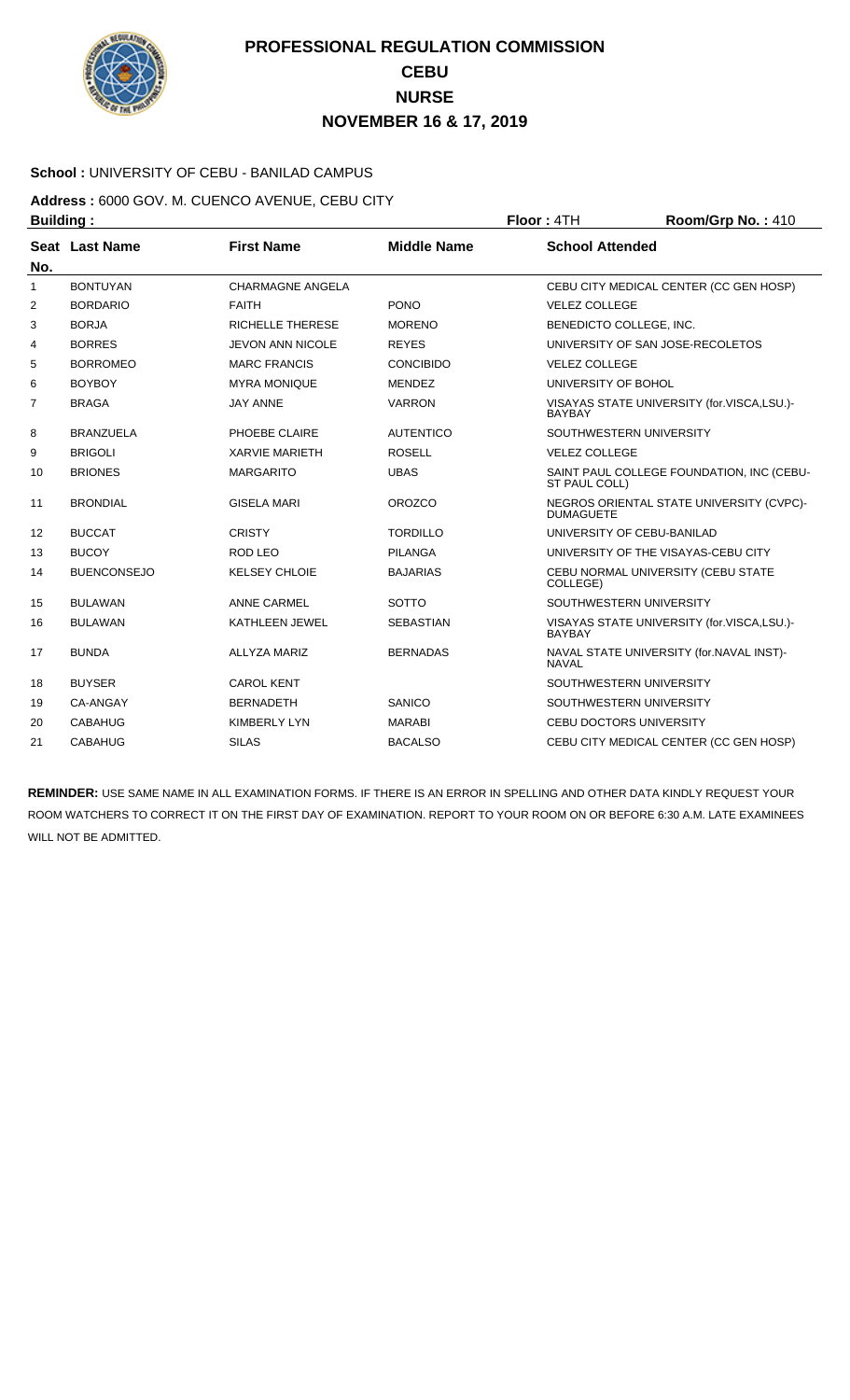

### **School :** UNIVERSITY OF CEBU - BANILAD CAMPUS

**Address :** 6000 GOV. M. CUENCO AVENUE, CEBU CITY **Building : Floor : 4TH Room/Grp No. : 411** 

| No.          | Seat Last Name    | <b>First Name</b>       | <b>Middle Name</b> | <b>School Attended</b>                                     |
|--------------|-------------------|-------------------------|--------------------|------------------------------------------------------------|
| $\mathbf{1}$ | CABALLERO         | <b>HILLARY KATE</b>     | <b>TABANAO</b>     | <b>VELEZ COLLEGE</b>                                       |
| 2            | <b>CABALLES</b>   | <b>GERARD PAUL</b>      | <b>ESTAVILLA</b>   | LARMEN DE GUIA MEMORIAL COLLEGE                            |
| 3            | CABALUNA          | MICHAEL ANDRIE          | <b>CORTEZ</b>      | UNIVERSITY OF SAN JOSE-RECOLETOS                           |
| 4            | <b>CABAÑAS</b>    | <b>JUNREY</b>           | <b>NAPUTO</b>      | <b>SURIGAO EDUCATION CENTER</b>                            |
| 5            | CABANDO           | <b>CLAIRE</b>           | <b>NUERA</b>       | UNIVERSITY OF THE VISAYAS-MANDAUE CITY                     |
| 6            | CABAÑEZ           | <b>ROELLA</b>           | <b>JIMENEZ</b>     | SOUTHWESTERN UNIVERSITY                                    |
| 7            | CABAÑOG           | <b>GREGORIA</b>         | <b>SERAPILOY</b>   | SAINT PAUL COLLEGE FOUNDATION, INC (CEBU-<br>ST PAUL COLL) |
| 8            | CABARAL           | <b>GRETHEL</b>          | <b>GILLUANO</b>    | UNIVERSITY OF SAN JOSE-RECOLETOS                           |
| 9            | CABASAG           | <b>AILEEN</b>           | <b>CORTES</b>      | <b>VELEZ COLLEGE</b>                                       |
| 10           | <b>CABATINGAN</b> | <b>RETCHIELYN</b>       | <b>MAGLASANG</b>   | UNIVERSITY OF SAN CARLOS                                   |
| 11           | <b>CABATO</b>     | <b>JOSHUA PAUL</b>      | <b>JERUSALEM</b>   | <b>VELEZ COLLEGE</b>                                       |
| 12           | <b>CABATUAN</b>   | <b>HANNA ERIKA MAY</b>  | <b>ENTENDEZ</b>    | SAINT PAUL UNIVERSITY-SURIGAO                              |
| 13           | <b>CABINGAS</b>   | <b>MARY JANE</b>        | <b>GELIG</b>       | NAVAL STATE UNIVERSITY (for.NAVAL INST)<br><b>BILIRAN</b>  |
| 14           | <b>CABISADA</b>   | <b>MOEN</b>             | <b>SERINO</b>      | UNIVERSITY OF SAN JOSE-RECOLETOS                           |
| 15           | <b>CABRERA</b>    | <b>IVY</b>              |                    | UNIVERSITY OF CEBU-BANILAD                                 |
| 16           | <b>CABRIANA</b>   | <b>JESSICA</b>          | <b>OBRADOR</b>     | STI COLLEGE CEBU, INC                                      |
| 17           | <b>CABRILLOS</b>  | <b>SHIERA</b>           | QUIJANO            | UNIVERSITY OF CEBU-BANILAD                                 |
| 18           | <b>CABUDOY</b>    | <b>GOLDA HILDA</b>      | <b>MACOROL</b>     | <b>HOLY INFANT COLLEGE</b>                                 |
| 19           | <b>CADUNGOG</b>   | <b>LOVE MAE RUSSELL</b> | <b>PAO</b>         | DIPOLOG MEDICAL CENTER COLLEGE<br>FOUNDATION, INC          |
| 20           | CAGAMPANG         | <b>BRYAN</b>            | <b>NAJIAL</b>      | SAINT PAUL UNIVERSITY-SURIGAO                              |
| 21           | CAGAMPANG         | <b>JANETH</b>           | <b>BRIONES</b>     | SAINT PAUL UNIVERSITY-SURIGAO                              |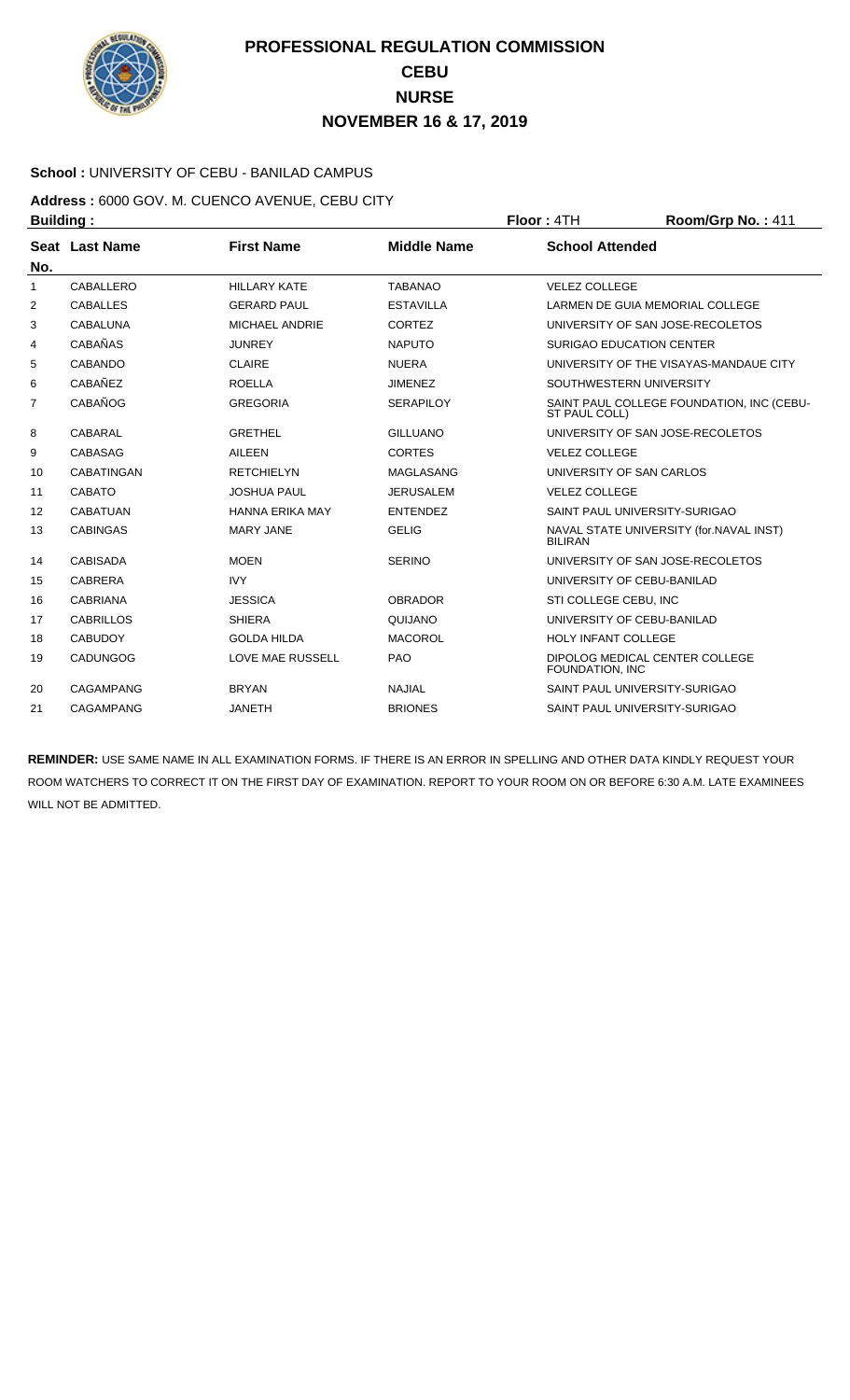

### **School :** UNIVERSITY OF CEBU - BANILAD CAMPUS

**Address :** 6000 GOV. M. CUENCO AVENUE, CEBU CITY **Building : Floor : 4TH Room/Grp No. : 413** 

| No.            | Seat Last Name  | <b>First Name</b>     | <b>Middle Name</b> | <b>School Attended</b>                                |
|----------------|-----------------|-----------------------|--------------------|-------------------------------------------------------|
| -1             | CAGO            | <b>MERRIAM</b>        | <b>DAAN</b>        | SOUTHWESTERN UNIVERSITY                               |
| 2              | CAINGLET        | <b>ALBERT</b>         | <b>CILOS</b>       | UNIVERSITY OF BOHOL                                   |
| 3              | <b>CALALIN</b>  | <b>SHENNA MAE</b>     | <b>LINDO</b>       | UNIVERSITY OF BOHOL                                   |
| 4              | <b>CALDERON</b> | <b>ANGELICA</b>       | <b>SOLATORIO</b>   | UNIVERSITY OF THE VISAYAS-MANDAUE CITY                |
| 5              | <b>CALDERON</b> | <b>KRISTA LEIGH</b>   |                    | UNIVERSITY OF SAN JOSE-RECOLETOS                      |
| 6              | CALIB-OG        | <b>HONEY BELL</b>     | <b>SUPERALES</b>   | LA SALLE UNIVERSITY (for.IMMA.CONCEPCION-LA<br>SALLE) |
| $\overline{7}$ | CALIO           | <b>CHERRY ANN</b>     | <b>ADLAWON</b>     | DIPOLOG MEDICAL CENTER COLLEGE<br>FOUNDATION. INC     |
| 8              | CALUNOD         | <b>MARY SHIELO</b>    | <b>REALES</b>      | CEBU INSTITUTE OF TECHNOLOGY - UNIVERSITY             |
| 9              | CALVO           | <b>JESSREY</b>        | <b>CASTRO</b>      | COLEGIO DE SAN ANTONIO DE PADUA                       |
| 10             | CAMILO          | <b>MARIAH BIANCA</b>  |                    | UNIVERSITY OF SAN JOSE-RECOLETOS                      |
| 11             | <b>CAÑEDA</b>   | <b>MARIA VICTORIA</b> | <b>BAS</b>         | UNIVERSITY OF THE VISAYAS-CEBU CITY                   |
| 12             | <b>CAÑETE</b>   | <b>AUDREY NICOLE</b>  | <b>LEBUMFACIL</b>  | <b>VELEZ COLLEGE</b>                                  |
| 13             | <b>CAÑETE</b>   | ED VAN FRANCIS        | <b>NARVASA</b>     | UNIVERSITY OF CEBU-BANILAD                            |
| 14             | <b>CAÑETE</b>   | <b>FLORA MAY</b>      | CAÑADA             | UNIVERSITY OF CEBU-BANILAD                            |
| 15             | <b>CAÑETE</b>   | <b>FRANCIS EDZEL</b>  | <b>NARVASA</b>     | UNIVERSITY OF CEBU-BANILAD                            |
| 16             | <b>CAÑETE</b>   | <b>HAZEL</b>          | <b>TORRES</b>      | SOUTHWESTERN UNIVERSITY                               |
| 17             | <b>CAÑETE</b>   | <b>SIGRID</b>         | <b>GORRES</b>      | UNIVERSITY OF CEBU-BANILAD                            |
| 18             | CAÑIZARES       | <b>LE ANN</b>         | <b>GANAPIN</b>     | <b>VELEZ COLLEGE</b>                                  |
| 19             | <b>CAPALLA</b>  | <b>CARLO ANGELO</b>   | CAMBRONERO         | UNIVERSITY OF SOUTHERN PHILIPPINES                    |
| 20             | CAPUNO          | <b>DENMARK</b>        | <b>BOBILLES</b>    | COLEGIO DE SAN ANTONIO DE PADUA                       |
| 21             | <b>CARABIO</b>  | <b>NICOLE REIGN</b>   | <b>ROLLORATA</b>   | DIPOLOG MEDICAL CENTER COLLEGE<br>FOUNDATION, INC     |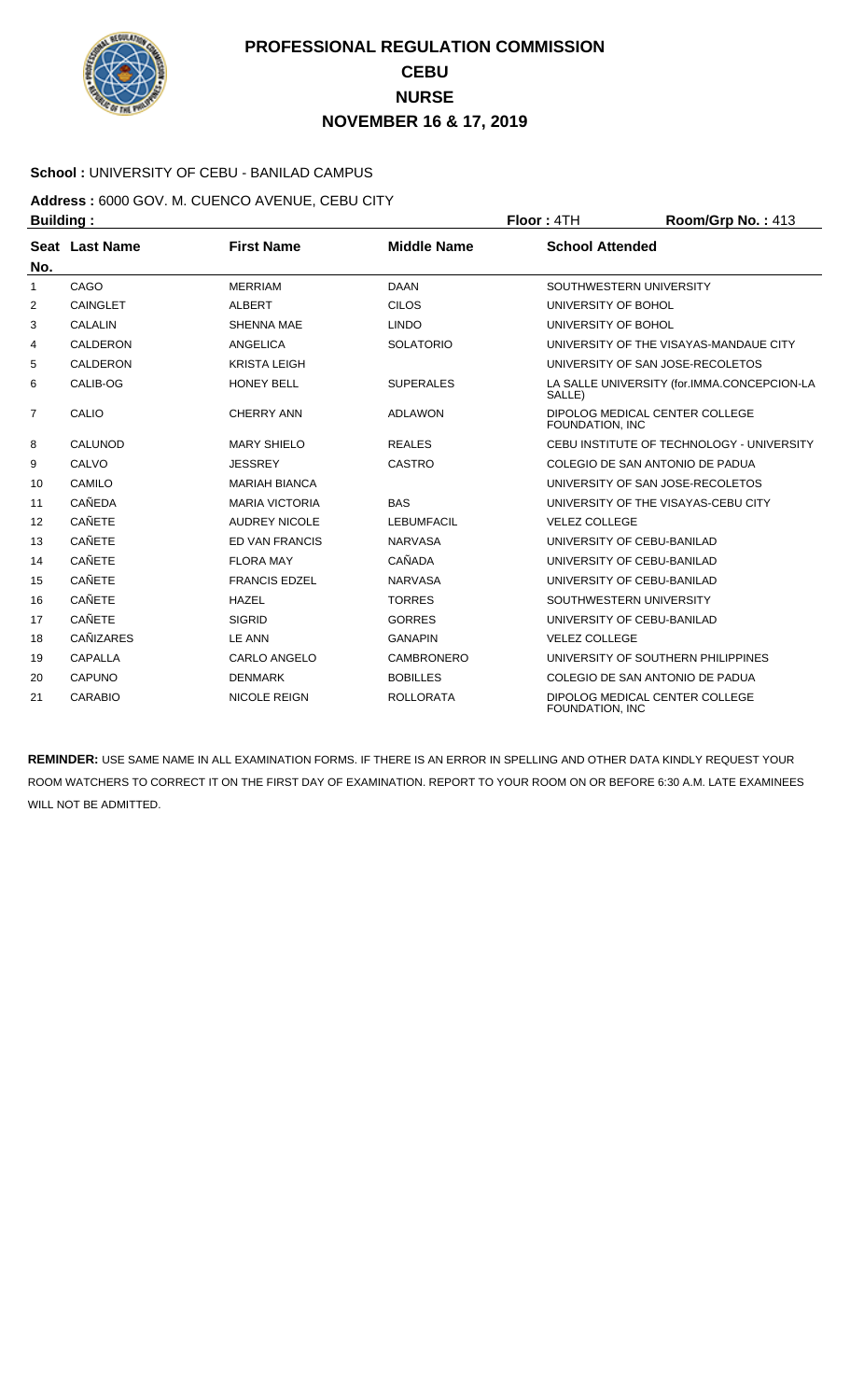

### **School :** UNIVERSITY OF CEBU - BANILAD CAMPUS

**Address :** 6000 GOV. M. CUENCO AVENUE, CEBU CITY **Building : Floor : 4TH Room/Grp No. : 414** 

| No.            | Seat Last Name    | <b>First Name</b>    | <b>Middle Name</b> | <b>School Attended</b>                                       |
|----------------|-------------------|----------------------|--------------------|--------------------------------------------------------------|
| 1              | CARANGAN          | <b>ZESSA MAE</b>     | <b>ALVARICO</b>    | DIPOLOG MEDICAL CENTER COLLEGE<br>FOUNDATION, INC            |
| 2              | CARBONQUILLO      | <b>THERESE</b>       | <b>CONEJOS</b>     | CEBU NORMAL UNIVERSITY (CEBU STATE<br>COLLEGE)               |
| 3              | <b>CARIAGA</b>    | <b>FREDELYN</b>      | <b>ARMENTON</b>    | <b>VELEZ COLLEGE</b>                                         |
| 4              | <b>CARPENTERO</b> | <b>MIKE LAWRENCE</b> | <b>CARRIAGA</b>    | UNIVERSITY OF SAN JOSE-RECOLETOS                             |
| 5              | CARREON           | <b>MIRASOL</b>       | CARSANO            | MEDINA COLLEGE-OZAMIS CITY                                   |
| 6              | <b>CASABA</b>     | <b>RHEA MAE</b>      | <b>BULAYBULAY</b>  | NEGROS ORIENTAL STATE UNIVERSITY (CVPC)-<br><b>DUMAGUETE</b> |
| $\overline{7}$ | <b>CASAKIT</b>    | <b>MARICEL</b>       | <b>ESCANO</b>      | UNIVERSITY OF PERPETUAL HELP SYSTEM-<br>LAGUNA               |
| 8              | <b>CASANOBA</b>   | <b>JONALYN</b>       | <b>GAAS</b>        | HOLY NAME UNIVERSITY (for.DIVINE WORD-<br>TAGBILARAN)        |
| 9              | CASIL             | <b>ALLAISSA ANNE</b> | <b>CASTRO</b>      | UNIVERSITY OF SAN JOSE-RECOLETOS                             |
| 10             | CASIL             | <b>KRYSTENE HOPE</b> | <b>FUENTES</b>     | SOUTHWESTERN UNIVERSITY                                      |
| 11             | <b>CASILAN</b>    | ANGELICA             | <b>DIAZ</b>        | <b>CEBU DOCTORS UNIVERSITY</b>                               |
| 12             | CASINILLO         | <b>CHAIRA GIFT</b>   | <b>GEÑOSO</b>      | <b>VELEZ COLLEGE</b>                                         |
| 13             | <b>CASTAÑEDA</b>  | <b>MARY GRACE</b>    | <b>ABADIANO</b>    | PALAWAN POLYTECHNIC COLLEGE, INC.                            |
| 14             | <b>CASTELO</b>    | <b>MARK EVAN LOU</b> | <b>DELOS REYES</b> | SOUTHWESTERN UNIVERSITY                                      |
| 15             | CASTILLON         | <b>JONA</b>          | <b>SUAN</b>        | MEDINA COLLEGE-OZAMIS CITY                                   |
| 16             | <b>CASTINO</b>    | <b>JULIETA</b>       | <b>AMPO</b>        | LICEO DE CAGAYAN UNIVERSITY                                  |
| 17             | <b>CASTRO</b>     | <b>ALINE</b>         | <b>DERECHO</b>     | COLEGIO DE SAN ANTONIO DE PADUA                              |
| 18             | CASTULO           | <b>GLENN MARY</b>    | <b>BERSE</b>       | UNIVERSITY OF BOHOL                                          |
| 19             | CASTULO           | <b>IVY COLIENE</b>   | <b>VIRTUDAZO</b>   | FELIPE R. VERALLO MEMORIAL FOUNDATION                        |
| 20             | <b>CATALLA</b>    | <b>ALYSON</b>        | <b>PURISIMA</b>    | MATER DEI COLLEGE-BOHOL                                      |
| 21             | CATAPANG          | <b>JAY LORD</b>      | <b>PATALINGHUG</b> | NOTRE DAME UNIVERSITY                                        |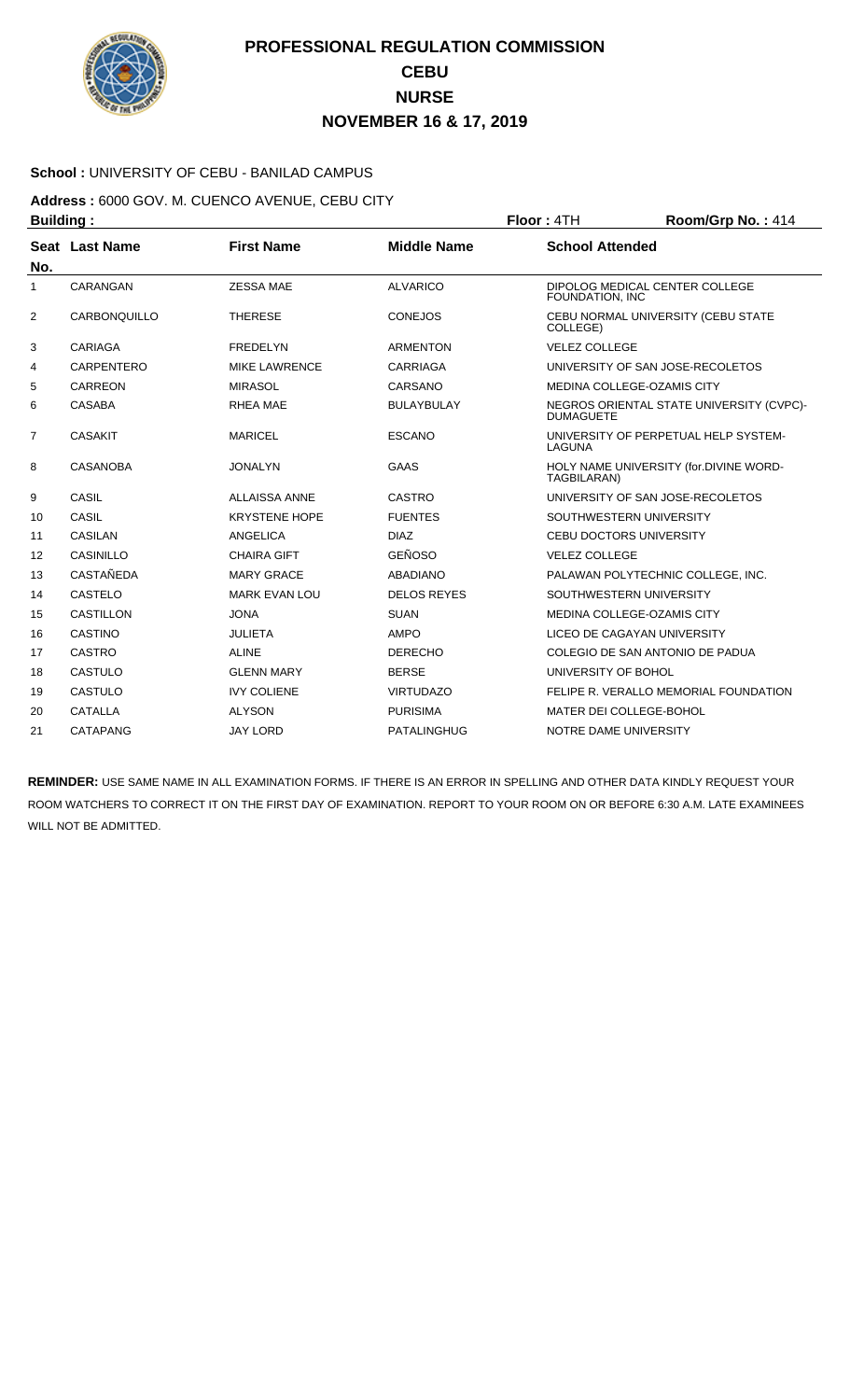

### **School :** UNIVERSITY OF CEBU - BANILAD CAMPUS

### **Address :** 6000 GOV. M. CUENCO AVENUE, CEBU CITY **Building : Floor : 4TH Room/Grp No. : 415**

| No.            | Seat Last Name | <b>First Name</b>       | <b>Middle Name</b> | <b>School Attended</b>                                       |
|----------------|----------------|-------------------------|--------------------|--------------------------------------------------------------|
| 1              | <b>CATURZA</b> | MICHAEL GEORGE          | <b>DOLORITOS</b>   | BOHOL INSTITUTE OF TECHNOLOGY-<br><b>TAGBILARAN CITY</b>     |
| $\overline{2}$ | CAUSING        | <b>ALRID</b>            | <b>MATA</b>        | CEBU INSTITUTE OF TECHNOLOGY - UNIVERSITY                    |
| 3              | CAYANG         | <b>ELIZABETH</b>        | <b>BAJARIAS</b>    | <b>WEST NEGROS COLLEGE</b>                                   |
| 4              | <b>CENIZA</b>  | <b>CHESSA MHEY</b>      | <b>MAYOL</b>       | CEBU NORMAL UNIVERSITY (CEBU STATE<br>COLLEGE)               |
| 5              | <b>CERERA</b>  | <b>JUDY ANN</b>         | <b>BACALLA</b>     | NAVAL STATE UNIVERSITY (for.NAVAL INST)-<br><b>NAVAL</b>     |
| 6              | CHAN           | <b>ERIZZA MARIEL</b>    | <b>AYONG</b>       | SOUTHWESTERN UNIVERSITY                                      |
| 7              | <b>CHATTO</b>  | <b>DELMA</b>            | <b>ORIG</b>        | HOLY NAME UNIVERSITY (for.DIVINE WORD-<br><b>TAGBILARAN)</b> |
| 8              | <b>CHATTO</b>  | <b>MARY JOY</b>         | <b>OMOSURA</b>     | HOLY NAME UNIVERSITY (for.DIVINE WORD-<br>TAGBILARAN)        |
| 9              | <b>CHAVEZ</b>  | <b>SAMANTHA ASTER</b>   | <b>GENGANIA</b>    | <b>VELEZ COLLEGE</b>                                         |
| 10             | <b>CHIONG</b>  | AVA MAE                 | <b>VILLEGAS</b>    | CEBU CITY MEDICAL CENTER (CC GEN HOSP)                       |
| 11             | CHIU           | <b>JEAN MARIE</b>       | <b>SALIG</b>       | UNIVERSITY OF SOUTHERN PHILIPPINES                           |
| 12             | <b>CHU</b>     | <b>RICKA CAMILLE</b>    | <b>TABAR</b>       | SAN LORENZO RUIZ COLLEGE OF ORMOC                            |
| 13             | <b>CHUA</b>    | <b>JOSEPH CHRISTIAN</b> | <b>YUVIENCO</b>    | <b>CEBU DOCTORS UNIVERSITY</b>                               |
| 14             | <b>CINCO</b>   | <b>ARTEMIS MARIE</b>    |                    | <b>VELEZ COLLEGE</b>                                         |
| 15             | <b>CLARION</b> | <b>JOHN MICHAEL</b>     | <b>EMPOC</b>       | CEBU INSTITUTE OF TECHNOLOGY - UNIVERSITY                    |
| 16             | <b>CLAVERO</b> | <b>MAUREEN RAE</b>      | <b>CABAHUG</b>     | SAINT PAUL UNIVERSITY-SURIGAO                                |
| 17             | <b>CLERINO</b> | <b>MARK ANDREW</b>      | <b>ALFARERO</b>    | <b>CEBU DOCTORS UNIVERSITY</b>                               |
| 18             | <b>CLITAR</b>  | <b>JAY-ANN</b>          | <b>JASON</b>       | WESTERN LEYTE COLLEGE-ORMOC                                  |
| 19             | <b>COBOL</b>   | <b>CHARLYN</b>          | <b>ABADILLA</b>    | UNIVERSITY OF SAN JOSE-RECOLETOS                             |
| 20             | <b>COCA</b>    | <b>BHEBIE CHRISTINE</b> | <b>CABRERA</b>     | BENEDICTO COLLEGE, INC.                                      |
| 21             | <b>COCA</b>    | <b>JERRY</b>            | <b>CABRERA</b>     | LARMEN DE GUIA MEMORIAL COLLEGE                              |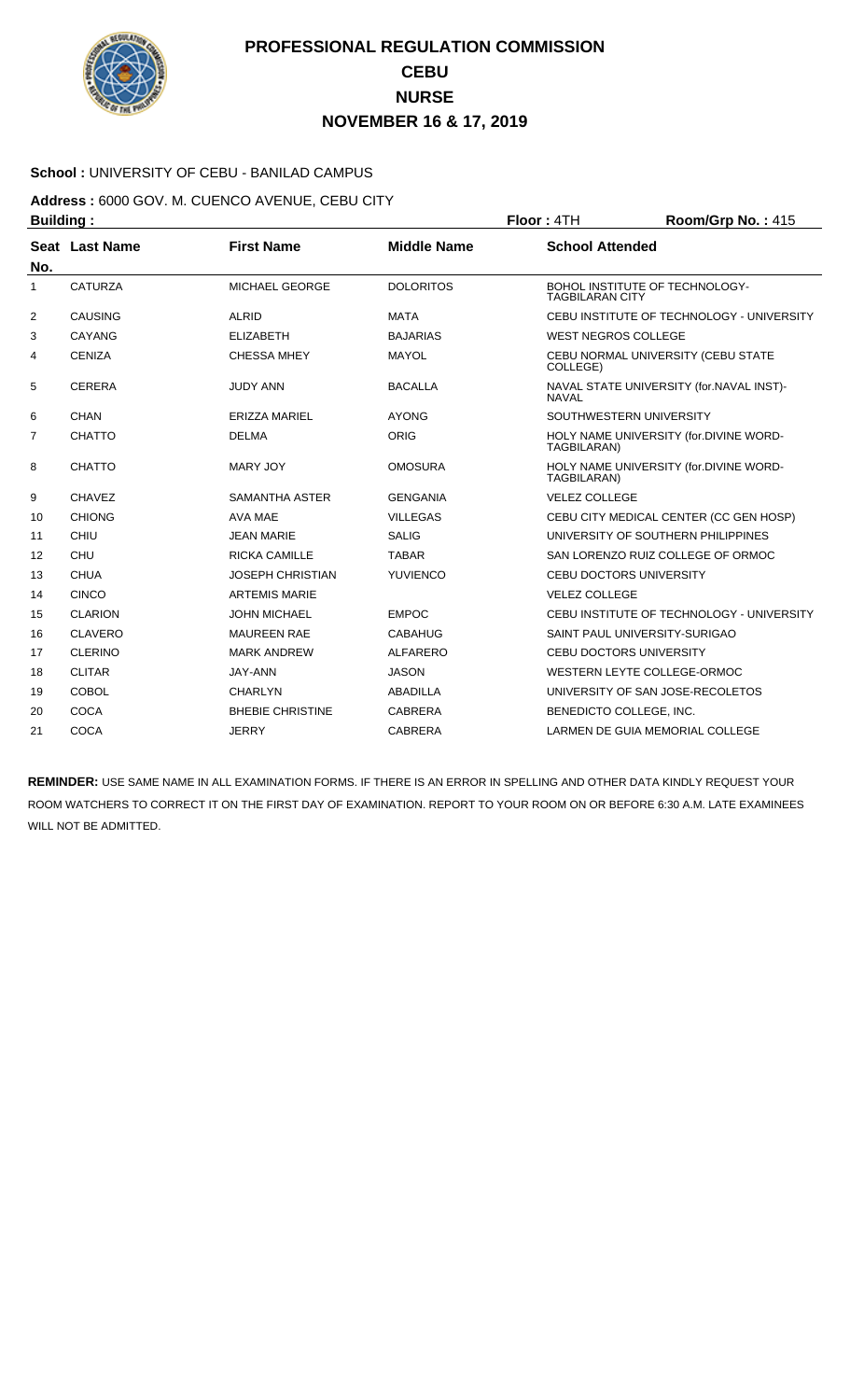

### **School :** UNIVERSITY OF CEBU - BANILAD CAMPUS

**Address :** 6000 GOV. M. CUENCO AVENUE, CEBU CITY **Building : Floor :** 4TH **Room/Grp No. :** 416

| No.          | Seat Last Name     | <b>First Name</b>       | <b>Middle Name</b> | <b>School Attended</b>                                       |
|--------------|--------------------|-------------------------|--------------------|--------------------------------------------------------------|
| $\mathbf{1}$ | <b>COLINA</b>      | <b>GEORGE WILBUR</b>    | <b>GARBO</b>       | UNIVERSITY OF THE VISAYAS-MANDAUE CITY                       |
| 2            | <b>COLINA</b>      | OÑIN REYJOYS LOVE       | <b>RODRIGO</b>     | <b>VELEZ COLLEGE</b>                                         |
| 3            | COLON              | <b>MHARMIE</b>          | <b>DOMAEL</b>      | SOUTHWESTERN UNIVERSITY                                      |
| 4            | <b>COMAHIG</b>     | <b>FRANCE MARIE</b>     | <b>MASONG</b>      | UNIVERSITY OF CEBU-BANILAD                                   |
| 5            | <b>COMPACION</b>   | <b>LOVELY SHARMAINE</b> | <b>GONZALES</b>    | UNIVERSITY OF THE VISAYAS-MANDAUE CITY                       |
| 6            | <b>COMPESINO</b>   | AMIEL JUNEITH KEESH     | <b>TALABO</b>      | <b>COLLEGE OF MAASIN</b>                                     |
| 7            | <b>CONCEPCION</b>  | <b>ANNAFE</b>           | <b>ENCARNACION</b> | UNIVERSITY OF CEBU-BANILAD                                   |
| 8            | <b>CONCHA</b>      | RYSHER JOSH             | <b>BANTASAN</b>    | CEBU CITY MEDICAL CENTER (CC GEN HOSP)                       |
| 9            | <b>CONDE</b>       | <b>AILLEN</b>           | <b>NABISES</b>     | SAINT PAUL COLLEGE FOUNDATION, INC (CEBU-<br>ST PAUL COLL)   |
| 10           | <b>CONSTANTINO</b> | <b>NAOME</b>            | <b>BENTULAN</b>    | UNIVERSITY OF CEBU-BANILAD                                   |
| 11           | CONSUEGRA          | <b>SHEENA MARIE</b>     | <b>MADALAG</b>     | CEBU CITY MEDICAL CENTER (CC GEN HOSP)                       |
| 12           | CORTEZ             | <b>MARIE ANGELA</b>     | <b>SANCHEZ</b>     | UNIVERSITY OF SAN JOSE-RECOLETOS                             |
| 13           | COSARE             | <b>CHRISTIAN MAE</b>    | <b>SAB</b>         | HOLY NAME UNIVERSITY (for.DIVINE WORD-<br>TAGBILARAN)        |
| 14           | COSARE             | <b>KHARISSA SHEILA</b>  | PADAYHAG           | UNIVERSITY OF THE VISAYAS-CEBU CITY                          |
| 15           | CREDO              | <b>MARIAN JASMINE</b>   | <b>ADANZA</b>      | NEGROS ORIENTAL STATE UNIVERSITY (CVPC)-<br><b>DUMAGUETE</b> |
| 16           | <b>CRISTOBAL</b>   | <b>CRISANTO</b>         | <b>SIBUNGA</b>     | <b>SURIGAO EDUCATION CENTER</b>                              |
| 17           | CRYSTAL            | <b>ANDREA MARIE</b>     | <b>LOBERANES</b>   | UNIVERSITY OF SAN CARLOS                                     |
| 18           | <b>CUGAY</b>       | <b>VALIEN</b>           | <b>NARANDAN</b>    | CEBU CITY MEDICAL CENTER (CC GEN HOSP)                       |
| 19           | <b>CUIZON</b>      | <b>APRIL LOVE MARIE</b> | <b>TUBOD</b>       | UNIVERSITY OF THE VISAYAS-MANDAUE CITY                       |
| 20           | <b>CUIZON</b>      | YUL BRYCE DOMINIC       | <b>BELANISO</b>    | CEBU INSTITUTE OF TECHNOLOGY - UNIVERSITY                    |
| 21           | <b>CULIBRA</b>     | MA. CHRISTINE           | <b>DATO</b>        | NAVAL STATE UNIVERSITY (for.NAVAL INST)-<br><b>NAVAL</b>     |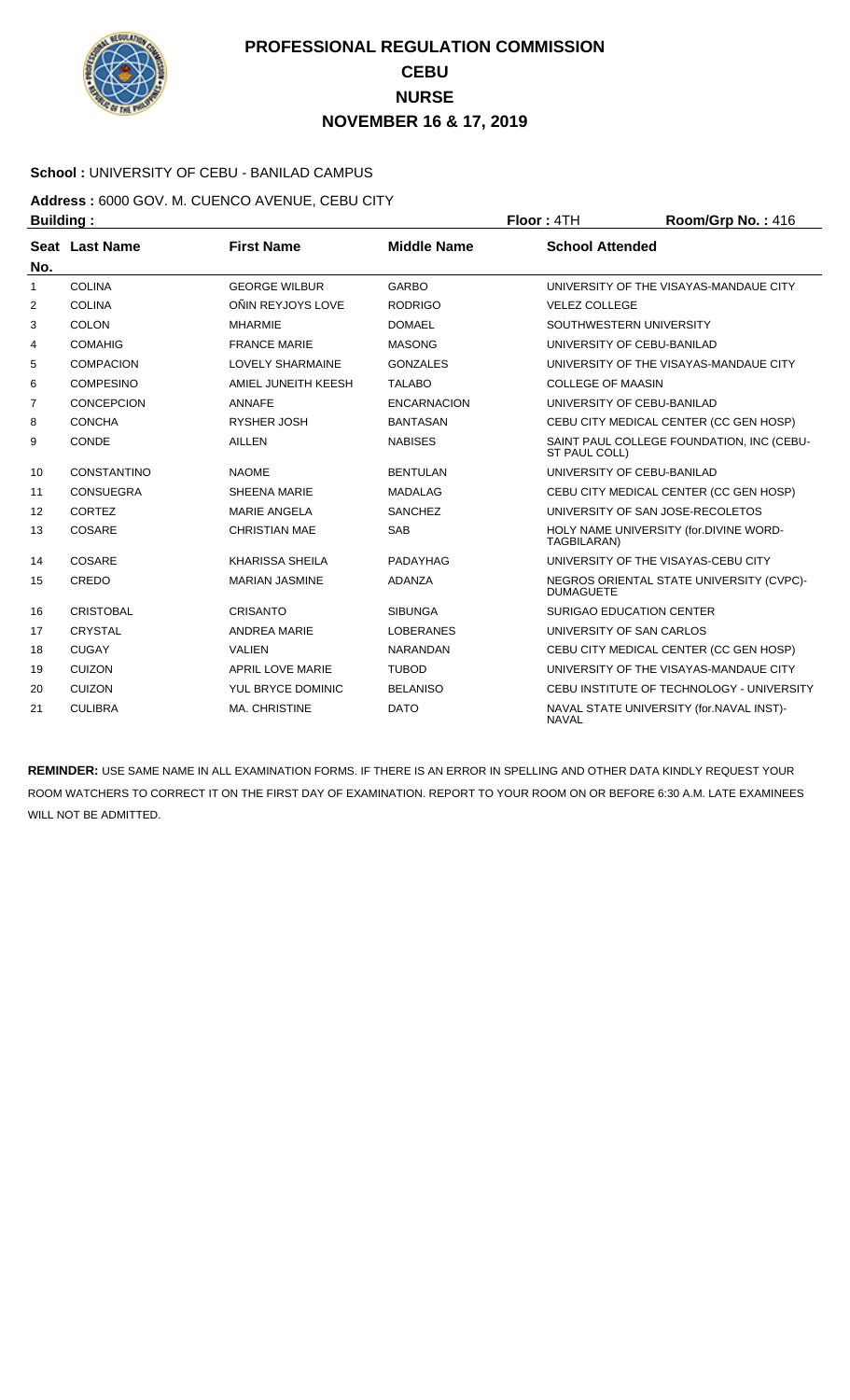

### **School :** UNIVERSITY OF CEBU - BANILAD CAMPUS

**Address :** 6000 GOV. M. CUENCO AVENUE, CEBU CITY **Building : Floor : 4TH Room/Grp No. : 417** 

| No.            | Seat Last Name     | <b>First Name</b>        | <b>Middle Name</b> | <b>School Attended</b>                                   |
|----------------|--------------------|--------------------------|--------------------|----------------------------------------------------------|
| 1              | <b>CUSTODIO</b>    | <b>IRISH</b>             | <b>LINAGA</b>      | <b>SURIGAO EDUCATION CENTER</b>                          |
| 2              | <b>DABALOS</b>     | <b>FRENDYRIM</b>         | JAHANDAL           | WESTERN MINDANAO STATE U-ZAMBOANGA CITY                  |
| 3              | <b>DAFFON</b>      | <b>JANELLE CHIARA</b>    | <b>ANG</b>         | SAN LORENZO RUIZ COLLEGE OF ORMOC                        |
| 4              | <b>DAGARAGA</b>    | <b>REGINE</b>            | <b>ULSON</b>       | PALAWAN POLYTECHNIC COLLEGE, INC.                        |
| 5              | <b>DAGOT</b>       | <b>OFELDE ANN</b>        | <b>PARANGUE</b>    | PALAWAN POLYTECHNIC COLLEGE, INC.                        |
| 6              | <b>DALOGDOG</b>    | <b>JENNYCHRIS</b>        | <b>NAHID</b>       | <b>VELEZ COLLEGE</b>                                     |
| $\overline{7}$ | <b>DALOSO</b>      | DANIEL JERUSALEM         | PEREZ              | SURIGAO EDUCATION CENTER                                 |
| 8              | <b>DANDAN</b>      | <b>MA JESSA CHRISTEL</b> | <b>BALINGCOS</b>   | UNIVERSITY OF THE VISAYAS-MANDAUE CITY                   |
| 9              | DE ASIS            | <b>CLARICE NIñA</b>      | <b>TIJAP</b>       | UNIVERSITY OF SAN CARLOS                                 |
| 10             | DE CASTRO          | <b>NICA</b>              | <b>GARCIA</b>      | <b>CEBU DOCTORS UNIVERSITY</b>                           |
| 11             | <b>DE CASTRO</b>   | <b>NIKKI</b>             | <b>GARCIA</b>      | CEBU DOCTORS UNIVERSITY                                  |
| 12             | DE LA PEÑA         | <b>HELEN GRACE</b>       | <b>CONCEPCION</b>  | UNIVERSITY OF SAN JOSE-RECOLETOS                         |
| 13             | DE LOS SANTOS      | <b>RAYMART</b>           | <b>PONFERRADA</b>  | SOUTHWESTERN UNIVERSITY                                  |
| 14             | DE VERA            | <b>ALICA ROXANNE</b>     | <b>REDOBLES</b>    | UNIVERSITY OF SOUTHERN PHILIPPINES                       |
| 15             | <b>DECIPULO</b>    | <b>MAE LOUISSE</b>       | <b>VILLAMOR</b>    | SOUTHWESTERN UNIVERSITY                                  |
| 16             | <b>DEGUMA</b>      | <b>JELYN</b>             | <b>LAPITAN</b>     | UNIVERSITY OF CEBU-BANILAD                               |
| 17             | DEL RIO            | <b>JOY LUZZLE</b>        | <b>TIPDAS</b>      | UNIVERSITY OF SOUTHERN PHILIPPINES                       |
| 18             | <b>DEL ROSARIO</b> | <b>XANDRIA MAUREEN</b>   | <b>SIPALAY</b>     | UNIVERSITY OF SAN JOSE-RECOLETOS                         |
| 19             | <b>DELA CERNA</b>  | <b>HYACINTH</b>          | <b>RAMIREZ</b>     | UNIVERSITY OF SAN JOSE-RECOLETOS                         |
| 20             | <b>DELA CERNA</b>  | <b>MARY ROSE</b>         | <b>TABORADA</b>    | CEBU NORMAL UNIVERSITY (CEBU STATE<br>COLLEGE)           |
| 21             | <b>DELA CRUZ</b>   | LEZIL                    | <b>ESTRADA</b>     | NAVAL STATE UNIVERSITY (for.NAVAL INST)-<br><b>NAVAL</b> |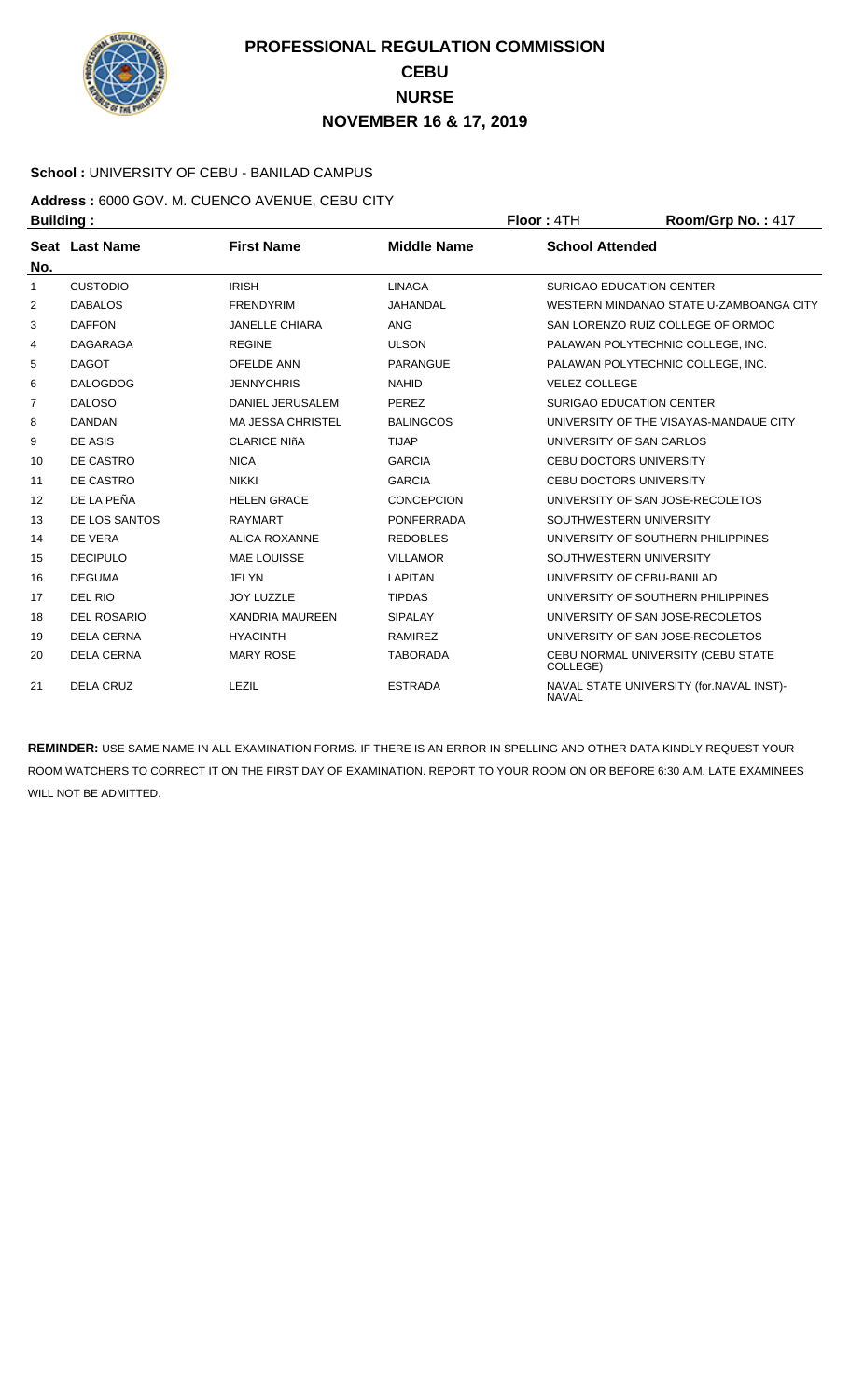

### **School :** UNIVERSITY OF CEBU - BANILAD CAMPUS

**Address :** 6000 GOV. M. CUENCO AVENUE, CEBU CITY **Building : Floor : 4TH Room/Grp No. : 418** 

| No. | Seat Last Name      | <b>First Name</b>       | <b>Middle Name</b> | <b>School Attended</b>                                       |
|-----|---------------------|-------------------------|--------------------|--------------------------------------------------------------|
| 1   | <b>DELGADO</b>      | <b>JOHNMAR</b>          | CAÑONERO           | <b>WEST NEGROS COLLEGE</b>                                   |
| 2   | <b>DELGADO</b>      | <b>JUNATHAN</b>         | LABELLA            | MATER DEI COLLEGE-BOHOL                                      |
| 3   | <b>DELGADO</b>      | <b>MERADEL</b>          | <b>ALLID</b>       | UNIVERSITY OF CEBU-BANILAD                                   |
| 4   | <b>DELIGERO</b>     | <b>CHRISTINE ALEXIS</b> | <b>SOHENTO</b>     | UNIVERSITY OF SAN CARLOS                                     |
| 5   | <b>DELIGERO</b>     | <b>REYNABE</b>          | COLON              | UNIVERSITY OF CEBU-BANILAD                                   |
| 6   | DELILAH             | <b>PINGKIAN</b>         | GAL                | SALAZAR INSTITUTE OF TECHNOLOGY-CEBU<br><b>CITY</b>          |
| 7   | <b>DELIMA</b>       | <b>HANZ JEKYLL</b>      | PARDILLO           | <b>VELEZ COLLEGE</b>                                         |
| 8   | <b>DELMO</b>        | <b>JEAN MITCHELE</b>    | <b>RAGAY</b>       | NEGROS ORIENTAL STATE UNIVERSITY (CVPC)-<br><b>DUMAGUETE</b> |
| 9   | <b>DELOLA</b>       | <b>JAMPEE GRACE</b>     | <b>MIRABEL</b>     | SOUTHWESTERN UNIVERSITY                                      |
| 10  | <b>DEMATA</b>       | KATHYA MAYEE            | <b>LACNO</b>       | <b>VELEZ COLLEGE</b>                                         |
| 11  | <b>DENSING</b>      | <b>STEPHEN KAYE</b>     | <b>APAS</b>        | CEBU INSTITUTE OF TECHNOLOGY - UNIVERSITY                    |
| 12  | <b>DESCALLAR</b>    | <b>ELVIE</b>            | ANGGO              | DIPOLOG MEDICAL CENTER COLLEGE<br><b>FOUNDATION. INC</b>     |
| 13  | <b>DIAMANTE</b>     | <b>GHEEVEY KEITH</b>    | <b>TACAN</b>       | PALAWAN POLYTECHNIC COLLEGE. INC.                            |
| 14  | <b>DICDICAN</b>     | <b>WINWORTH</b>         | <b>ENDIG</b>       | UNIVERSITY OF SOUTHERN PHILIPPINES                           |
| 15  | <b>DICO</b>         | <b>CYNTHIA MAE</b>      | <b>GERONGCO</b>    | UNIVERSITY OF THE VISAYAS-MANDAUE CITY                       |
| 16  | <b>DIGNOS</b>       | <b>LORILYN</b>          | <b>DOROTAN</b>     | SOUTHWESTERN UNIVERSITY                                      |
| 17  | <b>DILOY</b>        | <b>JOCELYN</b>          | <b>CONCEPCION</b>  | UNIVERSITY OF THE VISAYAS-CEBU CITY                          |
| 18  | <b>DIMCO</b>        | <b>JUNEBIN</b>          | <b>BEJOC</b>       | COLEGIO DE SAN ANTONIO DE PADUA                              |
| 19  | <b>DIMOL</b>        | PHOEBE KATTE            | <b>LIBUMFACIL</b>  | UNIVERSITY OF SAN JOSE-RECOLETOS                             |
| 20  | <b>DINGDING</b>     | <b>JOFEL</b>            | <b>CADUNGOG</b>    | UNIVERSITY OF SAN CARLOS                                     |
| 21  | <b>DIVINAGRACIA</b> | <b>CHYNNA ROSE</b>      | CADUNGOG           | <b>CEBU SACRED HEART COLLEGE</b>                             |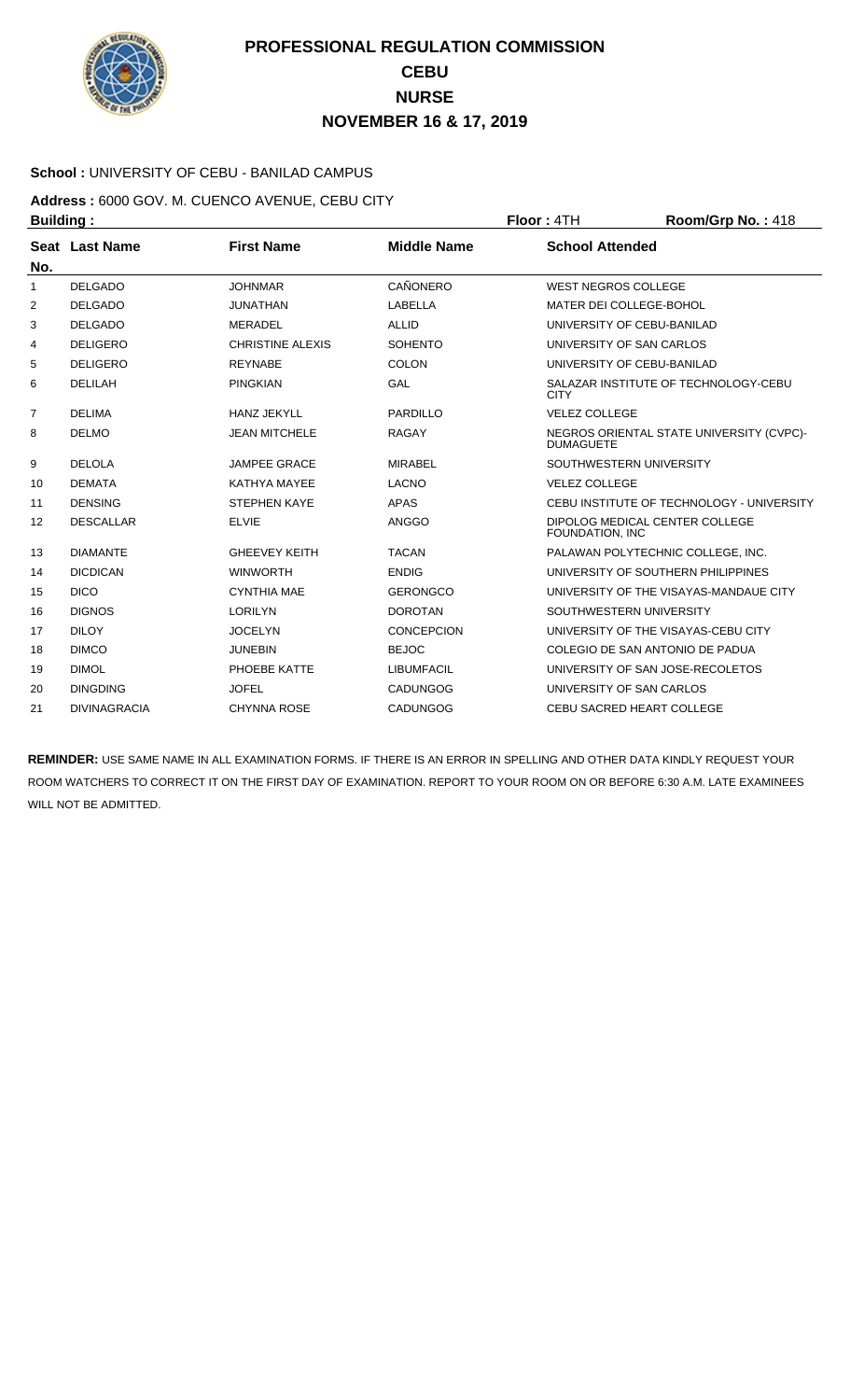

#### **School :** UNIVERSITY OF CEBU - BANILAD CAMPUS

**Address :** 6000 GOV. M. CUENCO AVENUE, CEBU CITY **Building : Floor : 4TH Room/Grp No. : 419** 

| No.            | Seat Last Name      | <b>First Name</b>       | <b>Middle Name</b> | <b>School Attended</b>                                       |
|----------------|---------------------|-------------------------|--------------------|--------------------------------------------------------------|
| 1              | <b>DIZON</b>        | <b>CHARYBEL FAITH</b>   | <b>DONAYRE</b>     | WESTERN LEYTE COLLEGE-ORMOC                                  |
| $\overline{2}$ | <b>DIZON</b>        | <b>MIKAELA PATRICIA</b> | <b>ADLAWAN</b>     | UNIVERSITY OF CEBU-BANILAD                                   |
| 3              | <b>DIZON</b>        | <b>RUEL</b>             | CASTILLO           | SULTAN KUDARAT EDUCATIONAL INSTITUTION                       |
| 4              | <b>DOBLAS</b>       | <b>ERNA</b>             | AÑABIEZA           | HOLY NAME UNIVERSITY (for.DIVINE WORD-<br>TAGBILARAN)        |
| 5              | <b>DOROG</b>        | <b>DANIEL JAMES</b>     | <b>JUBAN</b>       | <b>CEBU DOCTORS UNIVERSITY</b>                               |
| 6              | <b>DOTADO</b>       | <b>JOSEPH</b>           | <b>SURIA</b>       | SALAZAR INSTITUTE OF TECHNOLOGY-CEBU<br><b>CITY</b>          |
| $\overline{7}$ | <b>DUBLIN</b>       | <b>NANCY</b>            | <b>BESAÑEZ</b>     | SOUTHWESTERN UNIVERSITY                                      |
| 8              | <b>DUBLUIS</b>      | ZAIRA MAE               | <b>REYES</b>       | CEBU SACRED HEART COLLEGE                                    |
| 9              | <b>DUGADUGA</b>     | <b>BEINVINIDA</b>       | <b>OBERES</b>      | SOUTHWESTERN UNIVERSITY                                      |
| 10             | <b>DUHAYLUNGSOD</b> | <b>JESSIE FLOR</b>      | <b>BUAC</b>        | NEGROS ORIENTAL STATE UNIVERSITY (CVPC)-<br><b>DUMAGUETE</b> |
| 11             | <b>DUMANHOG</b>     | <b>HAZEL</b>            | <b>NAPERE</b>      | VISAYAS STATE UNIVERSITY (for.VISCA,LSU.)-<br><b>BAYBAY</b>  |
| 12             | <b>DUNQUE</b>       | ALEXA RAE               | <b>DUBLIN</b>      | CEBU NORMAL UNIVERSITY (CEBU STATE<br>COLLEGE)               |
| 13             | <b>DURANGPARANG</b> | <b>HAZEL MARIE</b>      | <b>BARRETTO</b>    | UNIVERSITY OF CEBU-BANILAD                                   |
| 14             | DY                  | <b>JULIE ANN</b>        | <b>CAPUYAN</b>     | <b>VELEZ COLLEGE</b>                                         |
| 15             | <b>EBARITA</b>      | <b>CHRISTINA</b>        | <b>SIMBIT</b>      | SOUTHWESTERN UNIVERSITY                                      |
| 16             | <b>EBCAS</b>        | PRESCILLA MAY           | <b>PEPITO</b>      | UNIVERSITY OF SAN JOSE-RECOLETOS                             |
| 17             | <b>EBORLAS</b>      | <b>GWENNA</b>           | <b>RAVANES</b>     | SOUTHWESTERN UNIVERSITY                                      |
| 18             | <b>EGAR</b>         | <b>SHIERA YUEN</b>      | <b>BIWANG</b>      | BUTUAN DOCTORS COLLEGE (BUTUAN DR. HSP.<br>SCH. OF NRSNG.)   |
| 19             | <b>ELECTONA</b>     | <b>JORAYMAE</b>         | <b>SUPITA</b>      | NEGROS ORIENTAL STATE UNIVERSITY (CVPC)-<br><b>DUMAGUETE</b> |
| 20             | <b>ELISON</b>       | <b>JOHN HOPE</b>        | OCHEA              | UNIVERSITY OF THE VISAYAS-CEBU CITY                          |
| 21             | <b>ELNAR</b>        | <b>LOUIE ANDREW</b>     | <b>SANTIAGO</b>    | UNIVERSITY OF THE VISAYAS-MANDAUE CITY                       |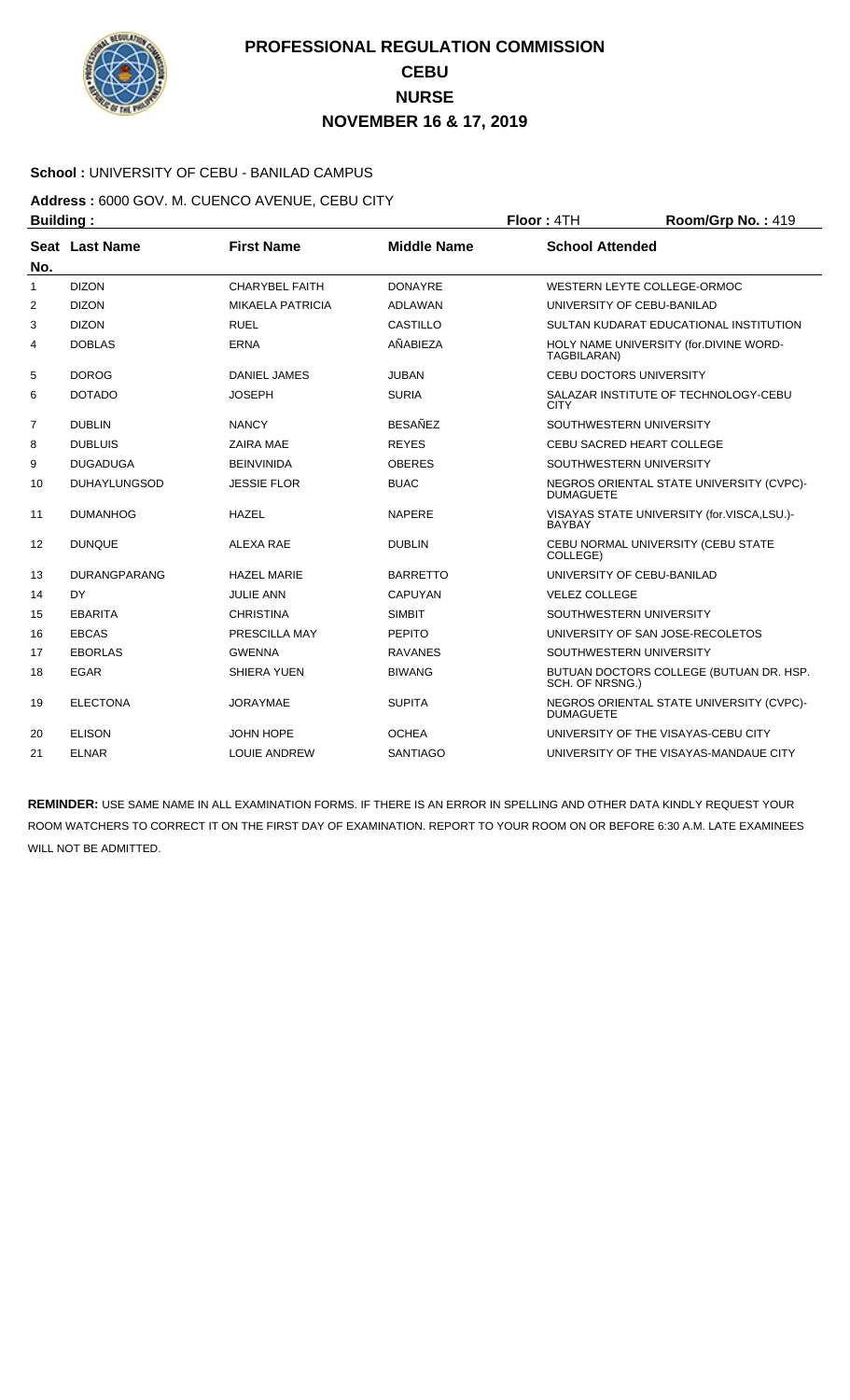

### **School :** UNIVERSITY OF CEBU - BANILAD CAMPUS

**Address :** 6000 GOV. M. CUENCO AVENUE, CEBU CITY **Building : Floor : 4TH Room/Grp No. : 420** 

| No.          | Seat Last Name    | <b>First Name</b>      | <b>Middle Name</b> | <b>School Attended</b>                                |
|--------------|-------------------|------------------------|--------------------|-------------------------------------------------------|
| $\mathbf{1}$ | <b>ELUMBARING</b> | <b>DEXTER</b>          | <b>BANO</b>        | UNIVERSITY OF CEBU-BANILAD                            |
| 2            | <b>ENCABO</b>     | <b>THOMAS VAN JHON</b> | <b>BOTER</b>       | UNIVERSITY OF SOUTHERN PHILIPPINES                    |
| 3            | <b>ENCENARIS</b>  | <b>AILYN</b>           | <b>ARTIAGA</b>     | SOUTHWESTERN UNIVERSITY                               |
| 4            | <b>ENG</b>        | <b>IRA JEN</b>         | <b>AVILA</b>       | WESTERN LEYTE COLLEGE-ORMOC                           |
| 5            | <b>ENGO</b>       | <b>JUSTIN JOHN</b>     | <b>PORTON</b>      | EASTERN SAMAR STATE UNIVERSITY-BORONGAN               |
| 6            | <b>ENOT</b>       | <b>SARAH JANE</b>      | UY                 | <b>VELEZ COLLEGE</b>                                  |
| 7            | <b>ENRIQUEZ</b>   | <b>JUDE CHRISTIAN</b>  | <b>CORNELIO</b>    | SAINT PAUL UNIVERSITY-DUMAGUETE                       |
| 8            | <b>ENRIQUEZ</b>   | <b>KARLYN MAE</b>      | <b>CABAÑERO</b>    | <b>VELEZ COLLEGE</b>                                  |
| 9            | <b>EPONDULAN</b>  | <b>ROCEL</b>           | <b>GONZAGA</b>     | SOUTHWESTERN UNIVERSITY                               |
| 10           | <b>ERANO</b>      | <b>ALANDRIO JR</b>     | <b>POLINAR</b>     | HOLY NAME UNIVERSITY (for.DIVINE WORD-<br>TAGBILARAN) |
| 11           | <b>EREDERA</b>    | <b>KLOYD KENNITH</b>   | <b>OBRA</b>        | CEBU NORMAL UNIVERSITY (CEBU STATE<br>COLLEGE)        |
| 12           | <b>ERMAC</b>      | <b>SHAZNAY LOIS</b>    | <b>ABAD</b>        | CEBU CITY MEDICAL CENTER (CC GEN HOSP)                |
| 13           | <b>ERONG</b>      | <b>RYAN SHEEN</b>      | <b>BATALUNA</b>    | CEBU CITY MEDICAL CENTER (CC GEN HOSP)                |
| 14           | <b>ESCUADRO</b>   | <b>IAN DAN</b>         | <b>FERRAREN</b>    | UNIVERSITY OF THE VISAYAS-MANDAUE CITY                |
| 15           | <b>ESGUERRA</b>   | <b>GENALYN</b>         | <b>COCAMAS</b>     | LA SALLE UNIVERSITY (for.IMMA.CONCEPCION-LA<br>SALLE) |
| 16           | <b>ESGUERRA</b>   | <b>THERESA</b>         | ANDRADE            | CEBU NORMAL UNIVERSITY (CEBU STATE<br>COLLEGE)        |
| 17           | <b>ESMERO</b>     | <b>KATE MARIE</b>      | <b>ESMEÑA</b>      | CEBU NORMAL UNIVERSITY (CEBU STATE<br>COLLEGE)        |
| 18           | <b>ESPALDON</b>   | <b>CHERRYME</b>        | <b>GUIMARY</b>     | SOUTHWESTERN UNIVERSITY                               |
| 19           | <b>ESPAÑOL</b>    | <b>KHRYSSIA MARIE</b>  | <b>RECTO</b>       | MISAMIS UNIVERSITY-OZAMIS CITY                        |
| 20           | <b>ESPAÑOLA</b>   | <b>MARIA CHRISTINA</b> | <b>SUELTO</b>      | <b>WEST NEGROS COLLEGE</b>                            |
| 21           | <b>ESPEJO</b>     | ANALYN                 | <b>MORILLO</b>     | EASTERN VISAYAS CENTRAL COLLEGE                       |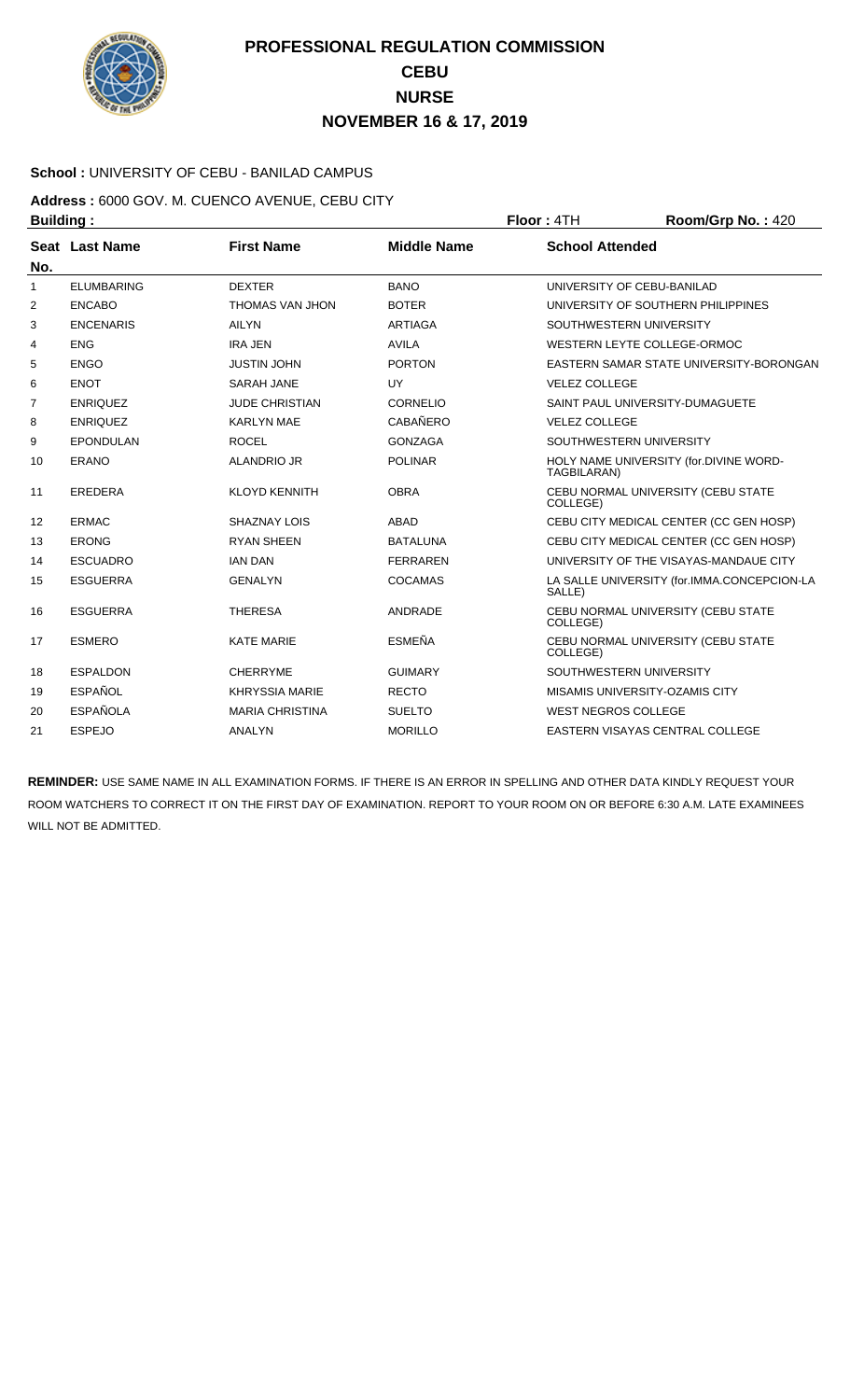

### **School :** UNIVERSITY OF CEBU - BANILAD CAMPUS

**Address :** 6000 GOV. M. CUENCO AVENUE, CEBU CITY **Building : Floor : 4TH Room/Grp No. : 421** 

| No.            | Seat Last Name     | <b>First Name</b>     | <b>Middle Name</b>   | <b>School Attended</b>                                      |
|----------------|--------------------|-----------------------|----------------------|-------------------------------------------------------------|
| 1              | <b>ESPINOSA</b>    | <b>MERIEL JAN</b>     | <b>LAMBAYONG</b>     | CEBU CITY MEDICAL CENTER (CC GEN HOSP)                      |
| 2              | <b>ESPINOSA</b>    | RHYS ZEFANAEIAH       | <b>DELA VICTORIA</b> | CEBU CITY MEDICAL CENTER (CC GEN HOSP)                      |
| 3              | <b>ESPIRITU</b>    | <b>XYRA</b>           | <b>DIOSO</b>         | FATIMA MEDICAL SCIENCE FOUNDATION, INC.-<br>VALENZUELA      |
| 4              | <b>ESTOBIO</b>     | <b>DARNELL ADRIAN</b> |                      | UNIVERSITY OF CEBU-BANILAD                                  |
| 5              | <b>ESTOQUE</b>     | <b>ROTCHIE</b>        |                      | SOUTHWESTERN UNIVERSITY                                     |
| 6              | <b>ESTORBA</b>     | <b>LIEZLE LEE</b>     | LAO                  | HOLY NAME UNIVERSITY (for.DIVINE WORD-<br>TAGBILARAN)       |
| $\overline{7}$ | <b>ESTRELLA</b>    | <b>CHARINA</b>        | <b>BAYAWA</b>        | FELIPE R. VERALLO MEMORIAL FOUNDATION                       |
| 8              | <b>EVANGELISTA</b> | <b>JOYCE DANIELLE</b> | <b>BELORIA</b>       | <b>VELEZ COLLEGE</b>                                        |
| 9              | <b>FAINA</b>       | <b>CHERRY LEE</b>     | <b>HERMOSA</b>       | UNIVERSITY OF CEBU-BANILAD                                  |
| 10             | <b>FAJARDO</b>     | <b>CLAIRE</b>         | <b>TUBO</b>          | HOLY NAME UNIVERSITY (for.DIVINE WORD-<br>TAGBILARAN)       |
| 11             | <b>FAJARDO</b>     | <b>MICAH ALEXIS</b>   | YU                   | SAN LORENZO RUIZ COLLEGE OF ORMOC                           |
| 12             | <b>FAJARDO</b>     | <b>ROSEMARY JANE</b>  | CABALLERO            | CEBU CITY MEDICAL CENTER (CC GEN HOSP)                      |
| 13             | <b>FAJUTRAO</b>    | <b>MARIEL</b>         | <b>NOVE</b>          | SOUTHWESTERN UNIVERSITY                                     |
| 14             | <b>FELIAS</b>      | <b>SHIELA</b>         | <b>CABUGA</b>        | HOLY CHILD COLLEGE OF BUTUAN                                |
| 15             | <b>FELISILDA</b>   | <b>JOANA PRINCESS</b> | <b>CALIPUSAN</b>     | VISAYAS STATE UNIVERSITY (for.VISCA,LSU.)-<br><b>BAYBAY</b> |
| 16             | <b>FERNANDEZ</b>   | <b>HANNA LOUISSE</b>  |                      | CEBU CITY MEDICAL CENTER (CC GEN HOSP)                      |
| 17             | <b>FEROLINO</b>    | <b>ALLAN</b>          | <b>CAMPOREDONDO</b>  | SAINT PAUL COLLEGE FOUNDATION, INC (CEBU-<br>ST PAUL COLL)  |
| 18             | <b>FLORES</b>      | <b>MARY NATHALIE</b>  | <b>TARONA</b>        | CEBU NORMAL UNIVERSITY (CEBU STATE<br>COLLEGE)              |
| 19             | <b>FLORES</b>      | <b>MICHELLE</b>       | <b>GUERRA</b>        | MEDINA COLLEGE-OZAMIS CITY                                  |
| 20             | <b>FLORES</b>      | <b>SAMANTHA FAYE</b>  | <b>BALDEBRIN</b>     | <b>VELEZ COLLEGE</b>                                        |
| 21             | <b>FRANCO</b>      | <b>JACEL</b>          | <b>ENGUITO</b>       | LANAO SCHOOL OF SCIENCE & TECHNOLOGY                        |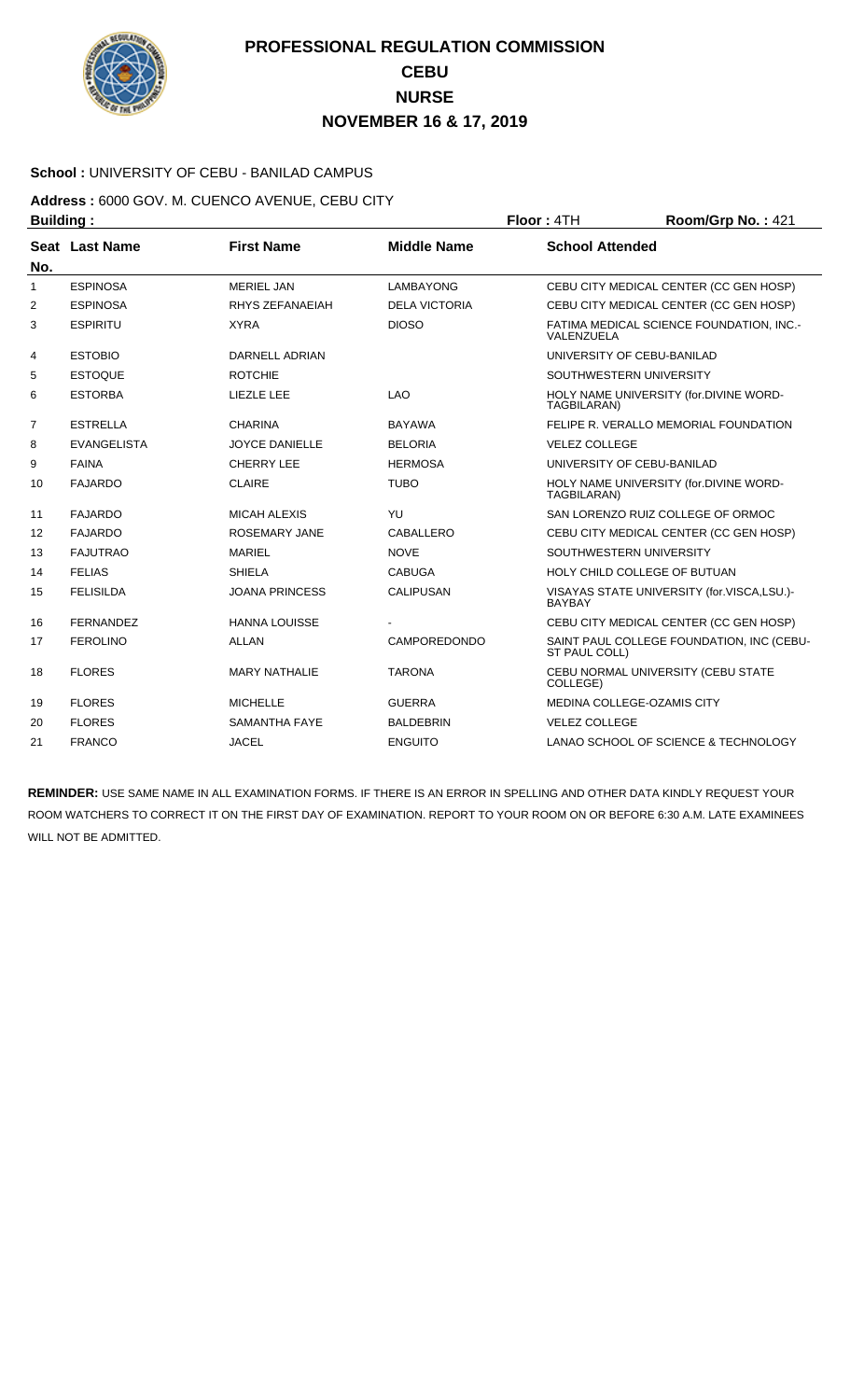

### **School :** UNIVERSITY OF CEBU - BANILAD CAMPUS

**Address :** 6000 GOV. M. CUENCO AVENUE, CEBU CITY **Building : Floor : 4TH Room/Grp No. : 422** 

| Seat Last Name |                           |                    |                                                   |
|----------------|---------------------------|--------------------|---------------------------------------------------|
|                | <b>First Name</b>         | <b>Middle Name</b> | <b>School Attended</b>                            |
| <b>FULARON</b> | CARMEL                    | <b>DACLAN</b>      | <b>CEBU DOCTORS UNIVERSITY</b>                    |
| <b>GABAS</b>   | <b>MARGARITA MARIE</b>    |                    | UNIVERSITY OF SAN JOSE-RECOLETOS                  |
| <b>GABATAN</b> | <b>RODELYN</b>            | <b>PALLER</b>      | SOUTHWESTERN UNIVERSITY                           |
| <b>GABAYAN</b> | <b>JUVYTTE ZYZSA</b>      | <b>BANTECIL</b>    | COLEGIO DE SAN ANTONIO DE PADUA                   |
| <b>GABI</b>    | <b>JINKY</b>              | <b>SURALTA</b>     | CEBU CITY MEDICAL CENTER (CC GEN HOSP)            |
| <b>GABREZA</b> | <b>MARY LINDZEE</b>       | <b>MONTINA</b>     | DIPOLOG MEDICAL CENTER COLLEGE<br>FOUNDATION, INC |
| <b>GABUD</b>   | <b>CHERRY</b>             | <b>MAWA</b>        | UNIVERSITY OF CEBU-BANILAD                        |
| <b>GABUTIN</b> | <b>JORIZA</b>             | <b>PATLINGRAO</b>  | CEBU CITY MEDICAL CENTER (CC GEN HOSP)            |
| <b>GABUYA</b>  | <b>SHENUEL MARIE</b>      | <b>DELOS REYES</b> | CEBU CITY MEDICAL CENTER (CC GEN HOSP)            |
| <b>GACA</b>    | <b>MICHELLE</b>           | <b>LIMPIADO</b>    | SOUTHERN BICOL COLLEGES                           |
| <b>GACASAN</b> | <b>MARY ANTONNETTE</b>    | <b>MARTINEZ</b>    | UNIVERSITY OF THE VISAYAS-MANDAUE CITY            |
| <b>GACUMA</b>  | <b>XYRELLE KESSELL</b>    |                    | UNIVERSITY OF THE VISAYAS-MANDAUE CITY            |
| <b>GADAYAN</b> | <b>ELEEN FAYE</b>         | <b>SAN LUIS</b>    | UNIVERSITY OF SAN CARLOS                          |
| <b>GADI</b>    | PAMELA GRACE              | CABRERA            | PALAWAN POLYTECHNIC COLLEGE, INC.                 |
| <b>GALANGA</b> | <b>IAN JIM</b>            | <b>FLORENO</b>     | PALAWAN POLYTECHNIC COLLEGE, INC.                 |
| <b>GALVEZ</b>  | <b>DARLENE MAY</b>        | PETILO             | FELIPE R. VERALLO MEMORIAL FOUNDATION             |
| GANE           | AIRA MAE ESTHER           | ABELLA             | PALAWAN POLYTECHNIC COLLEGE. INC.                 |
| <b>GANTO</b>   | <b>MONA GRACE</b>         | <b>MENIL</b>       | HOLY CHILD COLLEGE OF BUTUAN                      |
| <b>GARAME</b>  | <b>KRISHNAE LEOR</b>      | <b>TUPAG</b>       | CEBU INSTITUTE OF TECHNOLOGY - UNIVERSITY         |
| <b>GARCIA</b>  | <b>LADY LOU FATIMA</b>    | <b>BICADA</b>      | UNIVERSITY OF CEBU IN LAPULAPU & MANDAUE          |
| <b>GARCIA</b>  | <b>LADY LOVE MAZHALAH</b> | <b>RODIMO</b>      | <b>VELEZ COLLEGE</b>                              |
|                |                           |                    |                                                   |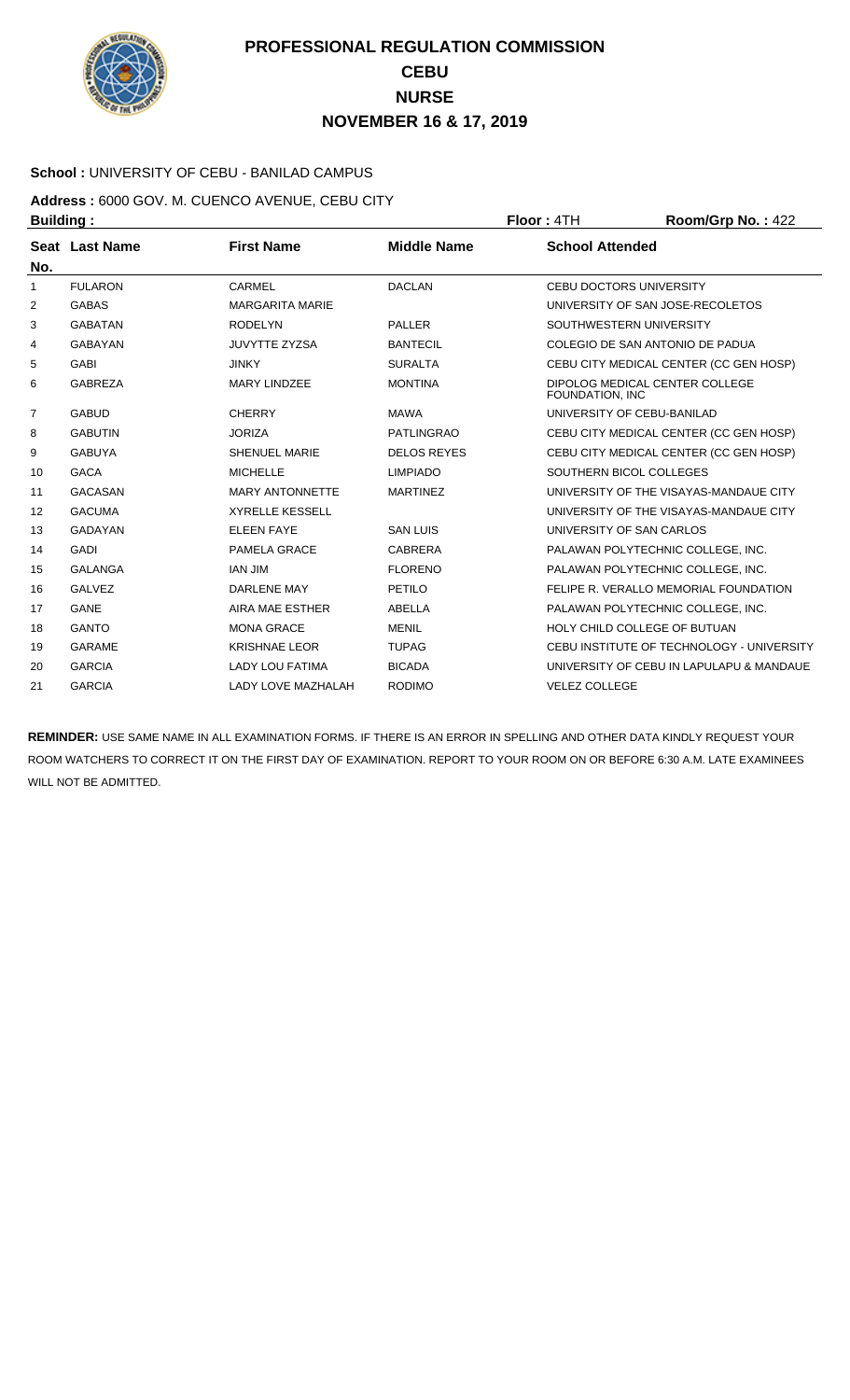

#### **School :** UNIVERSITY OF CEBU - BANILAD CAMPUS

**Address :** 6000 GOV. M. CUENCO AVENUE, CEBU CITY **Building : Floor : 4TH Room/Grp No. : 423** 

|              | Seat Last Name    | <b>First Name</b>         | <b>Middle Name</b> | <b>School Attended</b>                                      |
|--------------|-------------------|---------------------------|--------------------|-------------------------------------------------------------|
| No.          |                   |                           |                    |                                                             |
| $\mathbf{1}$ | <b>GARCIA</b>     | <b>LEA DANICA</b>         | <b>ROXAS</b>       | UNIVERSITY OF SAN AGUSTIN                                   |
| 2            | <b>GARCIA</b>     | <b>MERLE</b>              | YU                 | <b>WEST NEGROS COLLEGE</b>                                  |
| 3            | <b>GARGANERA</b>  | <b>JASON GINO</b>         | <b>DIZON</b>       | CEBU DOCTORS UNIVERSITY                                     |
| 4            | <b>GASATAN</b>    | <b>JO ANN</b>             | <b>CARCASONA</b>   | UNIVERSITY OF BOHOL                                         |
| 5            | <b>GELBOLINGO</b> | <b>KIMBERLY</b>           | <b>CABALLES</b>    | <b>VELEZ COLLEGE</b>                                        |
| 6            | <b>GEMENTIZA</b>  | <b>ELOISA MAE</b>         | <b>AYCO</b>        | UNIVERSITY OF BOHOL                                         |
| 7            | <b>GENARES</b>    | <b>GLOWEN</b>             | <b>CAÑETE</b>      | UNIVERSITY OF SOUTHERN PHILIPPINES                          |
| 8            | <b>GENSON</b>     | <b>VON JOSEPH</b>         | <b>ALISOSO</b>     | <b>CEBU DOCTORS UNIVERSITY</b>                              |
| 9            | <b>GIMENEZ</b>    | <b>FAITH RAIZZA</b>       | ARAÑAS             | UNIVERSITY OF SAN JOSE-RECOLETOS                            |
| 10           | <b>GIMENEZ</b>    | ZACHARY LANCE             | <b>MENDOZA</b>     | SOUTHWESTERN UNIVERSITY                                     |
| 11           | <b>GLORIA</b>     | <b>JEZRELLE YVONNE</b>    |                    | NAVAL STATE UNIVERSITY (for.NAVAL INST)-<br><b>NAVAL</b>    |
| 12           | <b>GLYNN</b>      | <b>EUGELYNN MARIE</b>     | <b>MERCADO</b>     | SALAZAR INSTITUTE OF TECHNOLOGY-CEBU<br><b>CITY</b>         |
| 13           | GO                | ARTLIE NIÑO               | <b>CABAHUG</b>     | UNIVERSITY OF SAN JOSE-RECOLETOS                            |
| 14           | GO                | <b>KATHERINE</b>          | <b>REY</b>         | <b>VELEZ COLLEGE</b>                                        |
| 15           | GO                | <b>NICOLETTE DREW</b>     | <b>QUERUBIN</b>    | <b>VELEZ COLLEGE</b>                                        |
| 16           | <b>GOCHAN</b>     | ALEXANDRA SHANELLE        | <b>ESPINOSA</b>    | <b>CEBU DOCTORS UNIVERSITY</b>                              |
| 17           | <b>GODINEZ</b>    | <b>DEXIE</b>              | <b>MATA</b>        | <b>RIVERSIDE COLLEGE</b>                                    |
| 18           | GOGO              | <b>SHANELLE</b>           | <b>PASCUAL</b>     | VISAYAS STATE UNIVERSITY (for.VISCA,LSU.)-<br><b>BAYBAY</b> |
| 19           | GOLO              | <b>MARY ELIZABETH</b>     | <b>ALEJAGA</b>     | <b>CEBU DOCTORS UNIVERSITY</b>                              |
| 20           | <b>GOMEZ</b>      | <b>DONN VINCENT BRYAN</b> | <b>SANCHEZ</b>     | CEBU INSTITUTE OF TECHNOLOGY - UNIVERSITY                   |
| 21           | <b>GOMEZ</b>      | <b>MA. LOURDES</b>        | <b>DORIA</b>       | HOLY NAME UNIVERSITY (for.DIVINE WORD-<br>TAGBILARAN)       |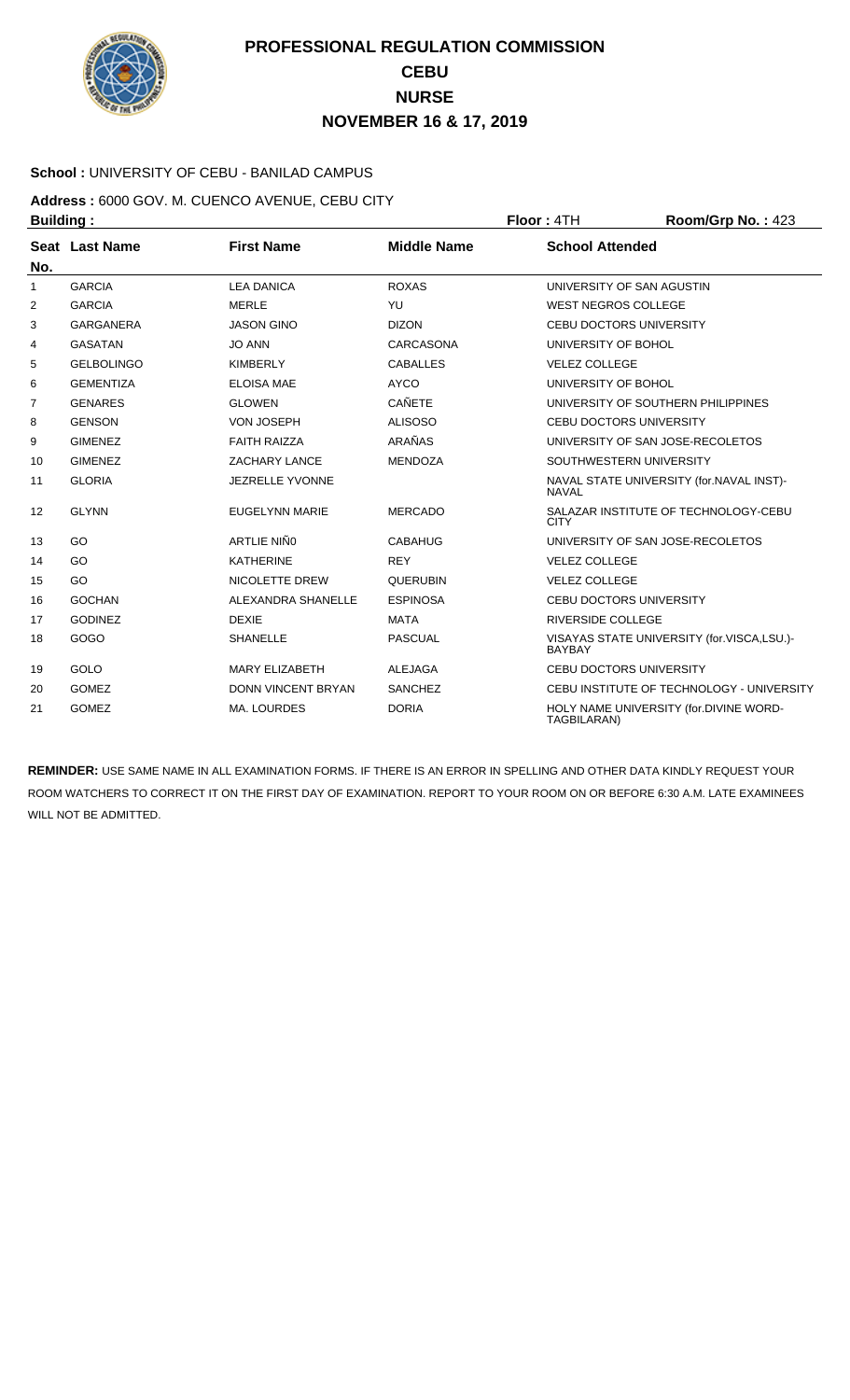

### **School :** UNIVERSITY OF CEBU - BANILAD CAMPUS

**Address :** 6000 GOV. M. CUENCO AVENUE, CEBU CITY **Building : Floor : 4TH Room/Grp No. : 424** 

| No.            | Seat Last Name  | <b>First Name</b>       | <b>Middle Name</b>  | <b>School Attended</b>                                                   |
|----------------|-----------------|-------------------------|---------------------|--------------------------------------------------------------------------|
| $\mathbf{1}$   | <b>GOMEZ</b>    | <b>SELINA MILDRED</b>   | CORIMO              | MATER DEI COLLEGE-BOHOL                                                  |
| 2              | <b>GOMONIT</b>  | <b>MILA GLEE</b>        | <b>FLORES</b>       | UNIVERSITY OF THE VISAYAS-MANDAUE CITY                                   |
| 3              | <b>GONATO</b>   | <b>JENIFFER</b>         | <b>MOPON</b>        | UNIVERSITY OF THE VISAYAS-MANDAUE CITY                                   |
| 4              | <b>GONZALES</b> | <b>BOBET</b>            | <b>BADAYOS</b>      | ASIAN COLLEGE OF TECHNOLOGY                                              |
| 5              | <b>GONZALES</b> | <b>CHERYLENE</b>        | <b>OCULAM</b>       | HOLY NAME UNIVERSITY (for.DIVINE WORD-<br>TAGBILARAN)                    |
| 6              | <b>GONZALVE</b> | <b>RABEN STEPHEN</b>    | <b>HARVILLE</b>     | SOUTHWESTERN UNIVERSITY                                                  |
| $\overline{7}$ | <b>GOTIDO</b>   | <b>SHRI KHYLA</b>       | <b>NUÑEZ</b>        | SOUTHWESTERN UNIVERSITY                                                  |
| 8              | GOZO            | <b>CLEONE KAYE</b>      | <b>SUIZO</b>        | <b>CEBU DOCTORS UNIVERSITY</b>                                           |
| 9              | <b>GRANADA</b>  | <b>MARIE KIM</b>        | <b>SABONG</b>       | UNIVERSITY OF SAN CARLOS                                                 |
| 10             | <b>GRIMARES</b> | <b>RUSSEL JANE</b>      | <b>SANCHEZ</b>      | PILAR COLLEGE                                                            |
| 11             | <b>GUANTERO</b> | <b>WILLIAM JR</b>       | <b>GUADALQUIVER</b> | DIPOLOG MEDICAL CENTER COLLEGE<br>FOUNDATION, INC                        |
| 12             | <b>GUARIN</b>   | <b>LILIAN CORAZON</b>   | ANGCLA              | UNIVERSITY OF BOHOL                                                      |
| 13             | <b>GUILLEN</b>  | ALEXANDRA DOMINIQUE     | <b>DOMINGUIANO</b>  | VISAYAS STATE UNIVERSITY (for.VISCA,LSU.)-<br><b>BAYBAY</b>              |
| 14             | <b>GUILLENA</b> | <b>SHEMA</b>            | <b>PURACAN</b>      | SOUTHWESTERN UNIVERSITY                                                  |
| 15             | <b>GULFAN</b>   | <b>CHERRY ANNE KAYE</b> | <b>AVILA</b>        | CEBU NORMAL UNIVERSITY (CEBU STATE<br>COLLEGE)                           |
| 16             | <b>HADDAD</b>   | MICHAEL JOSEPH          | CASA                | <b>FAR EASTERN UNIVERSITY-NICANOR REYES</b><br><b>MEDICAL FOUNDATION</b> |
| 17             | <b>HAJAN</b>    | <b>MARLEN</b>           | <b>CARPI</b>        | WESTERN MINDANAO STATE U-ZAMBOANGA CITY                                  |
| 18             | <b>HARE</b>     | <b>KRISTINE</b>         |                     | COLEGIO DE SAN ANTONIO DE PADUA                                          |
| 19             | <b>HAUTEA</b>   | <b>RIZZA</b>            | CALUNSOD            | <b>WEST NEGROS COLLEGE</b>                                               |
| 20             | <b>HERBIAS</b>  | <b>NORMITA LYNE</b>     | <b>ZAMORA</b>       | CAPITOL UNIVERSITY (for.CAGAYAN CAPITOL<br>COLL.)                        |
| 21             | <b>HERDA</b>    | <b>JESSAMINE LEE</b>    | <b>NARTE</b>        | DAVAO DOCTORS COLLEGE, INC.                                              |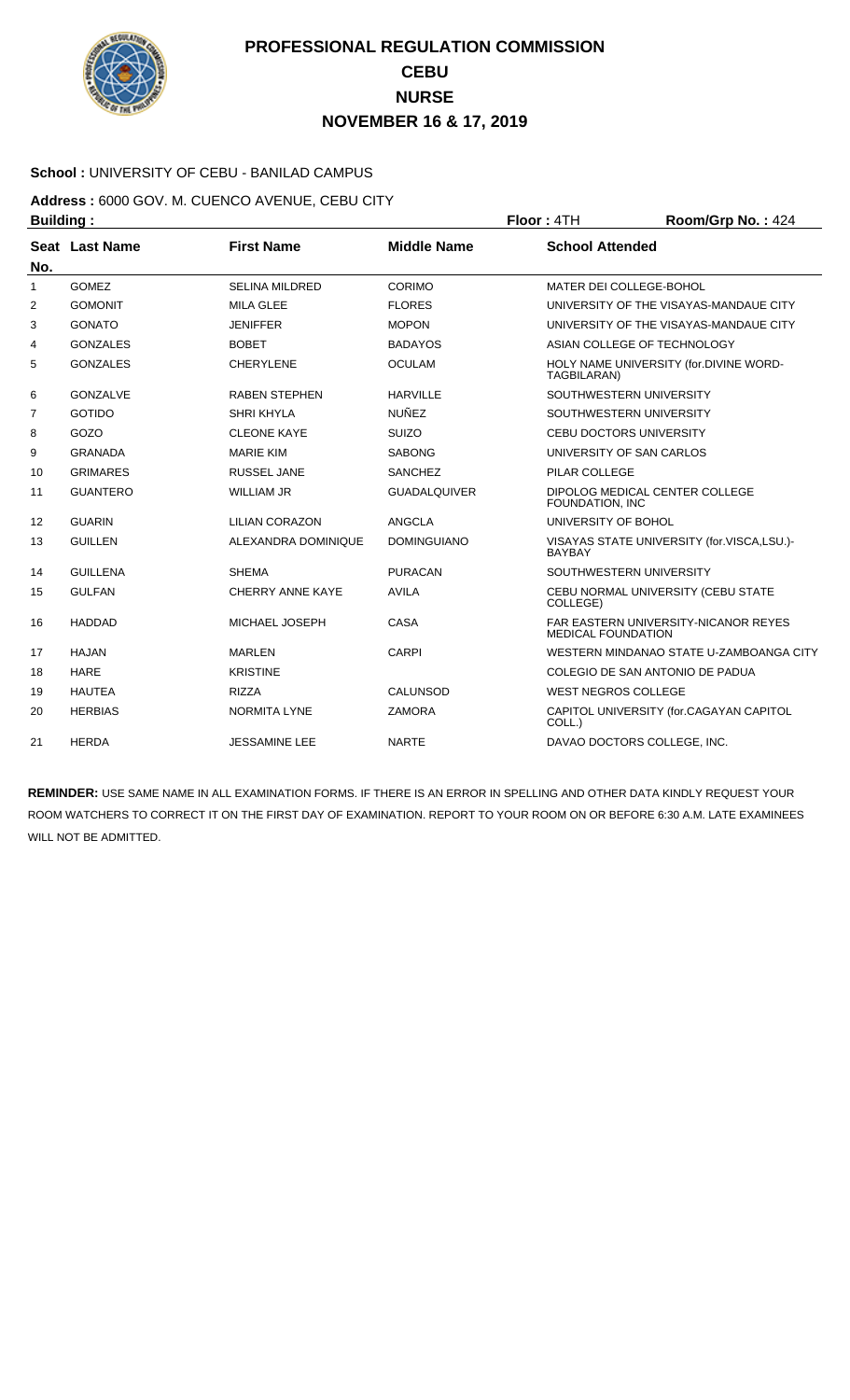

#### **School :** UNIVERSITY OF CEBU - BANILAD CAMPUS

**Address :** 6000 GOV. M. CUENCO AVENUE, CEBU CITY **Building : Floor : 4TH Room/Grp No. : 425** 

| No.            | Seat Last Name   | <b>First Name</b>       | <b>Middle Name</b> | <b>School Attended</b>                                   |
|----------------|------------------|-------------------------|--------------------|----------------------------------------------------------|
| 1              | <b>HERMOSA</b>   | <b>MAE</b>              | <b>VITORILLO</b>   | UNIVERSITY OF THE VISAYAS-CEBU CITY                      |
| $\overline{2}$ | <b>HERNANDEZ</b> | <b>JOANNEE CAMILLE</b>  | <b>RICAFORT</b>    | UNIVERSITY OF THE VISAYAS-CEBU CITY                      |
| 3              | <b>HILOT</b>     | <b>ANAMY</b>            | <b>MAGHANOY</b>    | DIPOLOG MEDICAL CENTER COLLEGE<br>FOUNDATION, INC        |
| 4              | <b>HINAYAS</b>   | <b>EVELYN</b>           | <b>POGOY</b>       | MATER DEI COLLEGE-BOHOL                                  |
| 5              | <b>HORDISTA</b>  | <b>CHRISTINE JOY</b>    | ORTIZ              | CEBU NORMAL UNIVERSITY (CEBU STATE<br>COLLEGE)           |
| 6              | <b>HORDISTA</b>  | <b>DEANNE STEPHANIE</b> | <b>SUICO</b>       | CEBU NORMAL UNIVERSITY (CEBU STATE<br>COLLEGE)           |
| 7              | <b>HUBAHIB</b>   | <b>ELIZABETH</b>        | <b>ESCABUSA</b>    | UNIVERSITY OF BOHOL                                      |
| 8              | <b>HUETE</b>     | <b>RENERIZA</b>         | <b>BERDIN</b>      | UNIVERSITY OF SAN CARLOS                                 |
| 9              | <b>IBARLUCEA</b> | <b>NEREA LUZ</b>        | PEREZ              | <b>VELEZ COLLEGE</b>                                     |
| 10             | <b>IBONALO</b>   | <b>MARK LEO</b>         | <b>REYES</b>       | CEBU NORMAL UNIVERSITY (CEBU STATE<br>COLLEGE)           |
| 11             | <b>IBRAHIM</b>   | <b>MARICAR ALYZZA</b>   | <b>BARRAQUIAS</b>  | PALAWAN POLYTECHNIC COLLEGE, INC.                        |
| 12             | <b>ICAO</b>      | <b>HONEY LENE</b>       | <b>MEDIJA</b>      | <b>VELEZ COLLEGE</b>                                     |
| 13             | <b>IGOT</b>      | <b>CLAIRE DANE</b>      | <b>ABING</b>       | UNIVERSITY OF SAN CARLOS                                 |
| 14             | <b>ILIGAN</b>    | <b>JECAR</b>            | <b>RICABLANCA</b>  | CEBU CITY MEDICAL CENTER (CC GEN HOSP)                   |
| 15             | <b>ILOSO</b>     | <b>ADRIAN</b>           | <b>SOLAYAO</b>     | <b>VELEZ COLLEGE</b>                                     |
| 16             | <b>INOC</b>      | <b>JESHA KRISTA</b>     | <b>NEPOMUCENO</b>  | CEBU NORMAL UNIVERSITY (CEBU STATE<br>COLLEGE)           |
| 17             | <b>INOC</b>      | <b>MARY REGLA</b>       | <b>ENTOMA</b>      | COTABATO MEDICAL FOUNDATION COLLEGE                      |
| 18             | <b>INOCENCIO</b> | RHEJAYNE MEEKA          | <b>GENSON</b>      | NAVAL STATE UNIVERSITY (for.NAVAL INST)-<br><b>NAVAL</b> |
| 19             | <b>INTING</b>    | <b>PAULINE CLEMENCE</b> | <b>TRABAJO</b>     | <b>VELEZ COLLEGE</b>                                     |
| 20             | <b>INTO</b>      | <b>MARIE KRIS</b>       | <b>GOMEZ</b>       | WESTERN MINDANAO STATE U-ZAMBOANGA CITY                  |
| 21             | <b>ISIDRO</b>    | <b>FERDINAND JR</b>     | <b>DANGHIL</b>     | UNIVERSITY OF THE VISAYAS-MANDAUE CITY                   |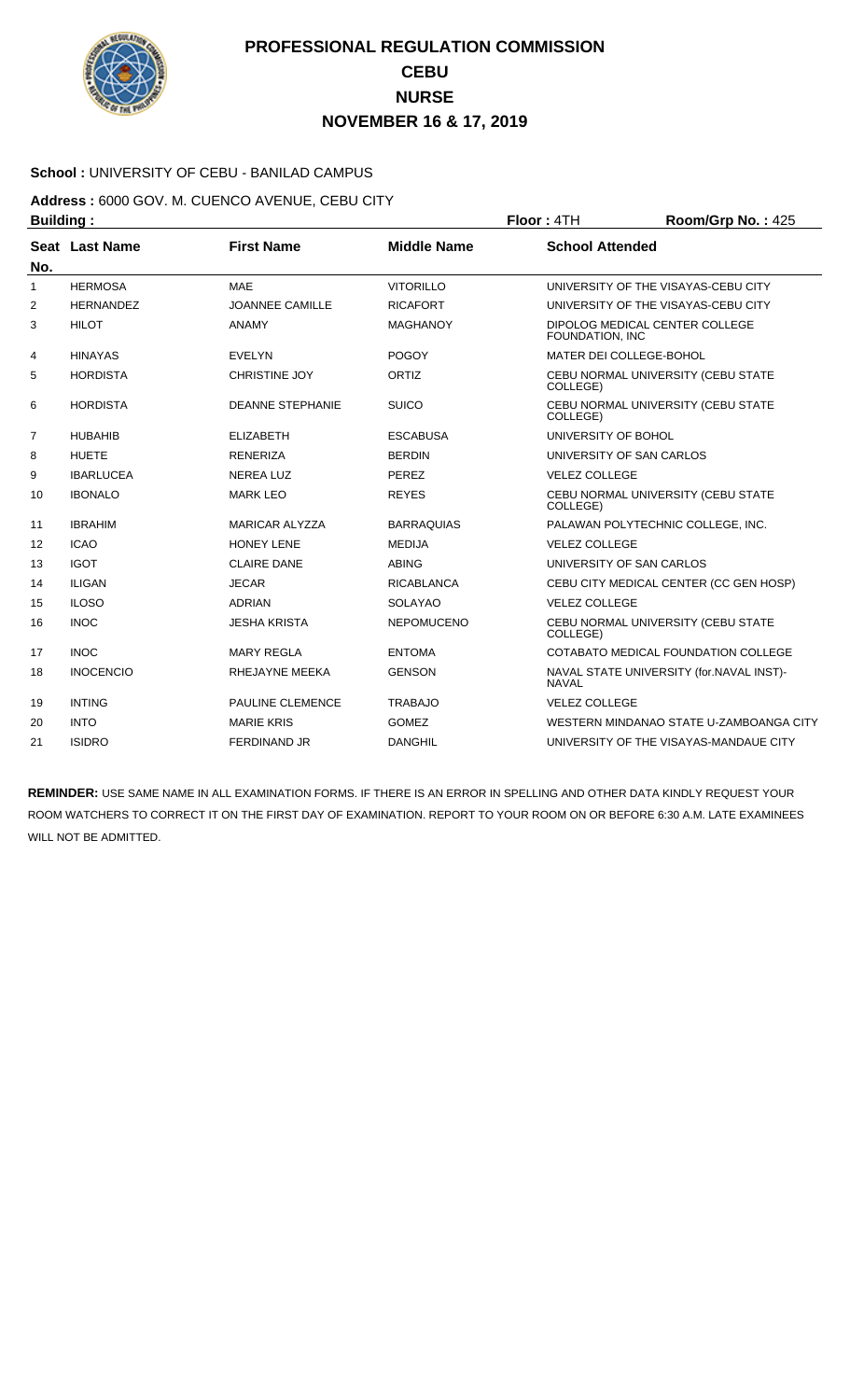

### **School :** UNIVERSITY OF CEBU - BANILAD CAMPUS

**Address :** 6000 GOV. M. CUENCO AVENUE, CEBU CITY **Building : Floor : 4TH Room/Grp No. : 426** 

| No.            | Seat Last Name     | <b>First Name</b>       | <b>Middle Name</b> | <b>School Attended</b>                                       |
|----------------|--------------------|-------------------------|--------------------|--------------------------------------------------------------|
| 1              | <b>JAENANI</b>     | <b>JEM ADRIAN</b>       | <b>ROMA</b>        | UNIVERSITY OF SAN CARLOS                                     |
| 2              | <b>JAKOSALEM</b>   | LOVELY JUNE             | LIBRE              | SOUTHWESTERN UNIVERSITY                                      |
| 3              | <b>JALAMAN</b>     | <b>RIECH NICOLE</b>     | <b>PAMISA</b>      | SOUTHWESTERN UNIVERSITY                                      |
| 4              | <b>JAMBONGGANA</b> | <b>JACKIE MARIZ</b>     | <b>DEMAVIVAS</b>   | <b>MISAMIS UNIVERSITY-OZAMIS CITY</b>                        |
| 5              | <b>JAMES</b>       | <b>PRICHI BOY</b>       | <b>EGUIA</b>       | DIPOLOG MEDICAL CENTER COLLEGE<br>FOUNDATION, INC            |
| 6              | <b>JAMORA</b>      | <b>BERNADETTE MAY</b>   | <b>PRIMER</b>      | CEBU NORMAL UNIVERSITY (CEBU STATE<br>COLLEGE)               |
| $\overline{7}$ | <b>JANOHAN</b>     | <b>NOREEN MAY</b>       | <b>CABULAO</b>     | UNIVERSITY OF BOHOL                                          |
| 8              | <b>JARINA</b>      | <b>ALLEN JAY</b>        | <b>BOHOL</b>       | FELIPE R. VERALLO MEMORIAL FOUNDATION                        |
| 9              | JAYME              | <b>AUBRY CLAIRE</b>     | CABARDO            | MISAMIS UNIVERSITY-OZAMIS CITY                               |
| 10             | <b>JIMENEA</b>     | <b>MARIA SAMANTHA</b>   | <b>ROQUE</b>       | <b>VELEZ COLLEGE</b>                                         |
| 11             | <b>JOMUAD</b>      | <b>MARISSA</b>          | <b>SINGUIT</b>     | UNIVERSITY OF CEBU-BANILAD                                   |
| 12             | <b>JUANILLO</b>    | <b>KRIZIA</b>           | YABUT              | SOUTHWESTERN UNIVERSITY                                      |
| 13             | <b>JUBAY</b>       | <b>REZIEL</b>           | <b>GERVISE</b>     | UNIVERSITY OF SAN JOSE-RECOLETOS                             |
| 14             | <b>JUGUILON</b>    | <b>MARYELLL JEAN</b>    | <b>EDORIA</b>      | NEGROS ORIENTAL STATE UNIVERSITY (CVPC)-<br><b>DUMAGUETE</b> |
| 15             | <b>JULPARA</b>     | <b>MIDZMA</b>           | <b>UDING</b>       | MEDINA COLLEGE-OZAMIS CITY                                   |
| 16             | <b>JUMAMIL</b>     | <b>ANN THERESE</b>      | <b>BATUIGAS</b>    | CEBU CITY MEDICAL CENTER (CC GEN HOSP)                       |
| 17             | <b>JUMAMOY</b>     | <b>JENNY LOU</b>        | <b>LAPORRE</b>     | UNIVERSITY OF CEBU-BANILAD                                   |
| 18             | <b>JUMANTOC</b>    | <b>WILLIAM THEODORE</b> | <b>SAGADAL</b>     | <b>VELEZ COLLEGE</b>                                         |
| 19             | <b>JUNG</b>        | <b>CHILA MAE</b>        | <b>ALBAROTE</b>    | DIPOLOG MEDICAL CENTER COLLEGE<br>FOUNDATION, INC            |
| 20             | <b>JUNIO</b>       | <b>STRAWBERRY KATE</b>  | <b>JOSOL</b>       | SOUTHWESTERN UNIVERSITY                                      |
| 21             | <b>JUNTILLA</b>    | <b>VIVIAN</b>           | CASAS              | COLEGIO DE SAN ANTONIO DE PADUA                              |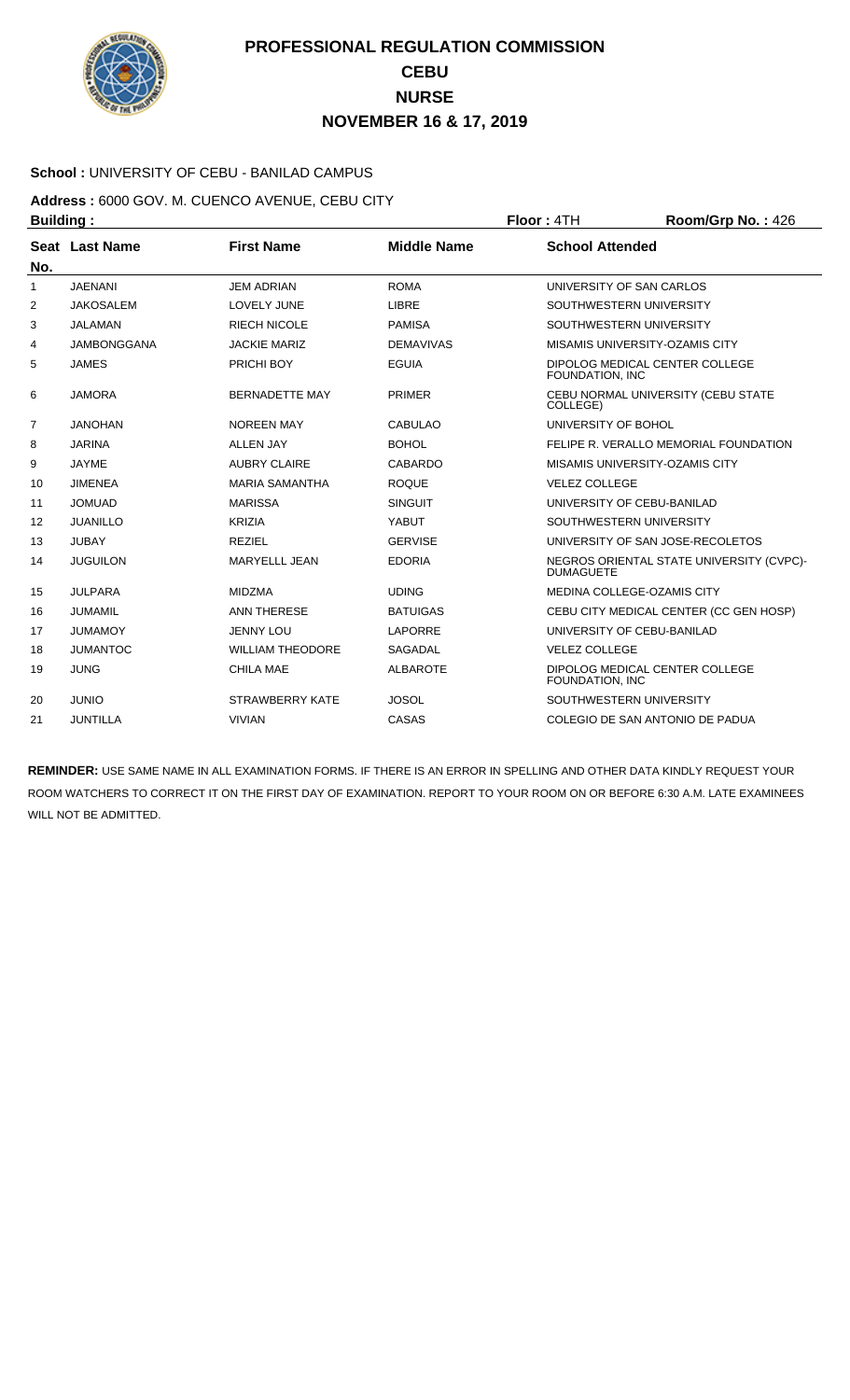

#### **School :** UNIVERSITY OF CEBU - BANILAD CAMPUS

**Address :** 6000 GOV. M. CUENCO AVENUE, CEBU CITY **Building : Floor : 6TH Room/Grp No. : 601** 

| No.            | Seat Last Name   | <b>First Name</b>     | <b>Middle Name</b> | <b>School Attended</b>                                       |
|----------------|------------------|-----------------------|--------------------|--------------------------------------------------------------|
| 1              | KADATUAN,        | <b>JOHAIREN</b>       | <b>PASAGUI</b>     | UNIVERSITY OF SOUTHERN MINDANAO-KABACAN                      |
| 2              | <b>KILANTANG</b> | <b>ARNE MARIE</b>     | <b>RAMOS</b>       | CEBU NORMAL UNIVERSITY (CEBU STATE<br>COLLEGE)               |
| 3              | <b>KING</b>      | ANALIZA               | <b>GUDARIDO</b>    | UNIVERSITY OF BOHOL                                          |
| 4              | <b>KING</b>      | <b>KRISTINE</b>       | <b>BLANCO</b>      | UNIVERSITY OF THE VISAYAS-CEBU CITY                          |
| 5              | <b>KIRIT</b>     | <b>DIVINA TERESA</b>  | <b>REYES</b>       | NEGROS ORIENTAL STATE UNIVERSITY (CVPC)-<br><b>DUMAGUETE</b> |
| 6              | LABRADA          | <b>RESTY</b>          | GARAY              | UNIVERSITY OF CEBU-BANILAD                                   |
| $\overline{7}$ | LACSON           | <b>MAAI</b>           | <b>FAUSTO</b>      | NEGROS ORIENTAL STATE UNIVERSITY (CVPC)-<br><b>DUMAGUETE</b> |
| 8              | LADAGA           | ROSARIO CORAZON       | <b>PANEN</b>       | FELIPE R. VERALLO MEMORIAL FOUNDATION                        |
| 9              | LADAÑO           | <b>MARIA TERESA</b>   | <b>ESTILLORE</b>   | MEDINA COLLEGE-OZAMIS CITY                                   |
| 10             | <b>LADAO</b>     | <b>MARITEZ</b>        | <b>PABATAO</b>     | CAPITOL UNIVERSITY (for.CAGAYAN CAPITOL<br>COLL.)            |
| 11             | LADERA           | <b>APRIL ROSS</b>     | <b>SIA</b>         | <b>VELEZ COLLEGE</b>                                         |
| 12             | LAGO             | <b>MARK FULVIE</b>    | <b>LABUGA</b>      | MEDINA COLLEGE-OZAMIS CITY                                   |
| 13             | LAMBAN           | <b>ALIENELLE</b>      | <b>DELA CRUZ</b>   | <b>VELEZ COLLEGE</b>                                         |
| 14             | <b>LAO</b>       | <b>MARIA NOIE</b>     | <b>CAMAONGAY</b>   | <b>CEBU DOCTORS UNIVERSITY</b>                               |
| 15             | LAPAC            | <b>CHRIS ALISON</b>   | CAIRO              | SALAZAR INSTITUTE OF TECHNOLOGY-CEBU<br><b>CITY</b>          |
| 16             | LAPINID          | <b>JEFFERSON</b>      | <b>NAVARRO</b>     | SOUTHWESTERN UNIVERSITY                                      |
| 17             | <b>LAPURE</b>    | <b>REMEL</b>          | <b>OBOR</b>        | <b>SURIGAO EDUCATION CENTER</b>                              |
| 18             | LARGO            | <b>DANNESSE MARIE</b> | <b>CABATO</b>      | UNIVERSITY OF CEBU-BANILAD                                   |
| 19             | LARIDE           | <b>ANJAY LOU</b>      | <b>GERE</b>        | BLANCIA CARREON COLLEGE FOUNDATION, INC.                     |
| 20             | LAROYA           | <b>JOCELYN</b>        | <b>MANSUETO</b>    | WESTERN LEYTE COLLEGE-ORMOC                                  |
| 21             | LARRAZABAL       | <b>ENRICO</b>         | <b>BAGAPORO</b>    | <b>CEBU DOCTORS UNIVERSITY</b>                               |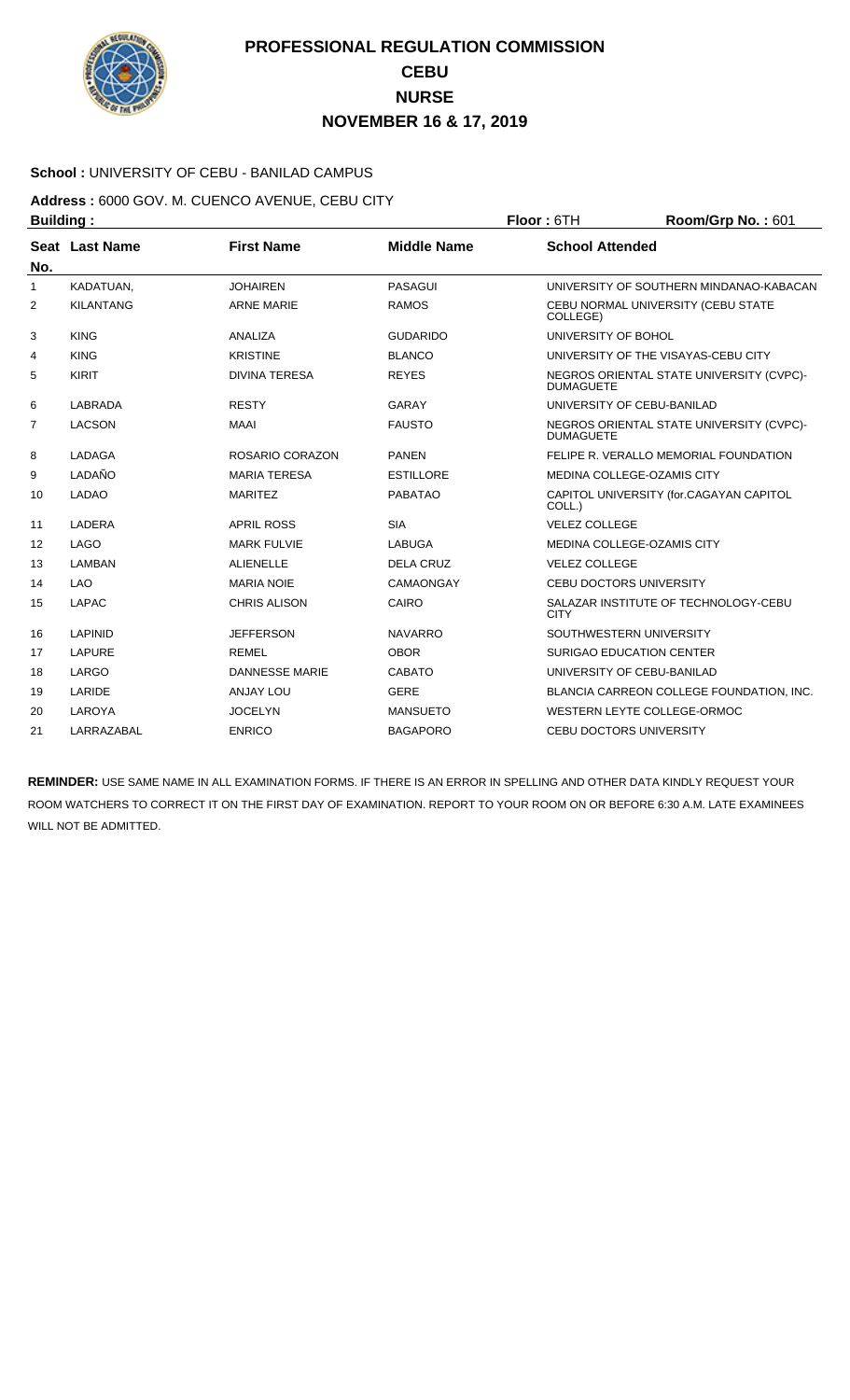

### **School :** UNIVERSITY OF CEBU - BANILAD CAMPUS

**Address :** 6000 GOV. M. CUENCO AVENUE, CEBU CITY **Building : Floor :** 6TH **Room/Grp No. :** 602

| No.            | Seat Last Name     | <b>First Name</b>     | <b>Middle Name</b> | <b>School Attended</b>                                |
|----------------|--------------------|-----------------------|--------------------|-------------------------------------------------------|
| 1              | LARUMBE            | <b>HERSEY</b>         | <b>REPOLLO</b>     | SOUTHWESTERN UNIVERSITY                               |
| $\overline{2}$ | LASCOÑA            | <b>KATRINA</b>        | ALVAREZ            | UNIVERSITY OF SAN JOSE-RECOLETOS                      |
| 3              | LASCOÑA            | <b>MARY JANE</b>      | <b>INOC</b>        | CEBU INSTITUTE OF TECHNOLOGY - UNIVERSITY             |
| 4              | LASTIMOSA          | <b>MARIE JUNE</b>     | <b>LITANG</b>      | <b>SURIGAO EDUCATION CENTER</b>                       |
| 5              | LAUDE              | PAULA KATRINA         | <b>MANDAL</b>      | <b>CEBU DOCTORS UNIVERSITY</b>                        |
| 6              | LAUGLAUG           | <b>CHER LYNN</b>      | <b>BARNIDO</b>     | CEBU NORMAL UNIVERSITY (CEBU STATE<br>COLLEGE)        |
| $\overline{7}$ | <b>LAURDEN</b>     | <b>ROSE DIANNE</b>    | YU                 | MATER DEI COLLEGE-BOHOL                               |
| 8              | LAUREANO           | <b>ELLEN KRISTINA</b> | <b>LIMBAGO</b>     | HOLY NAME UNIVERSITY (for.DIVINE WORD-<br>TAGBILARAN) |
| 9              | <b>LAURENCIANA</b> | VENCY JOYCE           | <b>SALVADOR</b>    | <b>SILLIMAN UNIVERSITY</b>                            |
| 10             | <b>LAURENTE</b>    | <b>APRIL LOVE</b>     | <b>CUBILLAS</b>    | SOUTHWESTERN UNIVERSITY                               |
| 11             | <b>LAURENTE</b>    | <b>AYANA MAE</b>      | <b>CLITAR</b>      | WESTERN LEYTE COLLEGE-ORMOC                           |
| 12             | LAURENTE           | <b>DAVID WILLIAM</b>  | <b>CLITAR</b>      | WESTERN LEYTE COLLEGE-ORMOC                           |
| 13             | <b>LAURON</b>      | <b>QUEENIE ANN</b>    | <b>ROSAS</b>       | <b>VELEZ COLLEGE</b>                                  |
| 14             | LAZAGA             | <b>JILL SYRO</b>      | <b>FLORES</b>      | UNIVERSITY OF CEBU-BANILAD                            |
| 15             | LAZARTE            | <b>IVY DIANE</b>      | <b>BACALSO</b>     | MISAMIS UNIVERSITY-OZAMIS CITY                        |
| 16             | LEGARDE            | <b>DYEZA MARIE</b>    | <b>GARCIA</b>      | BENEDICTO COLLEGE, INC.                               |
| 17             | <b>LEONES</b>      | <b>MARIVIE</b>        | <b>ROSAL</b>       | BENEDICTO COLLEGE, INC.                               |
| 18             | <b>LEONOR</b>      | <b>IVY</b>            | <b>CARBONILLA</b>  | SOUTHWESTERN UNIVERSITY                               |
| 19             | LEYTE              | <b>ELCIA NINA</b>     | <b>ALIDANI</b>     | UNIVERSITY OF SAN JOSE-RECOLETOS                      |
| 20             | <b>LIBARIOS</b>    | ALYSSA DIVYA          | <b>ANTIGA</b>      | MATER DEI COLLEGE-BOHOL                               |
| 21             | <b>LIBRANDO</b>    | <b>MONIQUE</b>        | <b>OUANO</b>       | <b>VELEZ COLLEGE</b>                                  |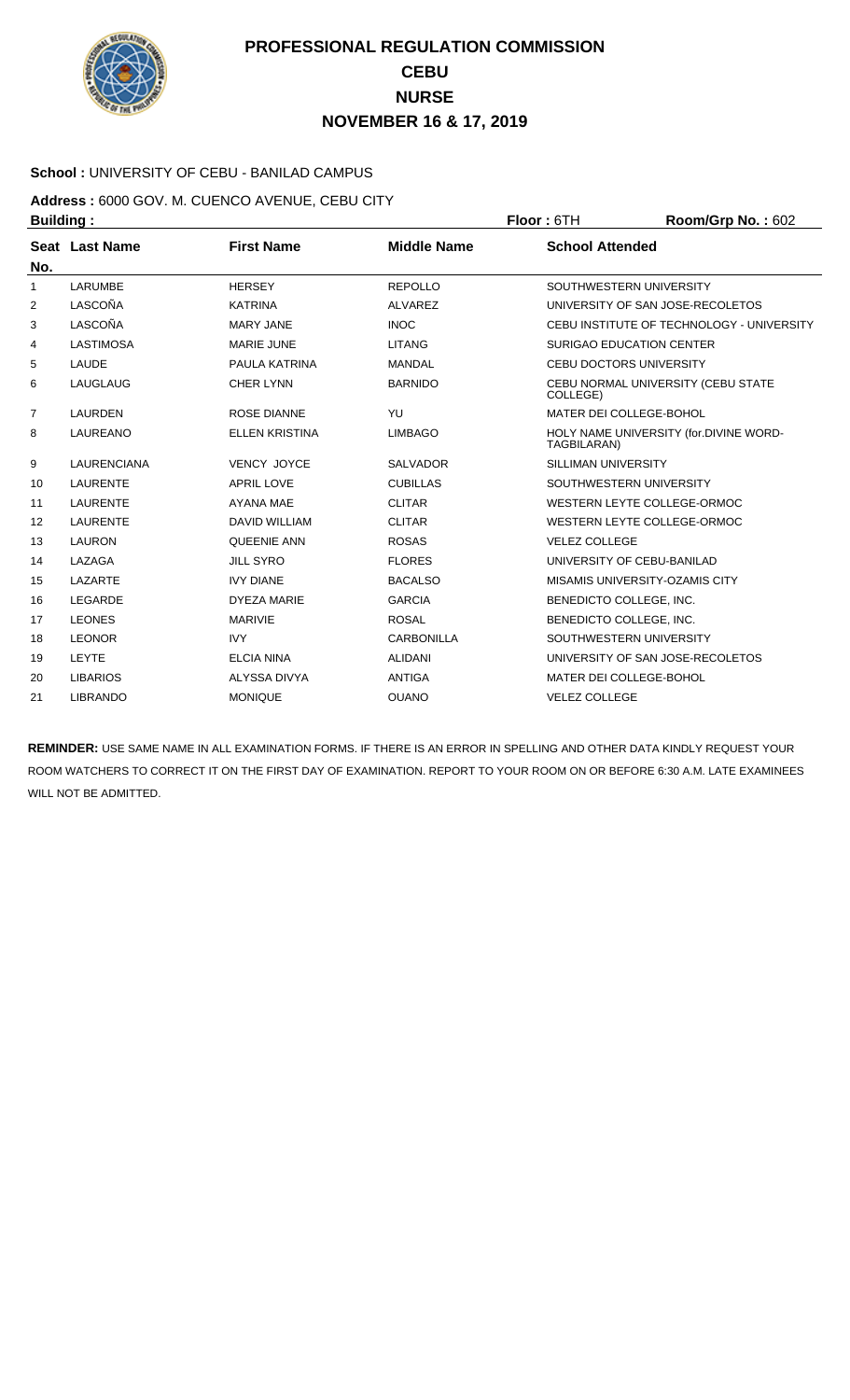

### **School :** UNIVERSITY OF CEBU - BANILAD CAMPUS

**Address :** 6000 GOV. M. CUENCO AVENUE, CEBU CITY **Building : Floor : 6TH Room/Grp No. : 603** 

| No.            | <b>Seat Last Name</b> | <b>First Name</b>       | <b>Middle Name</b> | <b>School Attended</b>                                      |
|----------------|-----------------------|-------------------------|--------------------|-------------------------------------------------------------|
| 1              | <b>LIBRES</b>         | <b>GENE</b>             | <b>OCIONES</b>     | UNIVERSITY OF CEBU-BANILAD                                  |
| 2              | <b>LICATAN</b>        | <b>LOIDA</b>            | <b>BOISER</b>      | UNIVERSITY OF BOHOL                                         |
| 3              | <b>LICOS</b>          | <b>JECHELLE MARIE</b>   | <b>CINCHES</b>     | HOLY NAME UNIVERSITY (for.DIVINE WORD-<br>TAGBILARAN)       |
| 4              | LIM                   | <b>CELINE</b>           | <b>CAMINERO</b>    | HOLY NAME UNIVERSITY (for.DIVINE WORD-<br>TAGBILARAN)       |
| 5              | LIM                   | <b>MARIA SOCORRO</b>    | <b>ALEGADO</b>     | UNIVERSITY OF CEBU-BANILAD                                  |
| 6              | LIM                   | NICKY JOHN              | <b>MUTIA</b>       | UNIVERSITY OF CEBU-BANILAD                                  |
| $\overline{7}$ | <b>LINES</b>          | <b>STEPHANIE REA</b>    |                    | SOUTHWESTERN UNIVERSITY                                     |
| 8              | LLAGUNO               | <b>ANNALIE</b>          |                    | UNIVERSITY OF SOUTHERN PHILIPPINES                          |
| 9              | <b>LLAMAS</b>         | <b>MARK JOHN</b>        | <b>MADLOS</b>      | SAINT PAUL UNIVERSITY-SURIGAO                               |
| 10             | <b>LLEVARES</b>       | <b>MANILYN</b>          | <b>MORE</b>        | <b>COLLEGE OF MAASIN</b>                                    |
| 11             | <b>LODOVICE</b>       | <b>NANCY ROSE</b>       | <b>RABUSA</b>      | SOUTHWESTERN UNIVERSITY                                     |
| 12             | LOGROÑO               | <b>TANIS IDONNA</b>     | PAÑA               | SOUTHWESTERN UNIVERSITY                                     |
| 13             | <b>LOLO</b>           | <b>DIAH MAE</b>         | <b>BURILA</b>      | <b>CEBU DOCTORS UNIVERSITY</b>                              |
| 14             | <b>LOMUNTAD</b>       | <b>JOSHUA</b>           | <b>LIM</b>         | UNIVERSITY OF SAN CARLOS                                    |
| 15             | <b>LONGCOP</b>        | AMITH                   | CALAMAY            | COLEGIO DE SAN LORENZO RUIZ DE MANILA, INC.                 |
| 16             | <b>LOPEZ</b>          | <b>DANILO JR</b>        | <b>DIRA</b>        | SOUTHWESTERN UNIVERSITY                                     |
| 17             | <b>LORO</b>           | <b>KAREN</b>            | <b>CABAÑERO</b>    | COLEGIO DE SAN ANTONIO DE PADUA                             |
| 18             | LOUW                  | <b>GINEVIVE</b>         | <b>ANTIGUA</b>     | SOUTHWESTERN UNIVERSITY                                     |
| 19             | LOZADA                | <b>SHARAH RUTH</b>      | <b>LAMO</b>        | VISAYAS STATE UNIVERSITY (for.VISCA,LSU.)-<br><b>BAYBAY</b> |
| 20             | LUCEÑO                | <b>MAXIMINO JR</b>      | PACALDO            | MATER DEI COLLEGE-BOHOL                                     |
| 21             | <b>LUCERO</b>         | <b>MARY JOANNA KATE</b> | <b>OCHIA</b>       | <b>VELEZ COLLEGE</b>                                        |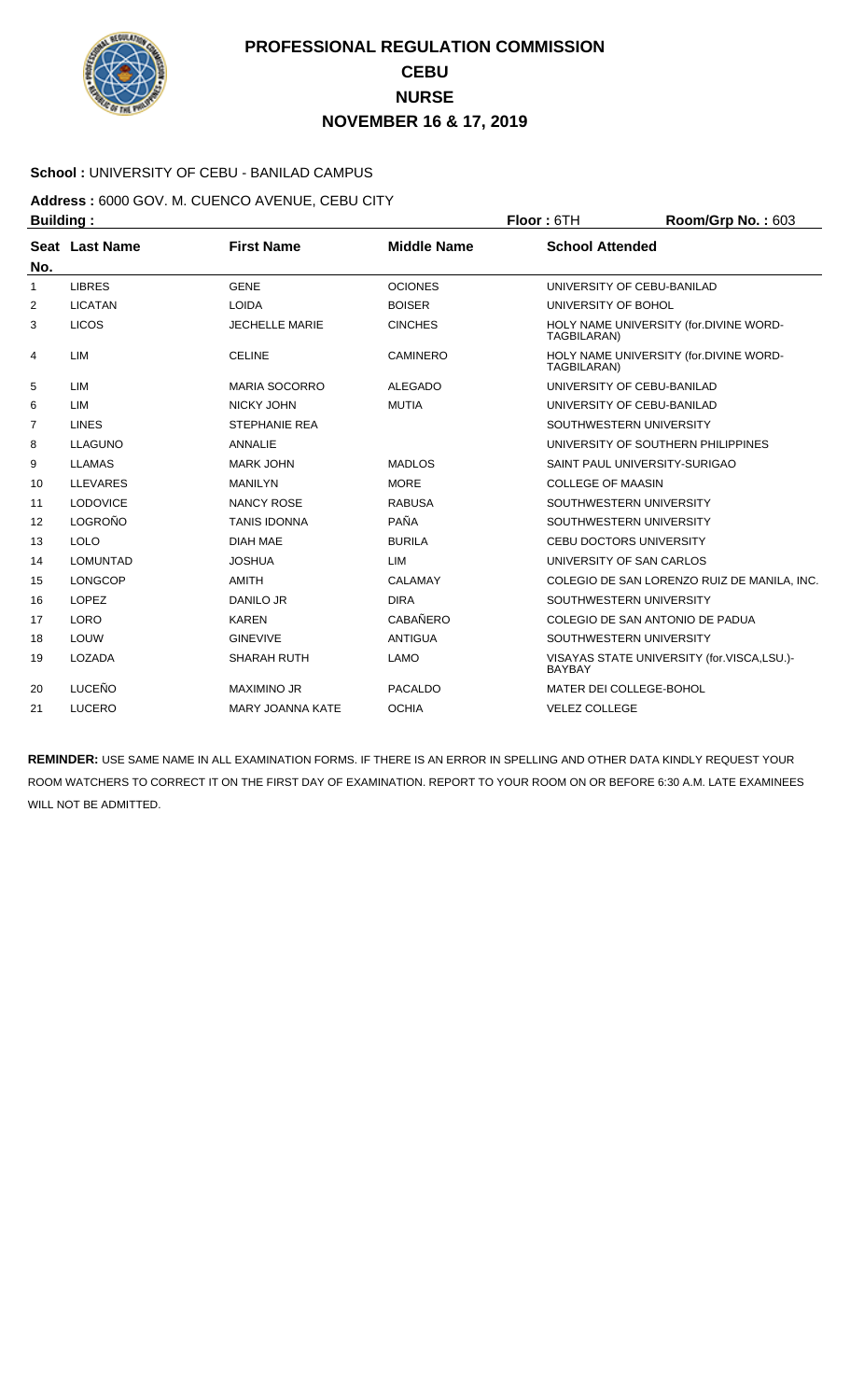

### **School :** UNIVERSITY OF CEBU - BANILAD CAMPUS

**Address :** 6000 GOV. M. CUENCO AVENUE, CEBU CITY **Building : Floor : 6TH Room/Grp No. : 604** 

| No.            | Seat Last Name    | <b>First Name</b>   | <b>Middle Name</b> | <b>School Attended</b>                                       |
|----------------|-------------------|---------------------|--------------------|--------------------------------------------------------------|
| 1              | <b>LUMAGOD</b>    | <b>JESYL FAITH</b>  | <b>EDUSMA</b>      | NEGROS ORIENTAL STATE UNIVERSITY (CVPC)-<br><b>DUMAGUETE</b> |
| $\overline{2}$ | <b>LUMAPAS</b>    | <b>GAMALIEL</b>     | <b>FLAVIANO</b>    | CEBU NORMAL UNIVERSITY (CEBU STATE<br>COLLEGE)               |
| 3              | LUMINARIAS        | NIñA LEAH           | <b>SOMOSOT</b>     | <b>VELEZ COLLEGE</b>                                         |
| 4              | <b>LUMO</b>       | <b>ROLAND JR</b>    | <b>MALICAY</b>     | CEBU CITY MEDICAL CENTER (CC GEN HOSP)                       |
| 5              | <b>LUNOD</b>      | <b>LINDSAY</b>      | <b>SANORIA</b>     | CEBU NORMAL UNIVERSITY (CEBU STATE<br>COLLEGE)               |
| 6              | <b>MABASCOG</b>   | <b>GERN</b>         | <b>PAGOBO</b>      | MISAMIS UNIVERSITY-OZAMIS CITY                               |
| 7              | <b>MABUTOL</b>    | <b>KRIZZA</b>       | LAGARDE            | UNIVERSITY OF SAN CARLOS                                     |
| 8              | <b>MACACHOR</b>   | JANUARY JOY         | <b>ALAURA</b>      | SOUTHWESTERN UNIVERSITY                                      |
| 9              | <b>MACALIPAY</b>  | MAEZEL              | <b>JAPOLE</b>      | NEGROS ORIENTAL STATE UNIVERSITY (CVPC)-<br><b>DUMAGUETE</b> |
| 10             | <b>MACARANAS</b>  | CARMEL              | <b>QUINTO</b>      | BENEDICTO COLLEGE, INC.                                      |
| 11             | <b>MACASERO</b>   | CANDICE             | <b>ABECIA</b>      | CEBU NORMAL UNIVERSITY (CEBU STATE<br>COLLEGE)               |
| 12             | <b>MACATANONG</b> | <b>FAISAH</b>       | <b>CABUGATAN</b>   | LANAO SCHOOL OF SCIENCE & TECHNOLOGY                         |
| 13             | <b>MACATANONG</b> | <b>NAIMA</b>        | <b>MACUD</b>       | JAMIATU MARAWI AL-ISLAMIA FOUNDATION                         |
| 14             | <b>MADSALI</b>    | <b>RADZNA</b>       | <b>JANOH</b>       | PALAWAN POLYTECHNIC COLLEGE, INC.                            |
| 15             | <b>MAESTRADO</b>  | <b>CLARISSA MAY</b> | <b>MEDIANA</b>     | MISAMIS UNIVERSITY-OZAMIS CITY                               |
| 16             | <b>MAGALLANO</b>  | <b>JUNE NINE</b>    | <b>GOME</b>        | DIPOLOG MEDICAL CENTER COLLEGE<br>FOUNDATION. INC            |
| 17             | <b>MAGLASANG</b>  | <b>ARIS MARIE</b>   | PILAPIL            | UNIVERSITY OF CEBU-BANILAD                                   |
| 18             | <b>MAGUINDA</b>   | <b>JAKE</b>         | <b>ISRAEL</b>      | SOUTHWESTERN UNIVERSITY                                      |
| 19             | <b>MAHINAY</b>    | <b>JOSEF ANDREI</b> | <b>AMORA</b>       | CEBU CITY MEDICAL CENTER (CC GEN HOSP)                       |
| 20             | <b>MALACASTE</b>  | <b>KIM ARVI</b>     | <b>ARANAS</b>      | UNIVERSITY OF SOUTHERN PHILIPPINES                           |
| 21             | <b>MALINAO</b>    | <b>ALLYSA MARIE</b> | <b>ATON</b>        | CEBU NORMAL UNIVERSITY (CEBU STATE<br>COLLEGE)               |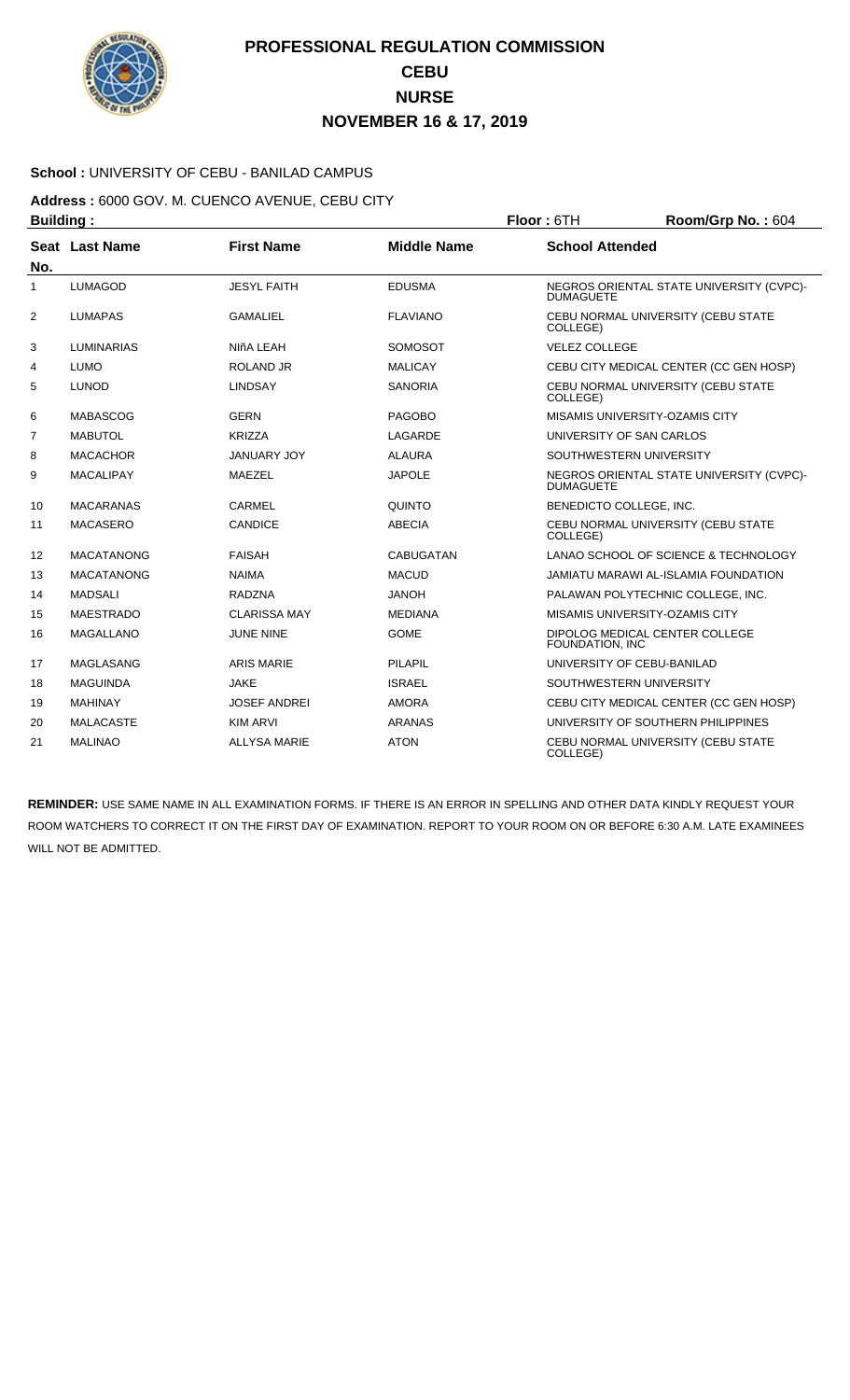

### **School :** UNIVERSITY OF CEBU - BANILAD CAMPUS

**Address :** 6000 GOV. M. CUENCO AVENUE, CEBU CITY **Building : Floor :** 6TH **Room/Grp No. :** 605

| No. | Seat Last Name   | <b>First Name</b>     | <b>Middle Name</b> | <b>School Attended</b>                                    |
|-----|------------------|-----------------------|--------------------|-----------------------------------------------------------|
| 1   | <b>MALINAO</b>   | <b>DOROTHY JANE</b>   | <b>TECSON</b>      | UNIVERSITY OF CEBU-BANILAD                                |
| 2   | <b>MALINAO</b>   | <b>REGGIE</b>         | <b>GERAS</b>       | SOUTHWESTERN UNIVERSITY                                   |
| 3   | <b>MALLARI</b>   | <b>EDUARDO JR</b>     | <b>CARESOSA</b>    | MATER DEI COLLEGE-BOHOL                                   |
| 4   | <b>MANABAT</b>   | <b>KEIR ANGEL</b>     | <b>TANTOY</b>      | SAINT PAUL UNIVERSITY-SURIGAO                             |
| 5   | <b>MANAYTAY</b>  | <b>MARIETTA</b>       | <b>BARCENAS</b>    | CEBU INSTITUTE OF TECHNOLOGY - UNIVERSITY                 |
| 6   | <b>MANGILA</b>   | <b>JONNA MARIE</b>    | <b>BORJA</b>       | UNIVERSITY OF SAN CARLOS                                  |
| 7   | <b>MANGIO</b>    | AIRA MAE              | <b>BAYLON</b>      | <b>VELEZ COLLEGE</b>                                      |
| 8   | <b>MANINGO</b>   | <b>MARC JUDE</b>      | <b>BUOT</b>        | COLEGIO DE SAN ANTONIO DE PADUA                           |
| 9   | <b>MANREQUE</b>  | <b>JENEFFER</b>       | LOYOLA             | <b>CEBU DOCTORS UNIVERSITY</b>                            |
| 10  | <b>MAPA</b>      | <b>MARIA KRISTIAN</b> | <b>PITONG</b>      | UNIVERSITY OF SAN CARLOS                                  |
| 11  | <b>MAQUILING</b> | <b>PAUL CLIFFORD</b>  | <b>JAPSON</b>      | UNIVERSITY OF SAN CARLOS                                  |
| 12  | <b>MARDO</b>     | <b>HONEYBETH</b>      | <b>ANTONI</b>      | PALAWAN STATE UNIVERSITY-P. PRINCESA                      |
| 13  | <b>MARIACA</b>   | <b>LINDSAY ANN</b>    | <b>MARIACA</b>     | SAN LORENZO RUIZ COLLEGE OF ORMOC                         |
| 14  | MARIKIT          | <b>EDLYN ROSE</b>     | <b>YPSOR</b>       | UNIVERSITY OF CEBU-BANILAD                                |
| 15  | <b>MARTE</b>     | <b>JOY</b>            | <b>ENCARNACION</b> | WESTERN LEYTE COLLEGE-ORMOC                               |
| 16  | <b>MARZON</b>    | <b>MARIS MAE</b>      | <b>BOLIGAO</b>     | MATER DEI COLLEGE-BOHOL                                   |
| 17  | <b>MASBUD</b>    | <b>ALINAER</b>        | <b>DANTE</b>       | LANAO ISLAMIC PARAMEDICAL COLLEGE -<br><b>MARAWI CITY</b> |
| 18  | <b>MATA</b>      | <b>JEMWINDA</b>       | <b>GONATO</b>      | FELIPE R. VERALLO MEMORIAL FOUNDATION                     |
| 19  | <b>MATUTES</b>   | <b>VEMBER</b>         | <b>TIBAY</b>       | UNIVERSITY OF SAN JOSE-RECOLETOS                          |
| 20  | <b>MAYOL</b>     | <b>MIA ANGELIKA</b>   | <b>LOPEZ</b>       | <b>VELEZ COLLEGE</b>                                      |
| 21  | <b>MEDIANO</b>   | <b>JOHN FRANCIS</b>   | <b>TOLING</b>      | MATER DEI COLLEGE-BOHOL                                   |
|     |                  |                       |                    |                                                           |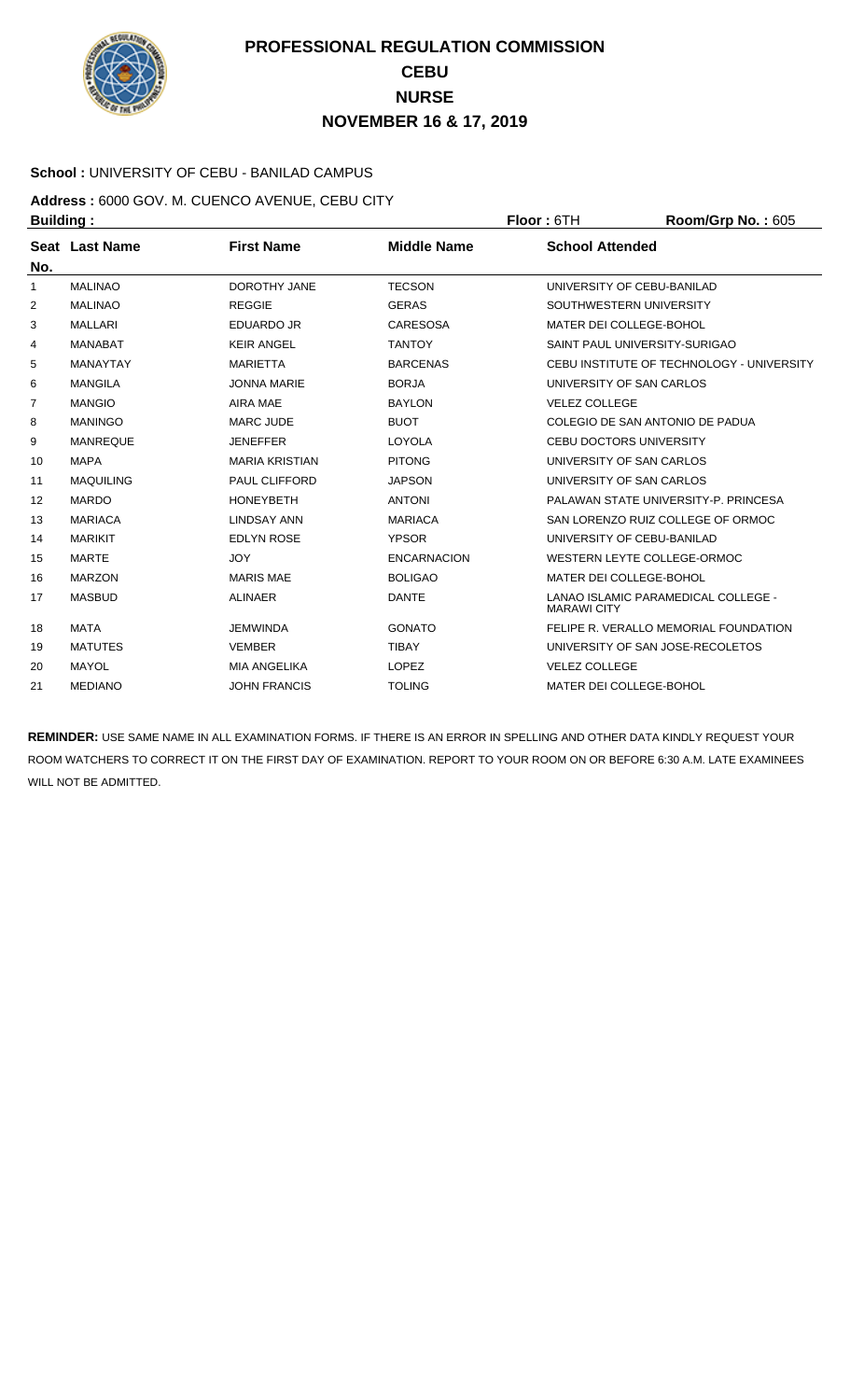

### **School :** UNIVERSITY OF CEBU - BANILAD CAMPUS

**Address :** 6000 GOV. M. CUENCO AVENUE, CEBU CITY **Building : Floor :** 6TH **Room/Grp No. :** 606

| No.            | Seat Last Name      | <b>First Name</b>       | <b>Middle Name</b> | <b>School Attended</b>                                                   |
|----------------|---------------------|-------------------------|--------------------|--------------------------------------------------------------------------|
| 1              | <b>MEDIDAS</b>      | <b>EDERLINA</b>         | <b>BERAME</b>      | UNIVERSITY OF SAN CARLOS                                                 |
| 2              | <b>MELGAR</b>       | SHERRY ROSE             | <b>SUAN</b>        | UNIVERSITY OF THE VISAYAS-MANDAUE CITY                                   |
| 3              | <b>MENDOZA</b>      | <b>SHARHA</b>           | <b>AKBAR</b>       | WESTERN LEYTE COLLEGE-ORMOC                                              |
| 4              | <b>MERIN</b>        | <b>HELMINA DALE</b>     | <b>JAMORA</b>      | CEBU NORMAL UNIVERSITY (CEBU STATE<br>COLLEGE)                           |
| 5              | <b>MILANES</b>      | <b>RIA MARIE</b>        | <b>MARQUEZ</b>     | <b>VELEZ COLLEGE</b>                                                     |
| 6              | <b>MIRAL</b>        | <b>RICKY</b>            | <b>SILAGAN</b>     | MATER DEI COLLEGE-BOHOL                                                  |
| $\overline{7}$ | <b>MIRANDA</b>      | <b>JANETTE</b>          | SOON               | BUTUAN DOCTORS COLLEGE (BUTUAN DR. HSP.<br>SCH. OF NRSNG.)               |
| 8              | <b>MIRANDA</b>      | <b>MICOLE</b>           | LUZANO             | UNIVERSITY OF SAN CARLOS                                                 |
| 9              | <b>MIRANDA</b>      | <b>NOVIE JUSTIN</b>     | <b>YBANEZ</b>      | NEGROS ORIENTAL STATE UNIVERSITY (CVPC)-<br><b>DUMAGUETE</b>             |
| 10             | <b>MISA</b>         | <b>JANA</b>             | AMPALAYOHAN        | <b>CEBU DOCTORS UNIVERSITY</b>                                           |
| 11             | <b>MONARES</b>      | <b>GUIA AGNES MARIE</b> | <b>LAGULAO</b>     | UNIVERSITY OF SOUTHERN PHILIPPINES                                       |
| 12             | <b>MONSALE</b>      | <b>DARLA MAE</b>        | <b>SOLIVA</b>      | <b>CEBU DOCTORS UNIVERSITY</b>                                           |
| 13             | <b>MONSANTO</b>     | <b>AILENE</b>           | <b>OUANO</b>       | ADVENTIST MEDICAL CENTER COLL.-FOR<br>MINDANAO SANI. & HOSP. COLL. INC.) |
| 14             | MONTE DE RAMOS      | <b>DEBBIE</b>           | <b>MANATAD</b>     | WESTERN LEYTE COLLEGE-ORMOC                                              |
| 15             | <b>MONTECILLO</b>   | <b>ALEXA</b>            | <b>MODEQUILLO</b>  | UNIVERSITY OF SOUTHERN PHILIPPINES                                       |
| 16             | <b>MONTES</b>       | <b>LEVIE JANE</b>       | <b>GERERO</b>      | NAVAL STATE UNIVERSITY (for. NAVAL INST)-<br><b>NAVAL</b>                |
| 17             | <b>MONTESCLAROS</b> | <b>RYLE</b>             | <b>MIAGA</b>       | <b>VELEZ COLLEGE</b>                                                     |
| 18             | <b>MONTOJO</b>      | <b>KATE ELOISE</b>      | <b>CHIONG</b>      | <b>VELEZ COLLEGE</b>                                                     |
| 19             | <b>MORADO</b>       | <b>PRINCESS</b>         | <b>MAGTAAN</b>     | <b>CEBU DOCTORS UNIVERSITY</b>                                           |
| 20             | <b>MORALES</b>      | <b>JERAH BOY</b>        | <b>BANGERO</b>     | MATER DEI COLLEGE-BOHOL                                                  |
| 21             | <b>MORALES</b>      | <b>JOANNE</b>           | <b>ROCA</b>        | SAN LORENZO RUIZ COLLEGE OF ORMOC                                        |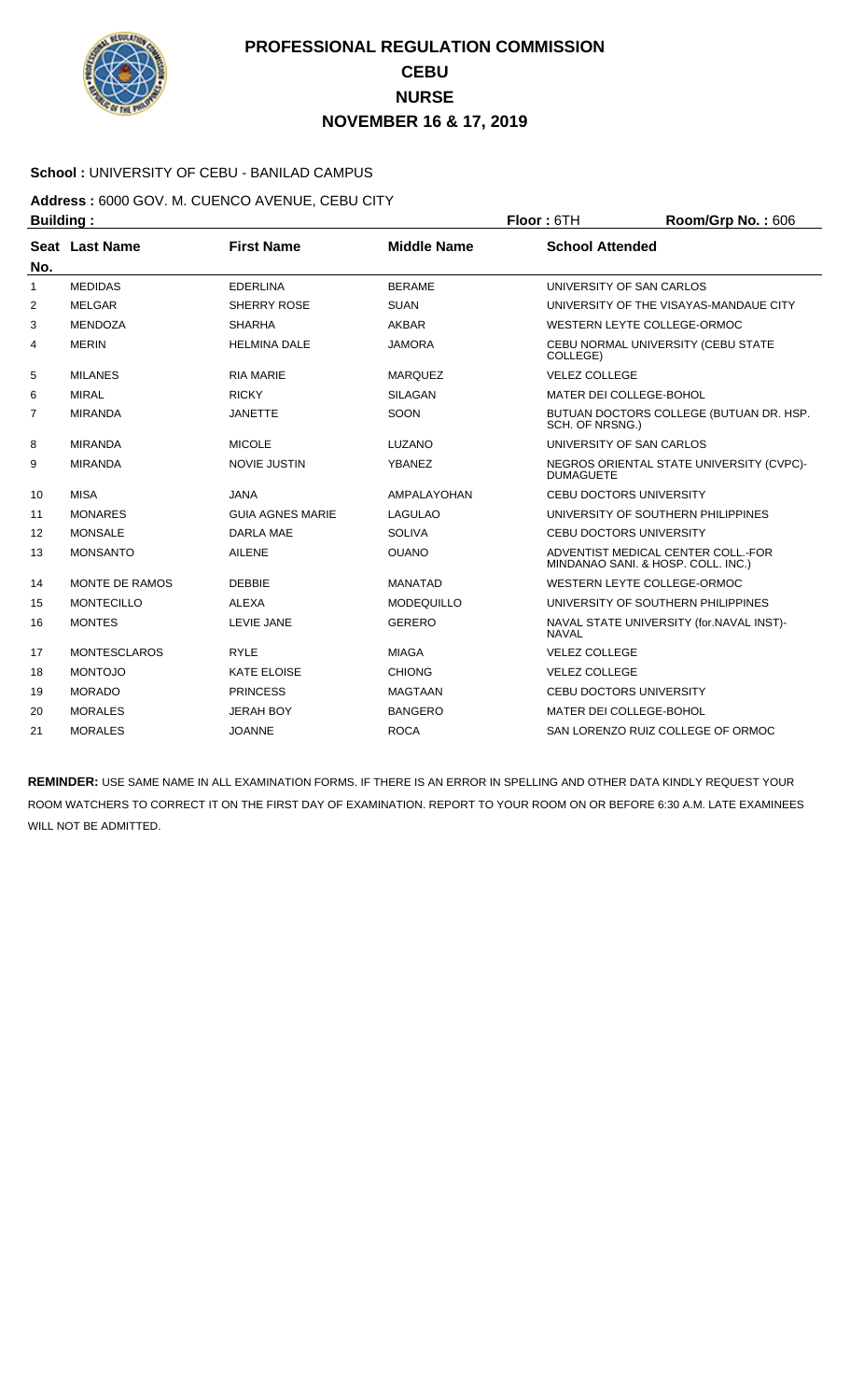

### **School :** UNIVERSITY OF CEBU - BANILAD CAMPUS

**Address :** 6000 GOV. M. CUENCO AVENUE, CEBU CITY **Building : Floor : 6TH Room/Grp No. : 607** 

| No. | Seat Last Name  | <b>First Name</b>       | <b>Middle Name</b> | <b>School Attended</b>                                                      |
|-----|-----------------|-------------------------|--------------------|-----------------------------------------------------------------------------|
| 1   | <b>MORALES</b>  | <b>MARK WILLIAM</b>     | DE DIOS            | UNIVERSITY OF CEBU-BANILAD                                                  |
| 2   | <b>MORALES</b>  | <b>SARAH JEAN</b>       |                    | COLEGIO DE SAN ANTONIO DE PADUA                                             |
| 3   | <b>MORILLA</b>  | <b>MARY AL PATRIZ</b>   | <b>RAMOS</b>       | UNIVERSITY OF SAN JOSE-RECOLETOS                                            |
| 4   | <b>MOSTRADO</b> | <b>GENINE</b>           |                    | NAVAL STATE UNIVERSITY (for.NAVAL INST)-<br><b>NAVAL</b>                    |
| 5   | <b>MULAT</b>    | <b>RUSHYL</b>           | <b>HALOP</b>       | UNIVERSITY OF THE VISAYAS-MANDAUE CITY                                      |
| 6   | <b>MUÑOZ</b>    | <b>MAE JEAN</b>         | <b>CAPITAN</b>     | UNIVERSITY OF CEBU-BANILAD                                                  |
| 7   | <b>MURIAS</b>   | SHERYLIN ROSE MAE       | <b>DIACAMUS</b>    | SOUTHWESTERN UNIVERSITY                                                     |
| 8   | <b>MUYNILA</b>  | <b>CAMILLE ISABELLA</b> | <b>BACAYO</b>      | TRINITY UNIVERSITY OF ASIA (TRINITY-QC)                                     |
| 9   | <b>NANO</b>     | <b>JUVY</b>             | <b>SAGRANADA</b>   | CEBU INSTITUTE OF TECHNOLOGY - UNIVERSITY                                   |
| 10  | <b>NAONG</b>    | <b>CATHERINE</b>        | <b>TEJANO</b>      | SOUTHWESTERN UNIVERSITY                                                     |
| 11  | <b>NARISMA</b>  | <b>JANE BETHYL</b>      | <b>ALCOSER</b>     | HOLY NAME UNIVERSITY (for.DIVINE WORD-<br>TAGBILARAN)                       |
| 12  | <b>NARITA</b>   | ANGELICA MAE            | <b>PIQUERO</b>     | HOLY NAME UNIVERSITY (for.DIVINE WORD-<br>TAGBILARAN)                       |
| 13  | <b>NAVALES</b>  | <b>BABY JUNE</b>        | <b>CALLINO</b>     | UNIVERSITY OF CEBU-BANILAD                                                  |
| 14  | <b>NAVALES</b>  | <b>JEFF KEVIN</b>       | <b>GALANIDA</b>    | SAINT PAUL COLLEGE FOUNDATION, INC (CEBU-<br>ST PAUL COLL)                  |
| 15  | <b>NAVARRO</b>  | <b>ABIGAIL JOY</b>      | <b>SANTIAGO</b>    | DR. YANGA'S COLLEGES, INC. (for. DR. YANGA'S<br>FRANCISCO BALAGTAS COLLEGE) |
| 16  | <b>NEJAR</b>    | <b>KEEVIN KEITH</b>     | ORTEGA             | UNIVERSITY OF CEBU-BANILAD                                                  |
| 17  | <b>NILLAMA</b>  | <b>CHRISTYN</b>         | <b>DACUA</b>       | CEBU CITY MEDICAL CENTER (CC GEN HOSP)                                      |
| 18  | <b>NILLAMA</b>  | <b>LORAINE</b>          | <b>ABELLANOSA</b>  | ILIGAN MEDICAL CENTER COLLEGE. INC.                                         |
| 19  | <b>NOVAL</b>    | <b>KIM LYKA</b>         | <b>NUÑEZ</b>       | SOUTHWESTERN UNIVERSITY                                                     |
| 20  | <b>NUEVE</b>    | <b>MICHAEL ROMEO</b>    | <b>OLEA</b>        | ILIGAN MEDICAL CENTER COLLEGE, INC.                                         |
| 21  | <b>NUGUID</b>   | <b>MARCHIE DIONNESE</b> | <b>MONZOLIN</b>    | <b>VELEZ COLLEGE</b>                                                        |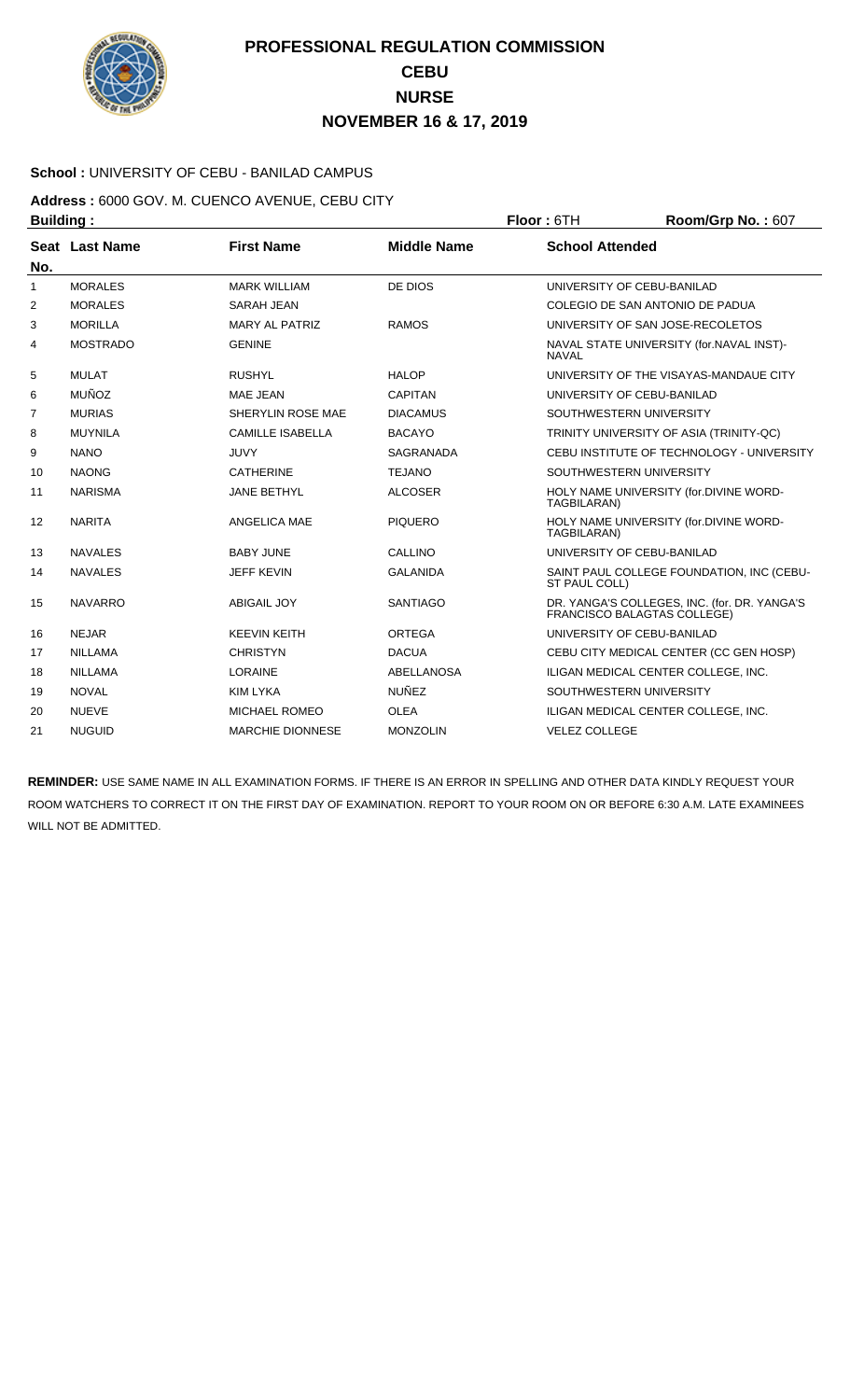

### **School :** UNIVERSITY OF CEBU - BANILAD CAMPUS

**Address :** 6000 GOV. M. CUENCO AVENUE, CEBU CITY **Building : Floor :** 6TH **Room/Grp No. :** 609

| No.            | Seat Last Name   | <b>First Name</b>      | <b>Middle Name</b> | <b>School Attended</b>                                       |
|----------------|------------------|------------------------|--------------------|--------------------------------------------------------------|
| $\mathbf{1}$   | <b>OBRERO</b>    | <b>CHERRY MAE</b>      | <b>ILANO</b>       | UNIVERSITY OF THE VISAYAS-CEBU CITY                          |
| 2              | <b>OCAMPO</b>    | <b>JUNE TRICIA</b>     | <b>BACUS</b>       | <b>CEBU DOCTORS UNIVERSITY</b>                               |
| 3              | <b>OCAMPO</b>    | <b>RACHELLANE</b>      | SOROÑO             | UNIVERSITY OF CEBU-BANILAD                                   |
| 4              | <b>OCAY</b>      | <b>ANTONIA</b>         | <b>SANTIAGO</b>    | CEBU INSTITUTE OF TECHNOLOGY - UNIVERSITY                    |
| 5              | <b>OCIONES</b>   | <b>JOHNSEN ROLF</b>    | <b>ERANO</b>       | HOLY NAME UNIVERSITY (for.DIVINE WORD-<br>TAGBILARAN)        |
| 6              | <b>OCON</b>      | <b>MARIA VICTORIA</b>  | <b>ZAMORA</b>      | NEGROS ORIENTAL STATE UNIVERSITY (CVPC)-<br><b>DUMAGUETE</b> |
| $\overline{7}$ | <b>OLAGUER</b>   | <b>SAMANTHA</b>        | <b>TANDIH</b>      | JOSEFINA H. CERILLES STATE COLLEGE-<br>PAGADIAN              |
| 8              | <b>OLOJAN</b>    | <b>MARIEALLY GRACE</b> | CANE               | VISAYAS STATE UNIVERSITY (for.VISCA,LSU.)-<br><b>BAYBAY</b>  |
| 9              | <b>OMEGA</b>     | <b>SAMANTHA ERIKA</b>  | LANGUIDO           | <b>CEBU DOCTORS UNIVERSITY</b>                               |
| 10             | <b>OMOLON</b>    | <b>KENNER</b>          | <b>PUEBLAS</b>     | SOUTHWESTERN UNIVERSITY                                      |
| 11             | <b>ONCOG</b>     | <b>DARLENE</b>         | <b>LOPECELIO</b>   | UNIVERSITY OF BOHOL                                          |
| 12             | OPEÑA            | <b>CHARLOTTE</b>       | <b>CORTO</b>       | NAVAL STATE UNIVERSITY (for.NAVAL INST)-<br><b>NAVAI</b>     |
| 13             | <b>OPORTO</b>    | <b>ELGIE</b>           | ANDALES            | LARMEN DE GUIA MEMORIAL COLLEGE                              |
| 14             | ORAÑOLA          | <b>FRETZIE</b>         | <b>VENTURA</b>     | UNIVERSITY OF SAN JOSE-RECOLETOS                             |
| 15             | ORAT             | <b>DIACHYLON</b>       | <b>GARCIA</b>      | UNIVERSITY OF SAN CARLOS                                     |
| 16             | <b>ORDONIO</b>   | <b>CHARLENE MAE</b>    | <b>BONIFACIO</b>   | <b>MEDINA COLLEGE-IPIL</b>                                   |
| 17             | OREVILLO         | <b>TEOFILA GRACE</b>   | <b>DENDERO</b>     | SOUTHWESTERN UNIVERSITY                                      |
| 18             | <b>ORNOPIA</b>   | <b>MARFE</b>           | <b>GUNGOB</b>      | UNIVERSITY OF THE VISAYAS-CEBU CITY                          |
| 19             | OROC             | <b>TASH ROMELYN</b>    | <b>BRIONES</b>     | CEBU CITY MEDICAL CENTER (CC GEN HOSP)                       |
| 20             | <b>ORQUILLAS</b> | <b>ROELLA</b>          | ABA                | SAINT MICHAEL'S COLLEGE-ILIGAN CITY                          |
| 21             | <b>OSANO</b>     | <b>ANADIE</b>          | <b>SILORIO</b>     | MISAMIS UNIVERSITY-OZAMIS CITY                               |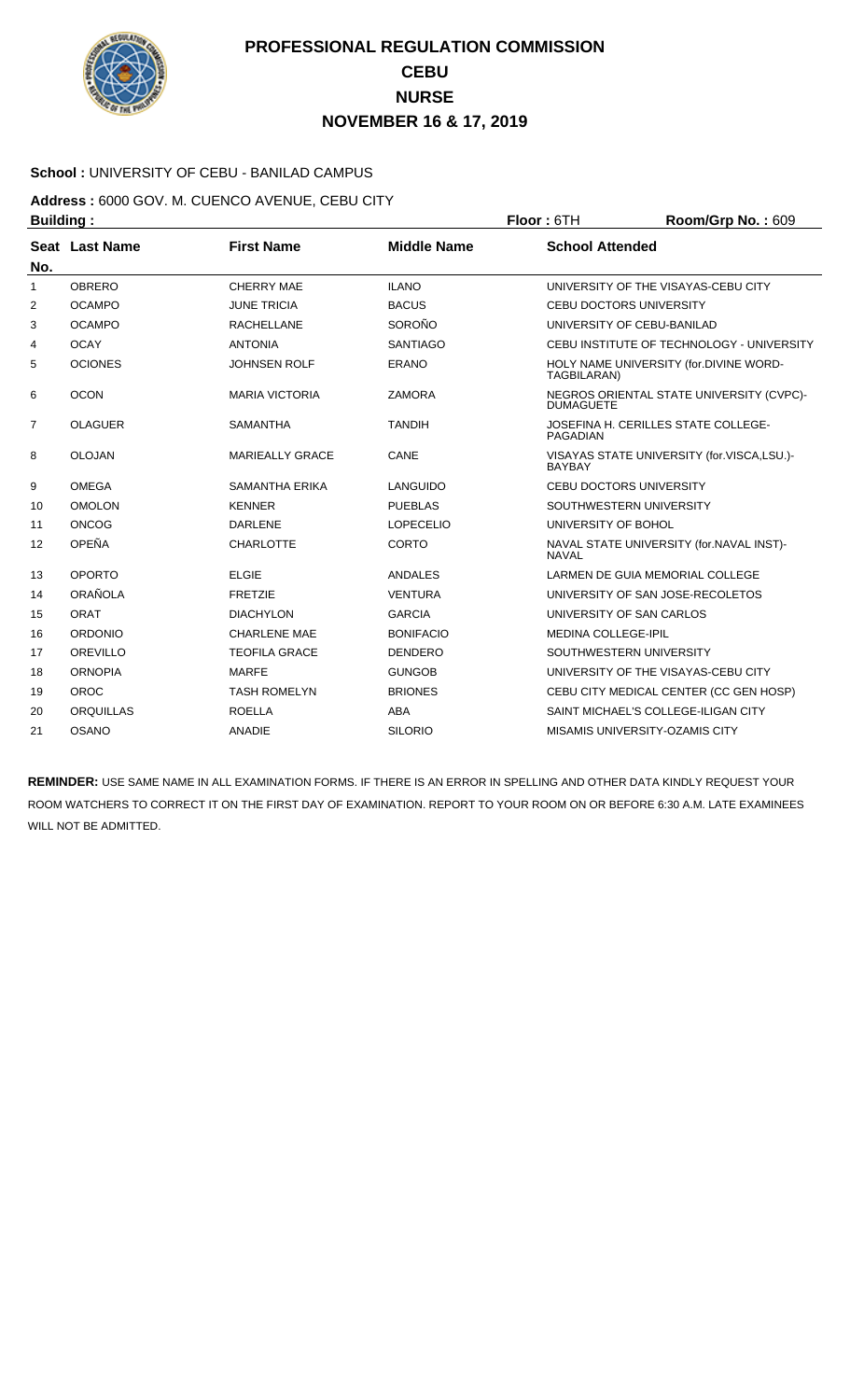

### **School :** UNIVERSITY OF CEBU - BANILAD CAMPUS

**Address :** 6000 GOV. M. CUENCO AVENUE, CEBU CITY **Building : Floor : 6TH Room/Grp No. : 610** 

| No.            | Seat Last Name    | <b>First Name</b>      | <b>Middle Name</b> | <b>School Attended</b>                                  |
|----------------|-------------------|------------------------|--------------------|---------------------------------------------------------|
| 1              | <b>OYBENES</b>    | <b>GINACLARA</b>       | <b>HIJARA</b>      | GULLAS COLLEGE OF MEDICINE                              |
| 2              | <b>PAALISBO</b>   | <b>ERICA ROSE</b>      | <b>SUMINGUIT</b>   | <b>SILLIMAN UNIVERSITY</b>                              |
| 3              | PABILLARAN        | <b>LEO LORENZO</b>     | <b>NABUA</b>       | ILIGAN MEDICAL CENTER COLLEGE, INC.                     |
| 4              | <b>PABINGWIT</b>  | <b>CHERYLL ANN</b>     | CABATAÑA           | <b>VELEZ COLLEGE</b>                                    |
| 5              | <b>PACALUNDO</b>  | <b>SAHARA</b>          | S.                 | <b>MAPANDI MEMORIAL COLLEGE</b>                         |
| 6              | PAGAL             | <b>CHRISTIAN</b>       | <b>MABANAG</b>     | UNIVERSITY OF SAN JOSE-RECOLETOS                        |
| $\overline{7}$ | <b>PAGAPONG</b>   | <b>EMILYVE</b>         | <b>MILLAMA</b>     | UNIVERSITY OF BOHOL                                     |
| 8              | <b>PAGLINAWAN</b> | <b>STEPHANIE MARIE</b> | <b>ZERNA</b>       | <b>VELEZ COLLEGE</b>                                    |
| 9              | <b>PAGUNTALAN</b> | LEI BERNADETTE         | <b>BREQUILLO</b>   | CEBU NORMAL UNIVERSITY (CEBU STATE<br>COLLEGE)          |
| 10             | <b>PALACIO</b>    | PETER ANTHONY          | MAGSALAY           | SAINT MICHAEL'S COLLEGE-ILIGAN CITY                     |
| 11             | <b>PALDO</b>      | <b>GIA GENEVA</b>      | <b>GIRAY</b>       | HOLY NAME UNIVERSITY (for.DIVINE WORD-<br>TAGBILARAN)   |
| 12             | <b>PALES</b>      | <b>VINCE ELVEL</b>     | CARUZCA            | SOUTHWESTERN UNIVERSITY                                 |
| 13             | <b>PALLER</b>     | <b>RICHARD</b>         | <b>VILLAFUERTE</b> | BENEDICTO COLLEGE, INC.                                 |
| 14             | <b>PALOMAR</b>    | SHELEY MAE             | <b>CAÑIZARES</b>   | UNIVERSITY OF SAN JOSE-RECOLETOS                        |
| 15             | <b>PALOMARES</b>  | <b>JESSA</b>           | QUIM               | JOSE RIZAL MEMORIAL STATE UNIVERSITY-<br><b>DAPITAN</b> |
| 16             | <b>PALOMARES</b>  | <b>SAMANTHA MAE</b>    | <b>SABANDAL</b>    | UNIVERSITY OF CEBU-BANILAD                              |
| 17             | <b>PAMUGAS</b>    | SHELLA MAE             | <b>PASTORIL</b>    | HOLY NAME UNIVERSITY (for.DIVINE WORD-<br>TAGBILARAN)   |
| 18             | <b>PANGINAHOG</b> | <b>KIMBERLY</b>        | LADERA             | UNIVERSITY OF SOUTHERN PHILIPPINES                      |
| 19             | <b>PANILAGAO</b>  | <b>MARY GLORY</b>      | <b>ACOSTA</b>      | UNIVERSITY OF SAN CARLOS                                |
| 20             | <b>PANIQUE</b>    | <b>CHERYL</b>          | <b>DELA VEGA</b>   | SOUTHWESTERN UNIVERSITY                                 |
| 21             | <b>PANTOJA</b>    | <b>VIBERLYN</b>        | LAUREL             | COLEGIO DE SAN ANTONIO DE PADUA                         |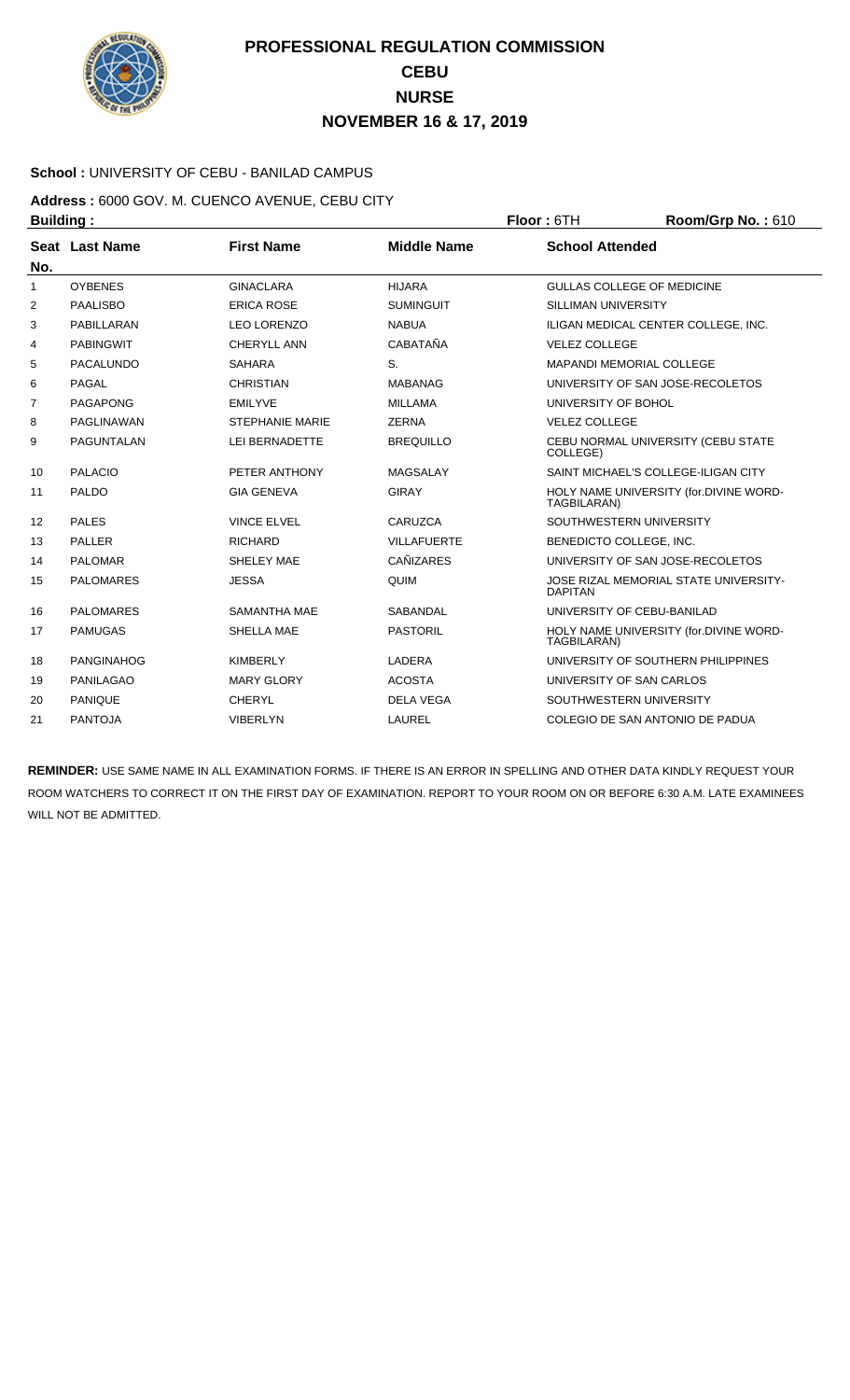

### **School :** UNIVERSITY OF CEBU - BANILAD CAMPUS

**Address :** 6000 GOV. M. CUENCO AVENUE, CEBU CITY **Building : Floor : 6TH Room/Grp No. : 611** 

| No.            | Seat Last Name     | <b>First Name</b>         | <b>Middle Name</b>  | <b>School Attended</b>                                       |
|----------------|--------------------|---------------------------|---------------------|--------------------------------------------------------------|
| 1              | <b>PANUGAN</b>     | <b>ARCHIENETTA</b>        | <b>MALINAO</b>      | UNIVERSITY OF CEBU-BANILAD                                   |
| $\overline{2}$ | <b>PAQUIBOT</b>    | <b>MICHELLE</b>           | <b>BERAME</b>       | SOUTHWESTERN UNIVERSITY                                      |
| 3              | <b>PARAGATOS</b>   | <b>PATRICIA IRA</b>       | <b>AGUSTIN</b>      | NAVAL STATE UNIVERSITY (for.NAVAL INST)-<br><b>NAVAL</b>     |
| 4              | <b>PARAMA</b>      | ZSA ZSA MAE               | <b>SOHITADO</b>     | DIPOLOG MEDICAL CENTER COLLEGE<br>FOUNDATION, INC            |
| 5              | <b>PARBA</b>       | <b>JANNIELYN</b>          | <b>OMAMBAC</b>      | ASIAN COLLEGE OF TECHNOLOGY                                  |
| 6              | <b>PAREDES</b>     | <b>KAREN</b>              | QUINDAO             | UNIVERSITY OF SAN JOSE-RECOLETOS                             |
| 7              | <b>PASCUA</b>      | <b>CARESS ANN</b>         | <b>ALMODIEL</b>     | SOUTHWESTERN UNIVERSITY                                      |
| 8              | <b>PASIGNA</b>     | <b>MARIAH LOUVETTE</b>    | <b>CURATO</b>       | NEGROS ORIENTAL STATE UNIVERSITY (CVPC)-<br><b>DUMAGUETE</b> |
| 9              | <b>PASTOR</b>      | <b>MICHELLE VERONIQUE</b> | <b>ORBESO</b>       | SAN LORENZO RUIZ COLLEGE OF ORMOC                            |
| 10             | <b>PATAGNAN</b>    | <b>MARRY ANN</b>          | <b>MONTEDERAMOS</b> | SAINT DOMINIC SAVIO COLLEGE                                  |
| 11             | <b>PATALINGHUG</b> | <b>FRENZ COLEEN</b>       | <b>UNDAG</b>        | UNIVERSITY OF SAN CARLOS                                     |
| 12             | <b>PATALINGHUG</b> | <b>JULIANNE MARIE</b>     | <b>GABAS</b>        | <b>VELEZ COLLEGE</b>                                         |
| 13             | PATALINGHUG        | <b>MARIEL ANA</b>         | VILLANUEVA          | <b>VELEZ COLLEGE</b>                                         |
| 14             | <b>PATANGAN</b>    | RAFAEL CARLOS             | <b>LORO</b>         | DIPOLOG MEDICAL CENTER COLLEGE<br>FOUNDATION, INC.           |
| 15             | PATIÑO             | <b>KEITH CALIB</b>        | <b>OLAYVAR</b>      | <b>SURIGAO EDUCATION CENTER</b>                              |
| 16             | <b>PATIO</b>       | <b>CHERRIE</b>            | <b>SEGUIS</b>       | UNIVERSITY OF CEBU-BANILAD                                   |
| 17             | <b>PAVO</b>        | <b>KAREN ANTONNETTE</b>   | <b>MANGLE</b>       | UNIVERSITY OF THE VISAYAS-MANDAUE CITY                       |
| 18             | <b>PAYLA</b>       | <b>JADE</b>               | <b>FRIAS</b>        | NEGROS ORIENTAL STATE UNIVERSITY (CVPC)-<br><b>DUMAGUETE</b> |
| 19             | PELARADA           | <b>LOVELIE</b>            | <b>LICONG</b>       | HOLY NAME UNIVERSITY (for.DIVINE WORD-<br>TAGBILARAN)        |
| 20             | <b>PELIGRO</b>     | <b>JESSIE REY</b>         | <b>MOLDEZ</b>       | <b>SURIGAO EDUCATION CENTER</b>                              |
| 21             | PELISMINO          | <b>BRYCE</b>              | <b>PINAT</b>        | CEBU INSTITUTE OF TECHNOLOGY - UNIVERSITY                    |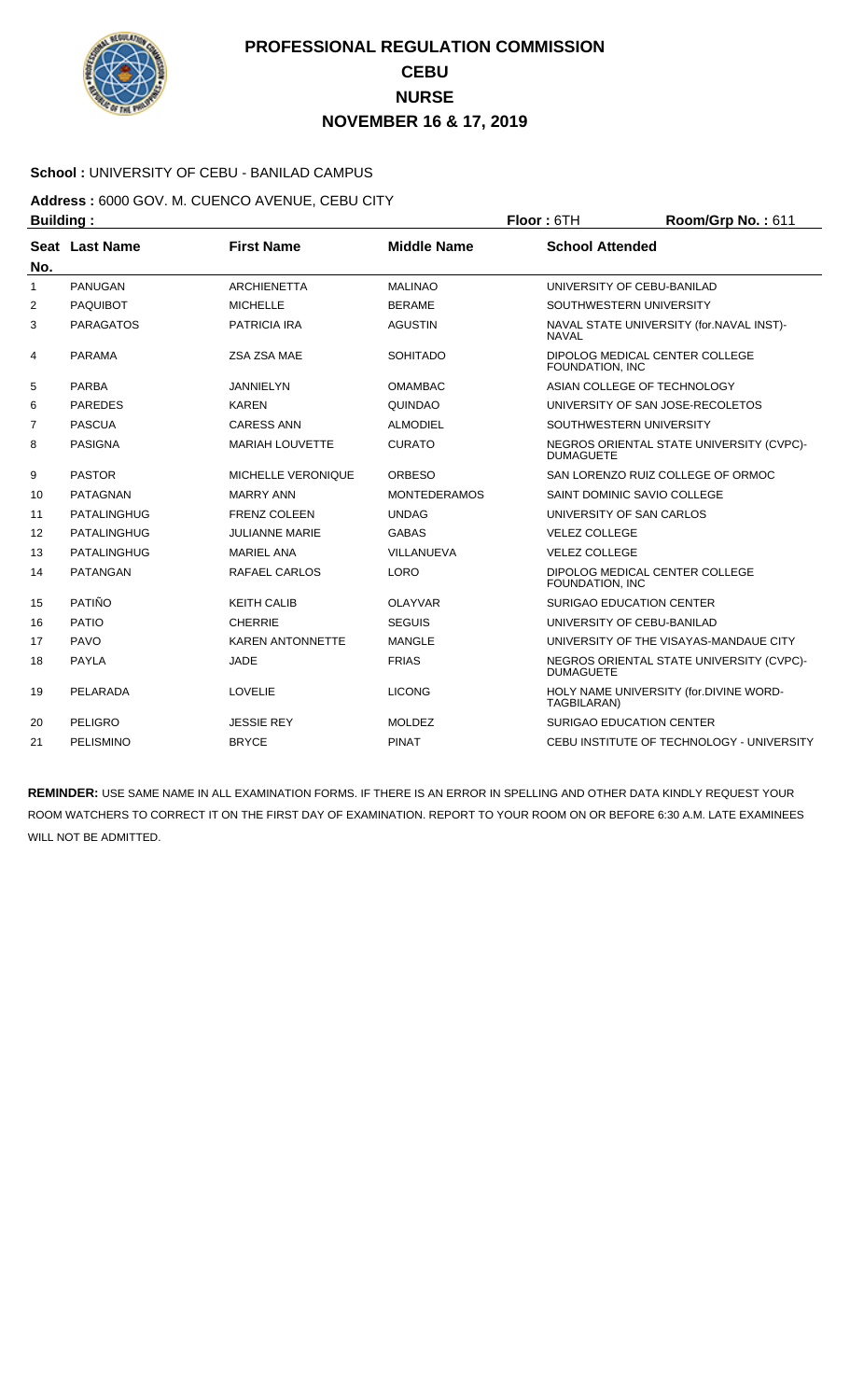

### **School :** UNIVERSITY OF CEBU - BANILAD CAMPUS

**Address :** 6000 GOV. M. CUENCO AVENUE, CEBU CITY **Building : Floor : 6TH Room/Grp No. : 612** 

| No. | Seat Last Name  | <b>First Name</b>          | <b>Middle Name</b> | <b>School Attended</b>                                       |
|-----|-----------------|----------------------------|--------------------|--------------------------------------------------------------|
| 1   | PEÑAFORT        | <b>MA. CONCEPCION</b>      | <b>SOTTO</b>       | <b>VELEZ COLLEGE</b>                                         |
| 2   | <b>PENALES</b>  | <b>MARK</b>                | <b>PAPAS</b>       | CEBU INSTITUTE OF TECHNOLOGY - UNIVERSITY                    |
| 3   | <b>PEÑALOSA</b> | <b>CAROLITE</b>            | <b>OLIVEROS</b>    | NEGROS ORIENTAL STATE UNIVERSITY (CVPC)-<br><b>DUMAGUETE</b> |
| 4   | <b>PERANDOS</b> | <b>ISABELLA CONCEPCION</b> | <b>SURIMA</b>      | WESTERN LEYTE COLLEGE-ORMOC                                  |
| 5   | PEREZ           | <b>JULIE ANN</b>           | <b>FRANCISCO</b>   | MEDINA COLLEGE-OZAMIS CITY                                   |
| 6   | PEREZ           | <b>LEO JANDEL</b>          | <b>MAGHANOY</b>    | <b>VELEZ COLLEGE</b>                                         |
| 7   | PEREZ           | <b>MARY JOEY</b>           | <b>GODINEZ</b>     | UNIVERSITY OF SAN CARLOS                                     |
| 8   | <b>PESCADOR</b> | <b>TIFFANY JOYCE</b>       | <b>SIA</b>         | SAN LORENZO RUIZ COLLEGE OF ORMOC                            |
| 9   | PESCANTE        | <b>KINSLEY KATE</b>        | <b>ESCAÑA</b>      | <b>CEBU DOCTORS UNIVERSITY</b>                               |
| 10  | PESICAL         | <b>MICHELLE</b>            | <b>PAHAMOTANG</b>  | UNIVERSITY OF SAN JOSE-RECOLETOS                             |
| 11  | <b>PIANOUE</b>  | CHRISTI ANNE JOY           | CANOY              | UNIVERSITY OF SAN JOSE-RECOLETOS                             |
| 12  | PIFDAD          | <b>JERLIN</b>              | <b>MACLAY</b>      | SALAZAR INSTITUTE OF TECHNOLOGY-CEBU<br><b>CITY</b>          |
| 13  | <b>PINEDA</b>   | <b>JULIE ANN</b>           | <b>OPALLA</b>      | OUR LADY OF MERCY COLLEGE-BORONGAN                           |
| 14  | PIÑERO          | <b>KATINKA</b>             | <b>TORRES</b>      | NEGROS ORIENTAL STATE UNIVERSITY (CVPC)-<br><b>DUMAGUETE</b> |
| 15  | <b>PITOGO</b>   | <b>CATHERINE</b>           | <b>BEBERA</b>      | LARMEN DE GUIA MEMORIAL COLLEGE                              |
| 16  | <b>PITOGO</b>   | <b>JULIET</b>              | <b>NAMOC</b>       | UNIVERSITY OF BOHOL                                          |
| 17  | <b>PITOGO</b>   | <b>MARY CHRISTINE</b>      | <b>BIBERA</b>      | LARMEN DE GUIA MEMORIAL COLLEGE                              |
| 18  | <b>PITOGO</b>   | <b>MONCHILOU</b>           | <b>GOLIS</b>       | MATER DEI COLLEGE-BOHOL                                      |
| 19  | <b>PLAMA</b>    | <b>QUEENIE</b>             | <b>LOSORATA</b>    | WESTERN LEYTE COLLEGE-ORMOC                                  |
| 20  | <b>POLOTAN</b>  | <b>URSULA</b>              | <b>ESTREMOS</b>    | UNIVERSITY OF THE VISAYAS-MANDAUE CITY                       |
| 21  | <b>PONCE</b>    | <b>ABBIE JEAN</b>          | <b>GUIBONE</b>     | <b>VELEZ COLLEGE</b>                                         |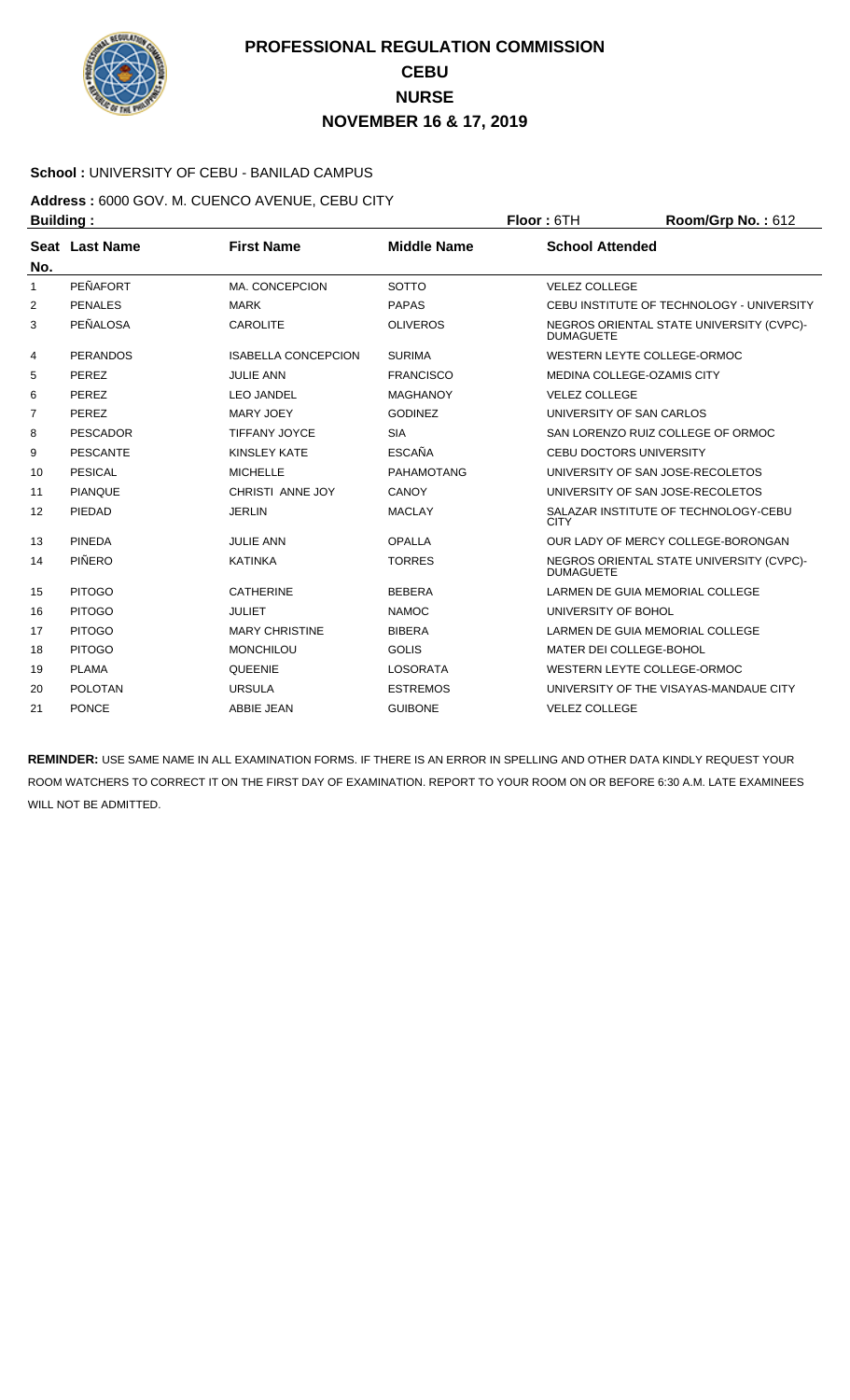

### **School :** UNIVERSITY OF CEBU - BANILAD CAMPUS

**Address :** 6000 GOV. M. CUENCO AVENUE, CEBU CITY **Building : Floor : 6TH Room/Grp No. : 621** 

| No.          | Seat Last Name  | <b>First Name</b>        | <b>Middle Name</b> | <b>School Attended</b>                                     |
|--------------|-----------------|--------------------------|--------------------|------------------------------------------------------------|
| $\mathbf{1}$ | <b>PONCE</b>    | <b>JENELYN</b>           | CASAS              | UNIVERSITY OF THE VISAYAS-MANDAUE CITY                     |
| 2            | <b>PONTERES</b> | <b>EZRA MAE</b>          | <b>SOLON</b>       | UNIVERSITY OF SAN JOSE-RECOLETOS                           |
| 3            | <b>POTAZO</b>   | <b>KRISTINE APRIEL</b>   | <b>NAPOLES</b>     | NAVAL STATE UNIVERSITY (for.NAVAL INST)-<br><b>NAVAL</b>   |
| 4            | <b>PRISCO</b>   | <b>ROLANIE</b>           | <b>ROA</b>         | UNIVERSITY OF THE VISAYAS-CEBU CITY                        |
| 5            | <b>PUA</b>      | <b>WENCESLAO III</b>     | <b>CERDEÑA</b>     | OUR LADY OF MERCY COLLEGE-BORONGAN                         |
| 6            | <b>QUIBOYEN</b> | <b>ELIKA</b>             | <b>BLANCO</b>      | SOUTHWESTERN UNIVERSITY                                    |
| 7            | QUIJANO         | NHORYN JHEY              | <b>SOTOMAYOR</b>   | <b>VELEZ COLLEGE</b>                                       |
| 8            | <b>QUIJOTE</b>  | <b>ZAHRO VEVIEN</b>      | <b>SOLITANA</b>    | CEBU NORMAL UNIVERSITY (CEBU STATE<br>COLLEGE)             |
| 9            | QUIMUEL         | <b>KRISTA MARIE</b>      | <b>VILLACERAN</b>  | SOUTHWESTERN UNIVERSITY                                    |
| 10           | QUIÑO           | SHELLA MAE               |                    | SAINT PAUL UNIVERSITY-SURIGAO                              |
| 11           | <b>QUINTO</b>   | ANGELIE ROCHELLE         | <b>MACASA</b>      | SOUTHWESTERN UNIVERSITY                                    |
| 12           | <b>RABOR</b>    | <b>JOHANN MARGARETTE</b> | <b>FEGUERA</b>     | CEBU NORMAL UNIVERSITY (CEBU STATE<br>COLLEGE)             |
| 13           | <b>RABUSA</b>   | <b>MARLEY JANE MARIE</b> |                    | CEBU CITY MEDICAL CENTER (CC GEN HOSP)                     |
| 14           | <b>RACOMA</b>   | <b>ILOL</b>              | <b>NOVICIO</b>     | BUTUAN DOCTORS COLLEGE (BUTUAN DR. HSP.<br>SCH. OF NRSNG.) |
| 15           | <b>RAMA</b>     | <b>MELJOY</b>            | <b>PERALES</b>     | CEBU CITY MEDICAL CENTER (CC GEN HOSP)                     |
| 16           | <b>RAMBANO</b>  | <b>JHON AEROLF</b>       | <b>BARONDA</b>     | NAVAL STATE UNIVERSITY (for.NAVAL INST)-<br><b>NAVAL</b>   |
| 17           | <b>RAMIREZ</b>  | <b>ANDREA MAE</b>        | ORDIZ              | CEBU SACRED HEART COLLEGE                                  |
| 18           | <b>RAMIREZ</b>  | <b>KAISHA MAE</b>        | <b>DONAYRE</b>     | <b>VELEZ COLLEGE</b>                                       |
| 19           | <b>RAMIREZ</b>  | <b>MARTIMIANA</b>        | <b>ARANAS</b>      | <b>WEST NEGROS COLLEGE</b>                                 |
| 20           | <b>RAMOS</b>    | MIKAELA JANINE           | <b>SANICO</b>      | WESTERN LEYTE COLLEGE-ORMOC                                |
| 21           | <b>RANIS</b>    | <b>RUTH</b>              | <b>ERANO</b>       | UNIVERSITY OF BOHOL                                        |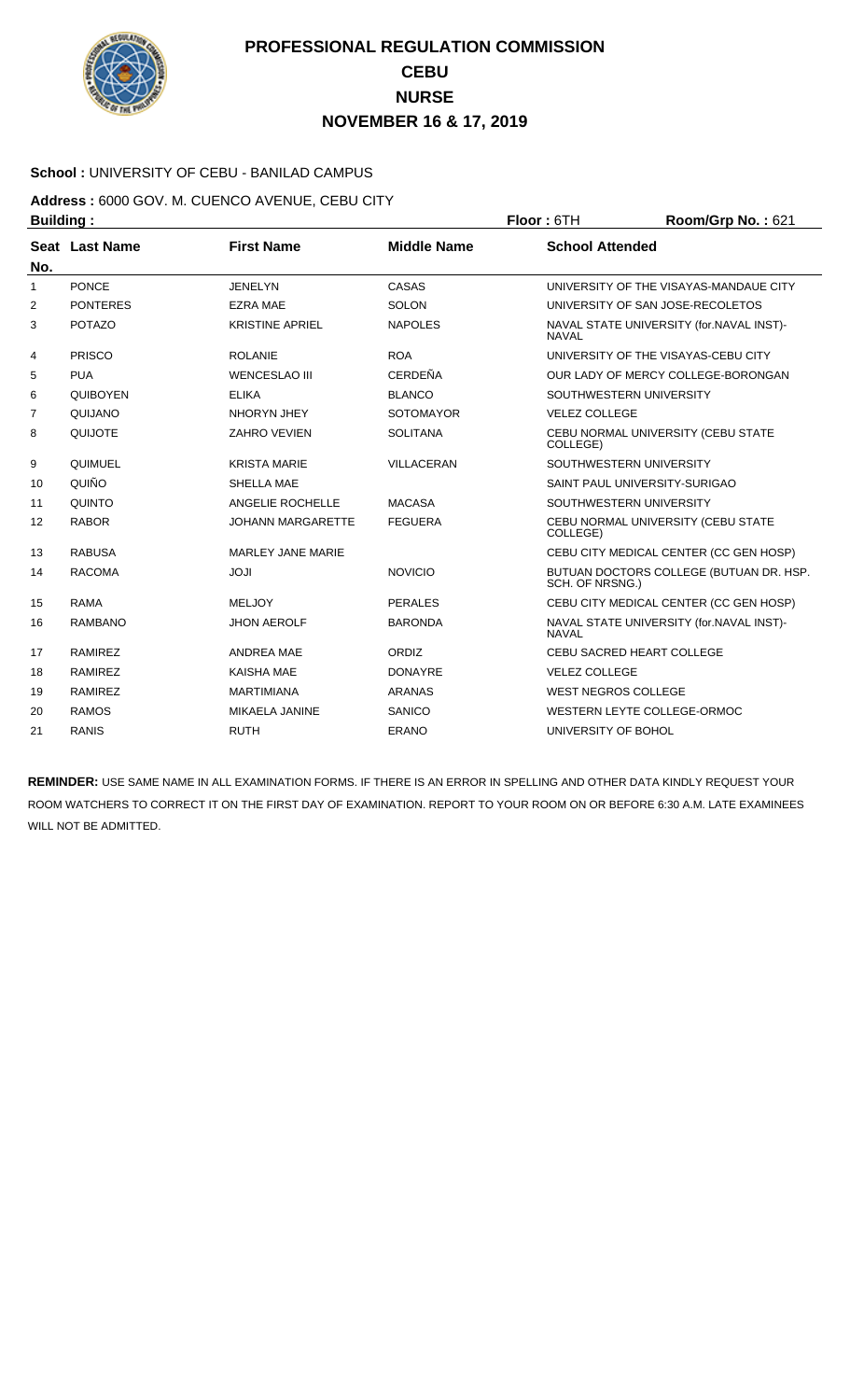

### **School :** UNIVERSITY OF CEBU - BANILAD CAMPUS

**Address :** 6000 GOV. M. CUENCO AVENUE, CEBU CITY **Building : Floor :** 6TH **Room/Grp No. :** 622

| No. | Seat Last Name     | <b>First Name</b>     | <b>Middle Name</b> | <b>School Attended</b>                             |
|-----|--------------------|-----------------------|--------------------|----------------------------------------------------|
| 1   | <b>RAVELO</b>      | <b>ARIANE GRACE</b>   | <b>JAWHARA</b>     | <b>SURIGAO EDUCATION CENTER</b>                    |
| 2   | <b>RAZO</b>        | <b>EUNICE GRACE</b>   | CANILLO            | UNIVERSITY OF SAN JOSE-RECOLETOS                   |
| 3   | <b>REAMBONANZA</b> | <b>JENLOU</b>         | <b>PLATITAS</b>    | DIPOLOG MEDICAL CENTER COLLEGE<br>FOUNDATION, INC. |
| 4   | <b>REAS</b>        | MA. ARJEANETTE        | <b>DIAZ</b>        | <b>VELEZ COLLEGE</b>                               |
| 5   | <b>REQUIERME</b>   | <b>JOSUE</b>          | <b>MEMBREVE</b>    | UNIVERSITY OF SAN JOSE-RECOLETOS                   |
| 6   | <b>REYES</b>       | <b>ROSEMARIE</b>      | <b>ALOLOD</b>      | CEBU INSTITUTE OF TECHNOLOGY - UNIVERSITY          |
| 7   | <b>RICAPLAZA</b>   | <b>CHEEKE MAE</b>     | <b>AMATONG</b>     | SOUTHWESTERN UNIVERSITY                            |
| 8   | <b>RICARTE</b>     | <b>SHEENA MARIE</b>   | <b>GOFREDO</b>     | SAN LORENZO RUIZ COLLEGE OF ORMOC                  |
| 9   | <b>RICO</b>        | <b>JASH MARC</b>      | <b>TAMPUS</b>      | <b>CEBU DOCTORS UNIVERSITY</b>                     |
| 10  | <b>RIGOR</b>       | JANYDYMAE JASPER      | VILLANUEVA         | SOUTHWESTERN UNIVERSITY                            |
| 11  | <b>RIVAS</b>       | <b>GIESSELLY</b>      | <b>SAPURAS</b>     | HOLY CHILD COLLEGE OF BUTUAN                       |
| 12  | <b>RIVERA</b>      | <b>BRENDO JR</b>      | <b>BARGADO</b>     | SOUTHWESTERN UNIVERSITY                            |
| 13  | <b>RODRIGO</b>     | <b>JUSTINE ISABEL</b> | <b>PASAOL</b>      | <b>VELEZ COLLEGE</b>                               |
| 14  | <b>RODRIGUEZ</b>   | <b>IRENE</b>          | <b>MENDING</b>     | <b>CEBU SACRED HEART COLLEGE</b>                   |
| 15  | <b>RODULFO</b>     | <b>REGIE</b>          | CUICO              | UNIVERSITY OF THE VISAYAS-MANDAUE CITY             |
| 16  | <b>ROJAS</b>       | <b>MOISE JITHRO</b>   | <b>ENCINA</b>      | CEBU NORMAL UNIVERSITY (CEBU STATE<br>COLLEGE)     |
| 17  | <b>ROJAS</b>       | <b>NICOLE MARIE</b>   | <b>BARICUATRO</b>  | UNIVERSITY OF SAN JOSE-RECOLETOS                   |
| 18  | <b>ROMANO</b>      | <b>FLORDELISA</b>     | <b>FOSTANES</b>    | UNIVERSITY OF BOHOL                                |
| 19  | <b>ROMO</b>        | <b>JUNALYN</b>        | <b>RIVERO</b>      | PERPETUAL HELP COLLEGE OF MANILA                   |
| 20  | <b>ROSAL</b>       | DANE WILFRED          | <b>KAPALAC</b>     | SOUTHWESTERN UNIVERSITY                            |
| 21  | <b>ROSALEJOS</b>   | <b>KENYL MELAN</b>    | <b>GUMAPAS</b>     | UNIVERSITY OF CEBU-BANILAD                         |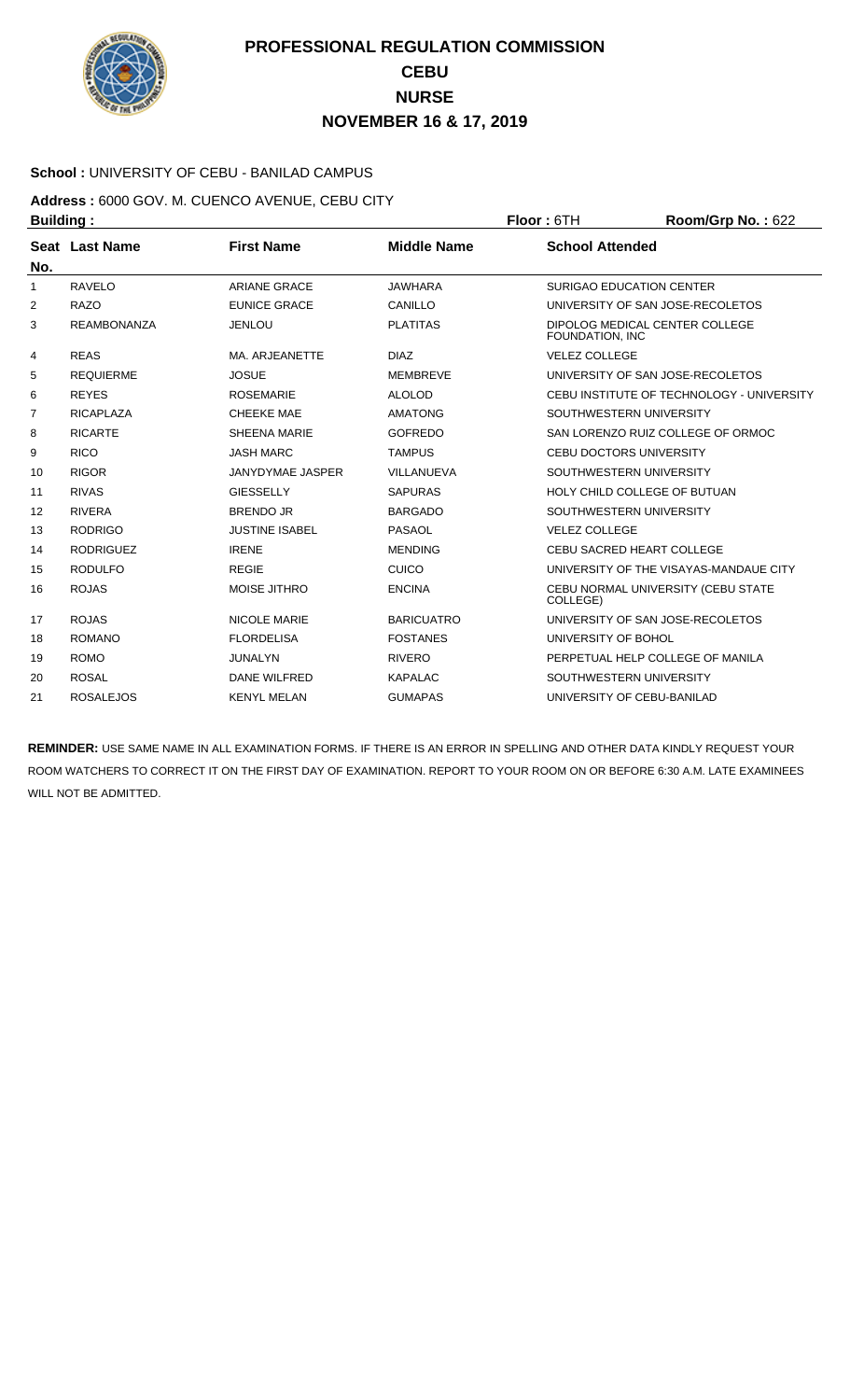

### **School :** UNIVERSITY OF CEBU - BANILAD CAMPUS

**Address :** 6000 GOV. M. CUENCO AVENUE, CEBU CITY **Building : Floor : 6TH Room/Grp No. : 623** 

|                | Seat Last Name  | <b>First Name</b>         | <b>Middle Name</b> | <b>School Attended</b>                                     |
|----------------|-----------------|---------------------------|--------------------|------------------------------------------------------------|
| No.            |                 |                           |                    |                                                            |
| $\mathbf{1}$   | <b>ROSARIO</b>  | <b>VINCENT ANDRE</b>      |                    | UNIVERSITY OF SAN CARLOS                                   |
| 2              | <b>ROSAURO</b>  | CATHERINE JUDE            | <b>SENCIO</b>      | UNIVERSITY OF SAN CARLOS                                   |
| 3              | <b>ROSELLO</b>  | <b>CHELSI ANNE</b>        | <b>NIALA</b>       | <b>CEBU DOCTORS UNIVERSITY</b>                             |
| 4              | <b>ROSERO</b>   | <b>RAYMUND JR</b>         | <b>VILLAR</b>      | UNIVERSITY OF SAN CARLOS                                   |
| 5              | <b>RUBIA</b>    | <b>LESLIE CHLOE MARIE</b> | <b>FEROLIN</b>     | CEBU CITY MEDICAL CENTER (CC GEN HOSP)                     |
| 6              | <b>RUBIN</b>    | <b>CELINA GRACE</b>       | <b>DAVIS</b>       | <b>VELEZ COLLEGE</b>                                       |
| $\overline{7}$ | <b>RUIZ</b>     | <b>MARY AZENNETTE</b>     | <b>SARAOSOS</b>    | UNIVERSITY OF SAN JOSE-RECOLETOS                           |
| 8              | <b>SABAY</b>    | <b>DIANNE THERESE</b>     | <b>OMAMALIN</b>    | UNIVERSITY OF SAN JOSE-RECOLETOS                           |
| 9              | <b>SABAYO</b>   | <b>JULIE ANN</b>          | <b>JAO</b>         | BENEDICTO COLLEGE, INC.                                    |
| 10             | <b>SABEJON</b>  | <b>BERNADETH</b>          | <b>MALIPOT</b>     | UNIVERSITY OF SAN CARLOS                                   |
| 11             | <b>SABERON</b>  | <b>JUVY ANN</b>           |                    | NAVAL STATE UNIVERSITY (for.NAVAL INST)-<br><b>NAVAL</b>   |
| 12             | <b>SABESAJE</b> | <b>JOAN</b>               | <b>PALER</b>       | FELIPE R. VERALLO MEMORIAL FOUNDATION                      |
| 13             | <b>SABIJON</b>  | LEAH JOY                  | <b>SALARDA</b>     | MISAMIS UNIVERSITY-OZAMIS CITY                             |
| 14             | <b>SABONG</b>   | <b>JEZEL</b>              | <b>BUJAWE</b>      | NAVAL STATE UNIVERSITY (for.NAVAL INST)-<br><b>NAVAL</b>   |
| 15             | <b>SAGUIREL</b> | <b>MARGARITA</b>          | <b>BONTILAO</b>    | MEDINA COLLEGE-PAGADIAN (for.ST.JOHN GEN.<br>HOSP.& COLL.) |
| 16             | <b>SAJOL</b>    | <b>MARLON EDGAR</b>       | <b>SAGRADO</b>     | CAGAYAN DE ORO COLLEGE                                     |
| 17             | <b>SALARZON</b> | <b>LORYVIN</b>            | <b>ECLEO</b>       | LARMEN DE GUIA MEMORIAL COLLEGE                            |
| 18             | <b>SALAS</b>    | <b>JENNILYN</b>           | AÑANA              | MATER DEI COLLEGE-BOHOL                                    |
| 19             | <b>SALAZAR</b>  | <b>MARY GRACE</b>         | <b>PENALES</b>     | UNIVERSITY OF BOHOL                                        |
| 20             | <b>SALCEDA</b>  | <b>CARISSA DANIELLE</b>   | <b>VILLARIN</b>    | <b>VELEZ COLLEGE</b>                                       |
| 21             | <b>SALINAS</b>  | <b>FAITH JANE</b>         | <b>GAQUIT</b>      | <b>VELEZ COLLEGE</b>                                       |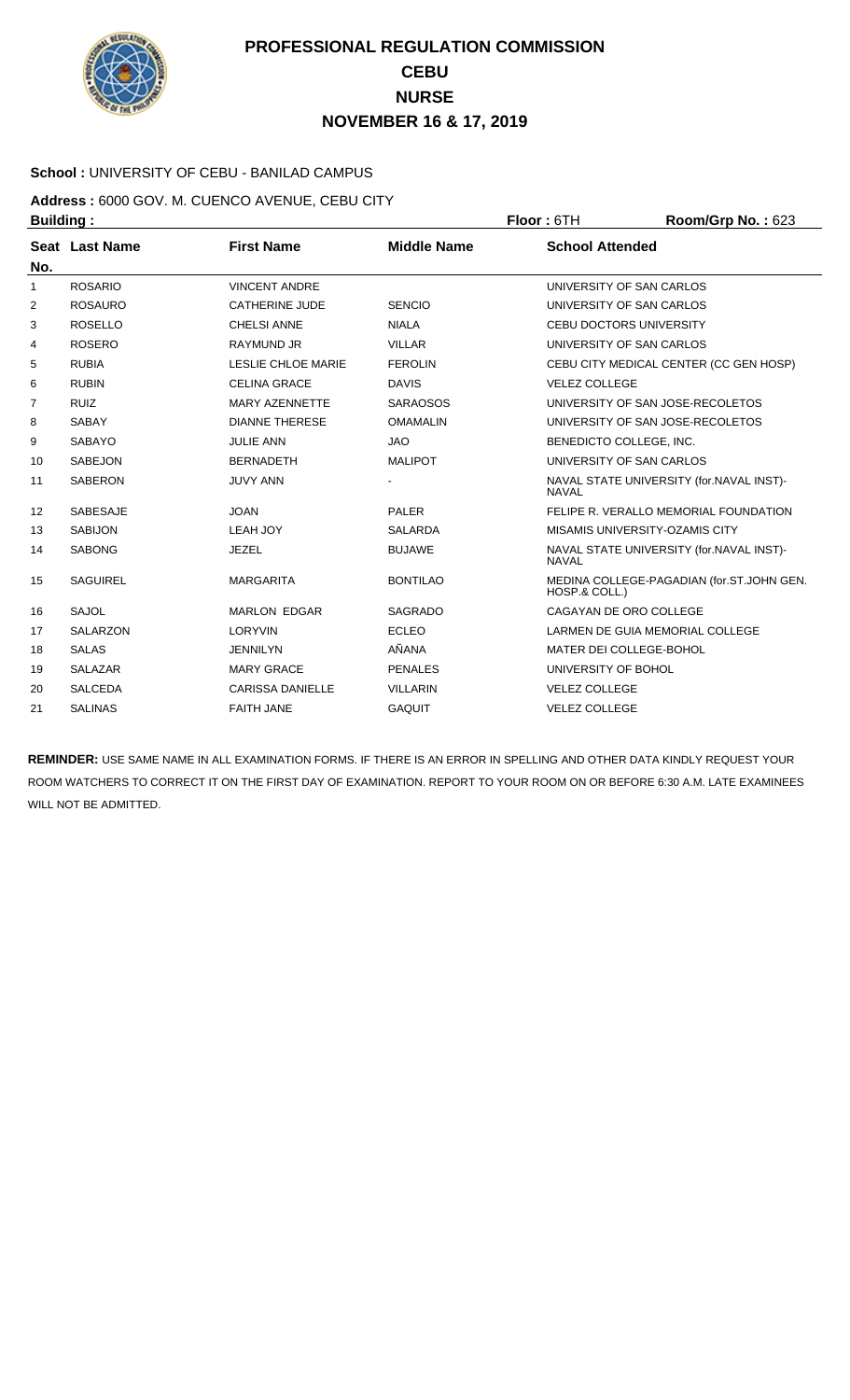

### **School :** UNIVERSITY OF CEBU - BANILAD CAMPUS

**Address :** 6000 GOV. M. CUENCO AVENUE, CEBU CITY **Building : Floor : 6TH Room/Grp No. : 624** 

| No.            | Seat Last Name   | <b>First Name</b>      | <b>Middle Name</b> | <b>School Attended</b>                                 |
|----------------|------------------|------------------------|--------------------|--------------------------------------------------------|
| $\mathbf{1}$   | <b>SALINAS</b>   | KISHA MAE              | <b>GUANZON</b>     | UNIVERSITY OF CEBU-BANILAD                             |
| 2              | <b>SALINAS</b>   | <b>SHAWN LOUIE</b>     | <b>VALIENTE</b>    | <b>VELEZ COLLEGE</b>                                   |
| 3              | <b>SALINGUA</b>  | <b>BRYAN</b>           | <b>TURADO</b>      | BLANCIA CARREON COLLEGE FOUNDATION, INC.               |
| 4              | <b>SALOMON</b>   | <b>JO ANN</b>          | <b>MILLAN</b>      | HOLY NAME UNIVERSITY (for.DIVINE WORD-<br>TAGBILARAN)  |
| 5              | <b>SALVALOZA</b> | <b>JOBELLE</b>         | <b>GONZALES</b>    | <b>SURIGAO EDUCATION CENTER</b>                        |
| 6              | <b>SANCHEZ</b>   | <b>GEMAMIE</b>         | <b>MALUTO</b>      | LARMEN DE GUIA MEMORIAL COLLEGE                        |
| $\overline{7}$ | <b>SANCHEZ</b>   | <b>JUDY ANN</b>        | <b>ABEJO</b>       | UNIVERSITY OF SOUTHERN PHILIPPINES                     |
| 8              | <b>SANCHEZ</b>   | <b>JUNMAR</b>          | <b>YPON</b>        | SOUTHWESTERN UNIVERSITY                                |
| 9              | <b>SANCHEZ</b>   | <b>OLIVER</b>          | <b>BACALAN</b>     | <b>CEBU DOCTORS UNIVERSITY</b>                         |
| 10             | SANDOVAL         | <b>ANALEN</b>          | <b>VILLAMOR</b>    | UNIVERSITY OF CEBU                                     |
| 11             | SANICO           | <b>ED RAYMOND</b>      | <b>DAKAY</b>       | SOUTHWESTERN UNIVERSITY                                |
| 12             | SANQUINA         | <b>LUCHIE MAE</b>      | <b>MAGALLON</b>    | DAVAO DOCTORS COLLEGE, INC.                            |
| 13             | <b>SANTILLAN</b> | <b>ELREEN</b>          | <b>MARIBLANCA</b>  | UNIVERSITY OF CEBU-BANILAD                             |
| 14             | <b>SANTOS</b>    | <b>CHRISTINE LOU</b>   | <b>DAGURO</b>      | SOUTHWESTERN UNIVERSITY                                |
| 15             | <b>SAPA</b>      | <b>JULIE ANN</b>       | <b>ILANAN</b>      | COLEGIO DE SAN LORENZO RUIZ DE MANILA, INC.            |
| 16             | <b>SAPINE</b>    | <b>IRENE</b>           | QUIJANO            | COTABATO MEDICAL FOUNDATION COLLEGE                    |
| 17             | SARARAÑA         | <b>CREKSON</b>         | <b>OSAYAN</b>      | JOSEFINA H. CERILLES STATE COLLEGE-<br><b>PAGADIAN</b> |
| 18             | <b>SARATE</b>    | <b>MICAH ROSELETTE</b> | <b>MENESES</b>     | WESTERN LEYTE COLLEGE-ORMOC                            |
| 19             | <b>SARCO</b>     | <b>RONALD</b>          | <b>CAMACHO</b>     | UNIVERSITY OF CEBU-BANILAD                             |
| 20             | <b>SARCON</b>    | <b>GLENN JOSEPH</b>    | <b>AGUYLO</b>      | UNIVERSITY OF SAN CARLOS                               |
| 21             | <b>SARNO</b>     | <b>MICHAEL ANGELO</b>  | <b>BADO</b>        | HOLY NAME UNIVERSITY (for.DIVINE WORD-<br>TAGBILARAN)  |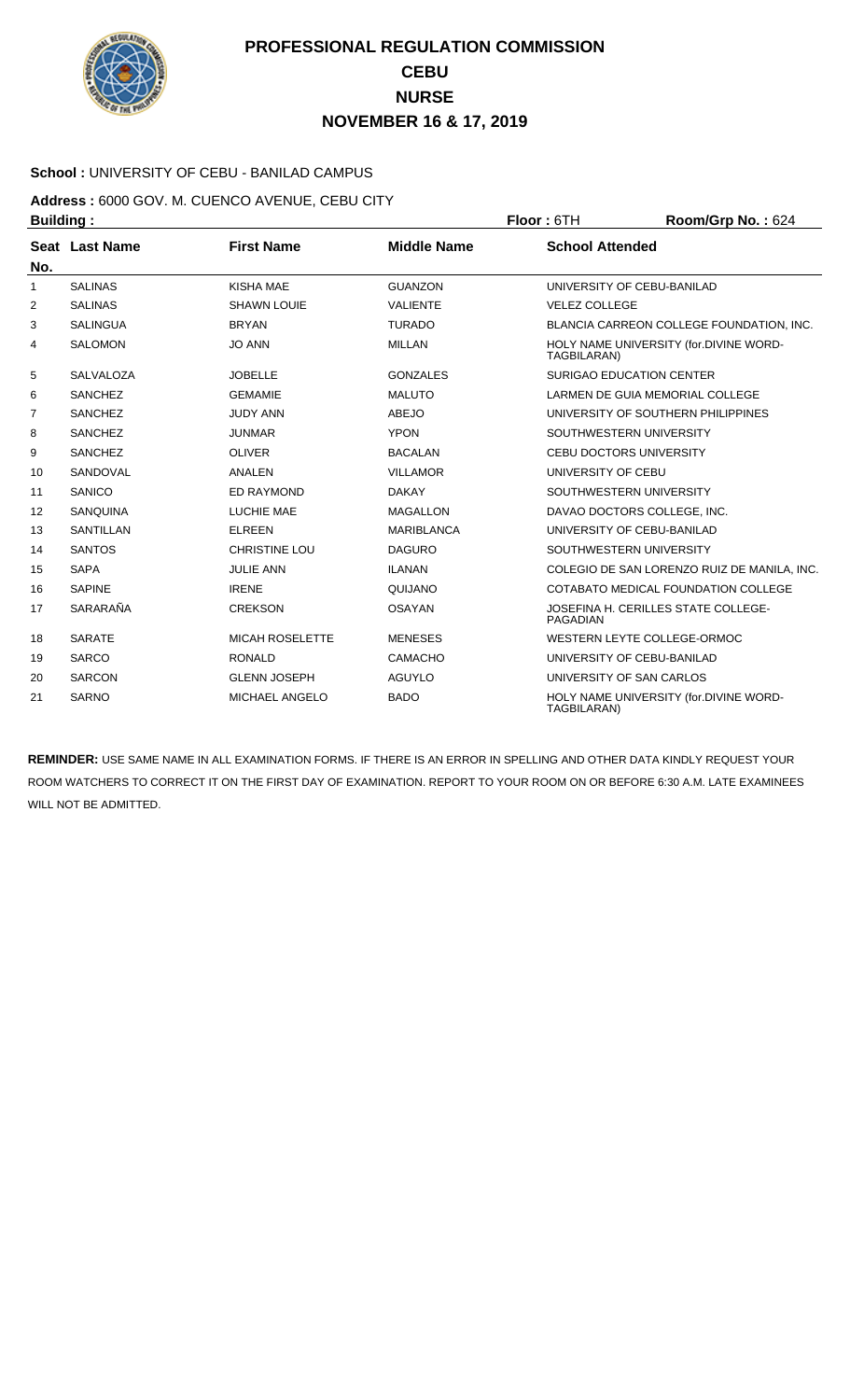

### **School :** UNIVERSITY OF CEBU - BANILAD CAMPUS

**Address :** 6000 GOV. M. CUENCO AVENUE, CEBU CITY **Building : Floor : 6TH Room/Grp No. : 625** 

| No.          | Seat Last Name    | <b>First Name</b>          | <b>Middle Name</b> | <b>School Attended</b>                                       |
|--------------|-------------------|----------------------------|--------------------|--------------------------------------------------------------|
| $\mathbf{1}$ | <b>SARTORIO</b>   | <b>LARIZA BIANCA</b>       | <b>LOMOTOS</b>     | UNIVERSITY OF CEBU-BANILAD                                   |
| 2            | <b>SATOMAYOR</b>  | <b>ZUSMITH KAYE CHARIZ</b> | <b>BINGA-AN</b>    | SOUTHWESTERN UNIVERSITY                                      |
| 3            | <b>SATUITA</b>    | <b>GIOCHELLE ANNE</b>      | <b>ARRIETA</b>     | CEBU NORMAL UNIVERSITY (CEBU STATE<br>COLLEGE)               |
| 4            | <b>SAURO</b>      | <b>JOY GRACE</b>           | <b>DELO SANTOS</b> | BENEDICTO COLLEGE, INC.                                      |
| 5            | <b>SAYAGO</b>     | <b>DINDO JR</b>            | <b>TALAID</b>      | UNIVERSITY OF THE VISAYAS-CEBU CITY                          |
| 6            | <b>SAYNES</b>     | <b>JED BRYAN</b>           | <b>BESAS</b>       | HOLY NAME UNIVERSITY (for.DIVINE WORD-<br>TAGBILARAN)        |
| 7            | <b>SAYSON</b>     | <b>LENETH</b>              | <b>ANDALES</b>     | <b>VELEZ COLLEGE</b>                                         |
| 8            | <b>SAYSON</b>     | <b>MARIE CLAIRE</b>        | APAO               | UNIVERSITY OF SAN CARLOS                                     |
| 9            | <b>SEBAN</b>      | <b>CRISTEL ANN</b>         | <b>RICAFORT</b>    | UNIVERSITY OF SAN JOSE-RECOLETOS                             |
| 10           | <b>SEMBLANTE</b>  | <b>JOELLE MARIE</b>        | <b>ALO</b>         | CEBU NORMAL UNIVERSITY (CEBU STATE<br>COLLEGE)               |
| 11           | <b>SENO</b>       | <b>JAMAICA AREA</b>        | ABELLA             | CEBU CITY MEDICAL CENTER (CC GEN HOSP)                       |
| 12           | <b>SEPE</b>       | <b>JUSTINE GRACE</b>       | YAP                | <b>VELEZ COLLEGE</b>                                         |
| 13           | <b>SERACARPIO</b> | <b>CRISTY JANE</b>         | <b>ELNASIN</b>     | UNIVERSITY OF THE VISAYAS-CEBU CITY                          |
| 14           | <b>SERE</b>       | <b>ROSE ANN</b>            | <b>ABARRE</b>      | UNIVERSITY OF SAN JOSE-RECOLETOS                             |
| 15           | <b>SERENIO</b>    | NIñA RUNELY                | <b>KILESTE</b>     | BUTUAN DOCTORS COLLEGE (BUTUAN DR. HSP.<br>SCH. OF NRSNG.)   |
| 16           | <b>SESO</b>       | <b>ELTON PHELEP</b>        | <b>IPONG</b>       | SOUTHWESTERN UNIVERSITY                                      |
| 17           | <b>SEVILLANO</b>  | LOVE                       | <b>NUÑEZ</b>       | SOUTHWESTERN UNIVERSITY                                      |
| 18           | <b>SIADY</b>      | <b>JANYN</b>               | CARANGUE           | <b>VELEZ COLLEGE</b>                                         |
| 19           | <b>SILVA</b>      | <b>NORMINDA</b>            | <b>CABIGAS</b>     | SAINT PAUL COLLEGE FOUNDATION, INC (CEBU-<br>ST PAUL COLL)   |
| 20           | <b>SITON</b>      | <b>QUEENIE</b>             | <b>OTERO</b>       | NEGROS ORIENTAL STATE UNIVERSITY (CVPC)-<br><b>DUMAGUETE</b> |
| 21           | SOCO              | <b>BIANCA MARIE</b>        | <b>BAQUERO</b>     | <b>VELEZ COLLEGE</b>                                         |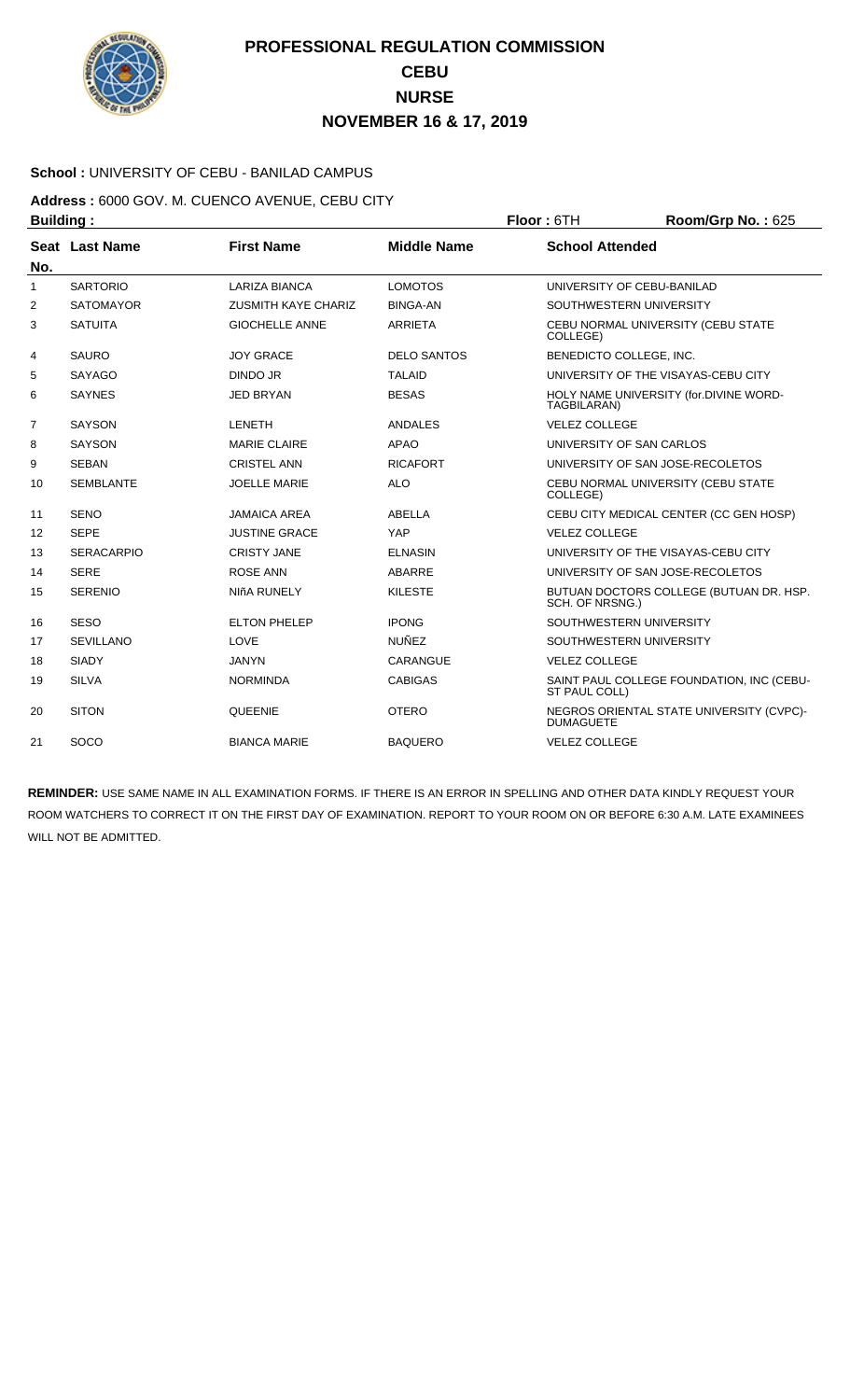

### **School :** UNIVERSITY OF CEBU - BANILAD CAMPUS

### **Address :** 6000 GOV. M. CUENCO AVENUE, CEBU CITY **Building : Floor :** 6TH **Room/Grp No. :** 626

| No.          | Seat Last Name  | <b>First Name</b>       | <b>Middle Name</b> | <b>School Attended</b>                                       |
|--------------|-----------------|-------------------------|--------------------|--------------------------------------------------------------|
| $\mathbf{1}$ | <b>SOCOBOS</b>  | <b>HANNA MARIE</b>      | AMIT               | UNIVERSITY OF SAN JOSE-RECOLETOS                             |
| 2            | <b>SOGOCIO</b>  | <b>KRISCHELSEA</b>      | VALDEZ             | NEGROS ORIENTAL STATE UNIVERSITY (CVPC)-<br><b>DUMAGUETE</b> |
| 3            | <b>SOMBILLA</b> | <b>KATE HONEYROSE</b>   | <b>VILLAGRACIA</b> | CEBU NORMAL UNIVERSITY (CEBU STATE<br>COLLEGE)               |
| 4            | <b>SOMBRIO</b>  | <b>HANNAH LEIGH</b>     | <b>ARNIO</b>       | <b>VELEZ COLLEGE</b>                                         |
| 5            | SOON            | <b>MATTHEW DOMINIC</b>  | <b>MIRANDA</b>     | CEBU NORMAL UNIVERSITY (CEBU STATE<br>COLLEGE)               |
| 6            | SOREÑO          | PRECY MAE               | <b>CABUAL</b>      | NEGROS ORIENTAL STATE UNIVERSITY (CVPC)-<br><b>DUMAGUETE</b> |
| 7            | <b>SORIANO</b>  | <b>IONY</b>             | <b>GETIO</b>       | SOUTHWESTERN UNIVERSITY                                      |
| 8            | <b>SOTONIEL</b> | <b>CHARISSA</b>         | <b>RUADIEL</b>     | UNIVERSITY OF CEBU-BANILAD                                   |
| 9            | <b>SUAN</b>     | <b>JANICE</b>           | <b>JUMAO-AS</b>    | UNIVERSITY OF THE VISAYAS-CEBU CITY                          |
| 10           | <b>SUAREZ</b>   | <b>CHRISTINE GLAIDA</b> | <b>ANZANO</b>      | UNIVERSITY OF BOHOL                                          |
| 11           | <b>SUAREZ</b>   | <b>RIZZA ARABELLE</b>   | <b>MELENCION</b>   | <b>VELEZ COLLEGE</b>                                         |
| 12           | <b>SUDARIA</b>  | <b>DOMINIC LLAYL</b>    | <b>ROLDAN</b>      | <b>VELEZ COLLEGE</b>                                         |
| 13           | <b>SULADAY</b>  | <b>ELVIGUIL</b>         | <b>BACARIZAS</b>   | MISAMIS UNIVERSITY-OZAMIS CITY                               |
| 14           | <b>SUMALJAG</b> | <b>DANIELLE KAYE</b>    | <b>MENDOZA</b>     | WESTERN LEYTE COLLEGE-ORMOC                                  |
| 15           | SY              | <b>MARY AJ ROSE</b>     | <b>CINCO</b>       | <b>VELEZ COLLEGE</b>                                         |
| 16           | <b>TABAMO</b>   | <b>JENSEN</b>           | <b>DOMINGO</b>     | BRENT HOSPITAL & COLLEGES, INC.-ZAMBOANGA<br><b>CITY</b>     |
| 17           | <b>TACLOB</b>   | <b>JOHN LLOYD</b>       | <b>BAGAYPO</b>     | DIPOLOG MEDICAL CENTER COLLEGE<br>FOUNDATION, INC            |
| 18           | <b>TACO</b>     | <b>ROMEL</b>            | <b>MEJOS</b>       | COLEGIO DE SAN LORENZO RUIZ DE MANILA, INC.                  |
| 19           | <b>TAGSIP</b>   | <b>APPLE</b>            | <b>GUNESTO</b>     | UNIVERSITY OF SAN CARLOS                                     |
| 20           | <b>TAHUP</b>    | <b>RUFFA MAE</b>        | <b>DENIEGA</b>     | UNIVERSITY OF CEBU IN LAPULAPU & MANDAUE                     |
| 21           | <b>TALADUA</b>  | <b>ERIN MITZ</b>        | <b>VILLAMIN</b>    | <b>CEBU DOCTORS UNIVERSITY</b>                               |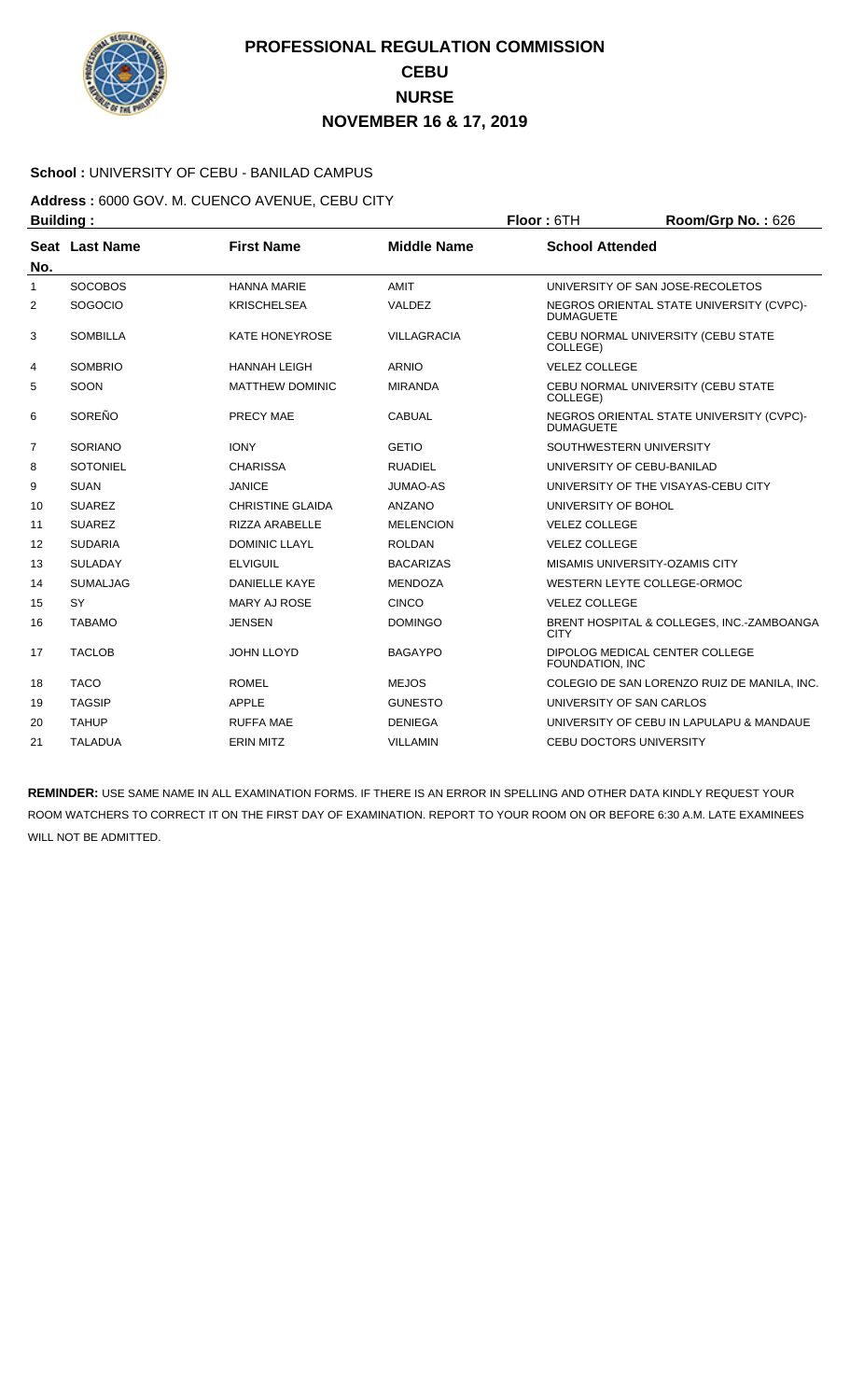

### **School :** UNIVERSITY OF CEBU - BANILAD CAMPUS

### **Address :** 6000 GOV. M. CUENCO AVENUE, CEBU CITY **Building : Floor :** 7TH **Room/Grp No. :** 702

| No.            | Seat Last Name    | <b>First Name</b>          | <b>Middle Name</b> | <b>School Attended</b>                                       |
|----------------|-------------------|----------------------------|--------------------|--------------------------------------------------------------|
| 1              | <b>TALAID</b>     | LIZA MA, MILAGROS          | <b>RUSIANA</b>     | CEBU INSTITUTE OF TECHNOLOGY - UNIVERSITY                    |
| 2              | <b>TALAMPAS</b>   | <b>SARAHJANE</b>           | <b>KADIL</b>       | DIPOLOG MEDICAL CENTER COLLEGE<br>FOUNDATION, INC            |
| 3              | <b>TAMANG</b>     | <b>JASMIN CLAIRE</b>       | <b>SARMIENTO</b>   | CEBU NORMAL UNIVERSITY (CEBU STATE<br>COLLEGE)               |
| 4              | <b>TAMBOBOY</b>   | <b>HONEY EDIAH</b>         | <b>PESCADERO</b>   | <b>VELEZ COLLEGE</b>                                         |
| 5              | <b>TAN</b>        | ANGELA MARIE               | <b>FLORES</b>      | <b>VELEZ COLLEGE</b>                                         |
| 6              | <b>TAN</b>        | <b>LANCE PHILLIP</b>       | <b>ANINO</b>       | <b>VELEZ COLLEGE</b>                                         |
| $\overline{7}$ | <b>TAN</b>        | <b>VAN CARMEL</b>          | ABADAY             | NEGROS ORIENTAL STATE UNIVERSITY (CVPC)-<br><b>DUMAGUETE</b> |
| 8              | <b>TAN</b>        | <b>VERGEL JIM</b>          | <b>MASDO</b>       | EASTERN VISAYAS CENTRAL COLLEGE                              |
| 9              | <b>TAÑAN</b>      | <b>ETHYL GRACE</b>         | <b>TANGENTE</b>    | CEBU INSTITUTE OF TECHNOLOGY - UNIVERSITY                    |
| 10             | <b>TANGAPA</b>    | <b>JUSYL CARMEL</b>        | <b>CARUANA</b>     | UNIVERSITY OF CEBU-BANILAD                                   |
| 11             | <b>TANGKAY</b>    | <b>MICHAEL VINCENT</b>     | <b>ZAFRA</b>       | UNIVERSITY OF THE VISAYAS-CEBU CITY                          |
| 12             | <b>TANGONAN</b>   | <b>ROMEL</b>               | <b>GONZALES</b>    | <b>CEBU SACRED HEART COLLEGE</b>                             |
| 13             | <b>TANGPUZ</b>    | <b>JOREL FRANCO ANTONE</b> | <b>NAVOTAS</b>     | CEBU NORMAL UNIVERSITY (CEBU STATE<br>COLLEGE)               |
| 14             | <b>TANJAY</b>     | <b>TRISHA JANE</b>         |                    | UNIVERSITY OF CEBU-BANILAD                                   |
| 15             | <b>TANUDTANUD</b> | <b>TESS</b>                | <b>SUAN</b>        | DE OCAMPO MEMORIAL COLLEGE                                   |
| 16             | <b>TAPALES</b>    | <b>ELIZABETH</b>           | <b>ALFECHE</b>     | SALAZAR INSTITUTE OF TECHNOLOGY-CEBU<br><b>CITY</b>          |
| 17             | <b>TAPIA</b>      | <b>GLENN MARTIN</b>        | <b>WAMAR</b>       | SOUTHWESTERN UNIVERSITY                                      |
| 18             | <b>TARIMAN</b>    | <b>SEAN EDSEL</b>          | LAPU-OS            | UNIVERSITY OF SAN CARLOS                                     |
| 19             | <b>TARROSA</b>    | <b>CAMILLE CHRISTINE</b>   | <b>JUDAVAL</b>     | <b>VELEZ COLLEGE</b>                                         |
| 20             | <b>TAYACTAC</b>   | <b>DEO KARLOU</b>          | COSTRAMOS          | FELIPE R. VERALLO MEMORIAL FOUNDATION                        |
| 21             | <b>TAYRUS</b>     | <b>JOCEL</b>               | <b>POLLESCAS</b>   | PHILIPPINE ADVENT COLLEGE, INC.                              |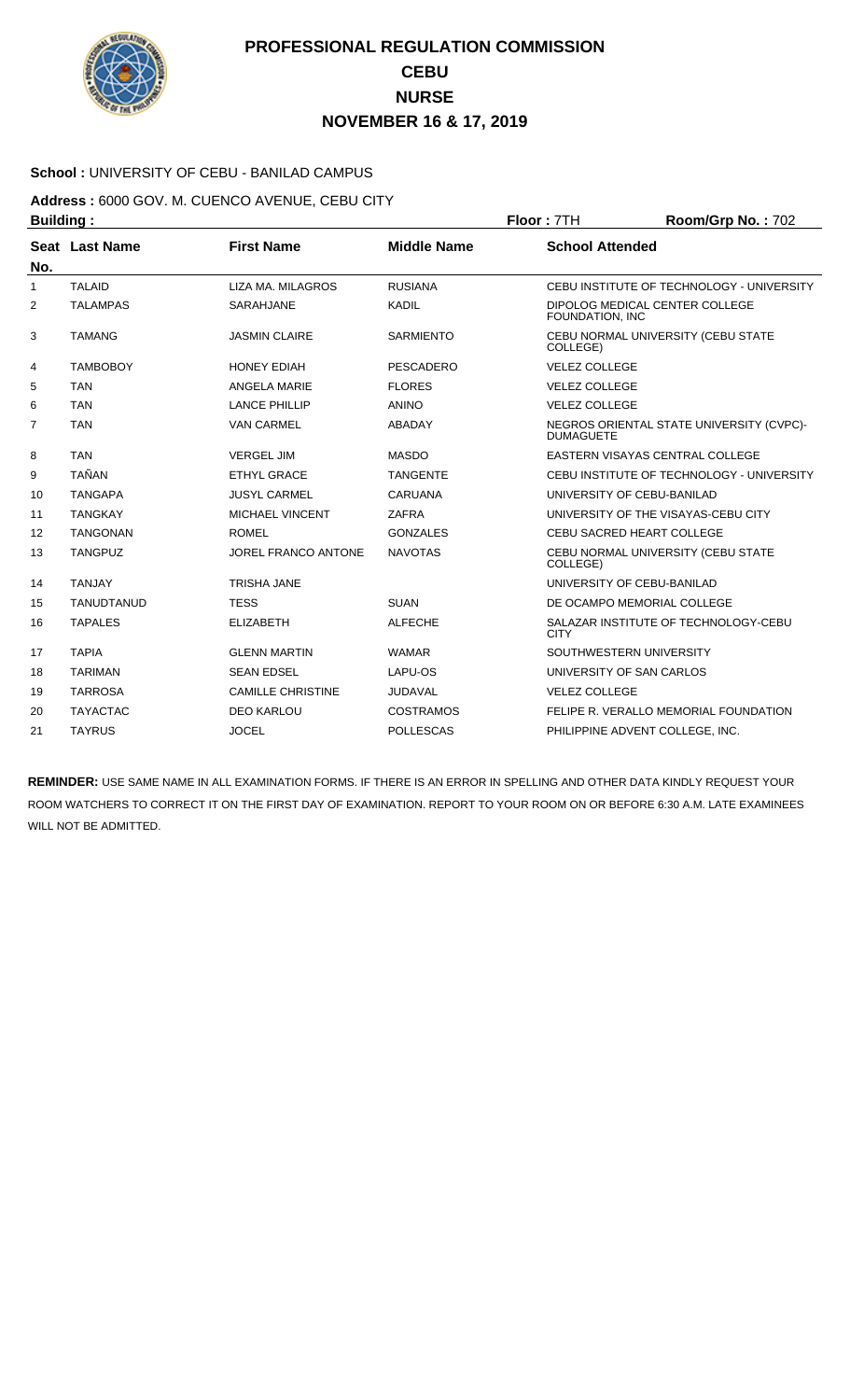

### **School :** UNIVERSITY OF CEBU - BANILAD CAMPUS

**Address :** 6000 GOV. M. CUENCO AVENUE, CEBU CITY **Building : Floor :** 7TH **Room/Grp No. :** 703

| No. | Seat Last Name   | <b>First Name</b>      | <b>Middle Name</b> | <b>School Attended</b>                                |
|-----|------------------|------------------------|--------------------|-------------------------------------------------------|
| 1   | <b>TECLING</b>   | <b>LEONILYN</b>        |                    | WESTERN LEYTE COLLEGE-ORMOC                           |
| 2   | <b>TECSON</b>    | <b>SHEANNE</b>         | <b>LATONIO</b>     | CEBU NORMAL UNIVERSITY (CEBU STATE<br>COLLEGE)        |
| 3   | <b>TEJANO</b>    | ANCHELA                | <b>DAITOL</b>      | UNIVERSITY OF CEBU-BANILAD                            |
| 4   | <b>TELMO</b>     | ANGELINE               | <b>DULANA</b>      | PALAWAN POLYTECHNIC COLLEGE, INC.                     |
| 5   | <b>TEODORO</b>   | <b>JESSICA</b>         | <b>CANENCIA</b>    | UNIVERSITY OF SAN CARLOS                              |
| 6   | <b>TEORICA</b>   | <b>CHARLIE</b>         | <b>MAYOL</b>       | UNIVERSITY OF CEBU-BANILAD                            |
| 7   | <b>TEVES</b>     | <b>JAMESON</b>         | <b>ZANORIA</b>     | UNIVERSITY OF CEBU-BANILAD                            |
| 8   | <b>TEVES</b>     | <b>NICO ORRIS</b>      | <b>JEMINA</b>      | SOUTHWESTERN UNIVERSITY                               |
| 9   | <b>TIGLEY</b>    | ROSELLE ANNE           | <b>VILLORDON</b>   | <b>CEBU DOCTORS UNIVERSITY</b>                        |
| 10  | <b>TIMBAL</b>    | <b>SHEANA</b>          | <b>MALON</b>       | HOLY NAME UNIVERSITY (for.DIVINE WORD-<br>TAGBILARAN) |
| 11  | <b>TINGCANG</b>  | <b>KRISTA RAE</b>      | <b>DELA CERNA</b>  | <b>CEBU DOCTORS UNIVERSITY</b>                        |
| 12  | <b>TINIO</b>     | <b>GLADY</b>           | <b>SARAJENA</b>    | <b>SURIGAO EDUCATION CENTER</b>                       |
| 13  | <b>TIOGANGCO</b> | <b>HANNA</b>           | <b>PULVERA</b>     | CEBU NORMAL UNIVERSITY (CEBU STATE<br>COLLEGE)        |
| 14  | <b>TOLENTINO</b> | <b>LYCHELL</b>         | <b>TARROJA</b>     | EMILIO AGUINALDO COLLEGE-DASMARIÑAS                   |
| 15  | <b>TOLER</b>     | <b>ARIS MAE</b>        | <b>SALARITAN</b>   | <b>VELEZ COLLEGE</b>                                  |
| 16  | <b>TONGCO</b>    | <b>RICA ADOREY</b>     | <b>BOLOS</b>       | NORTH DAVAO COLLEGE-TAGUM FOUNDATION                  |
| 17  | <b>TONSAY</b>    | <b>PAULINE THERESE</b> | <b>RUBIO</b>       | CEBU NORMAL UNIVERSITY (CEBU STATE<br>COLLEGE)        |
| 18  | <b>TORION</b>    | <b>SHIELA</b>          | <b>JULOM</b>       | SOUTHWESTERN UNIVERSITY                               |
| 19  | <b>TORRALBA</b>  | <b>FAITH MARIE</b>     | <b>ZERNA</b>       | UNIVERSITY OF SOUTHERN PHILIPPINES                    |
| 20  | <b>TORRALBA</b>  | <b>MAUREEN JADE</b>    | <b>BATOY</b>       | HOLY NAME UNIVERSITY (for.DIVINE WORD-<br>TAGBILARAN) |
| 21  | <b>TORREFIEL</b> | <b>IMECEL</b>          | <b>GABISON</b>     | UNIVERSITY OF CEBU-BANILAD                            |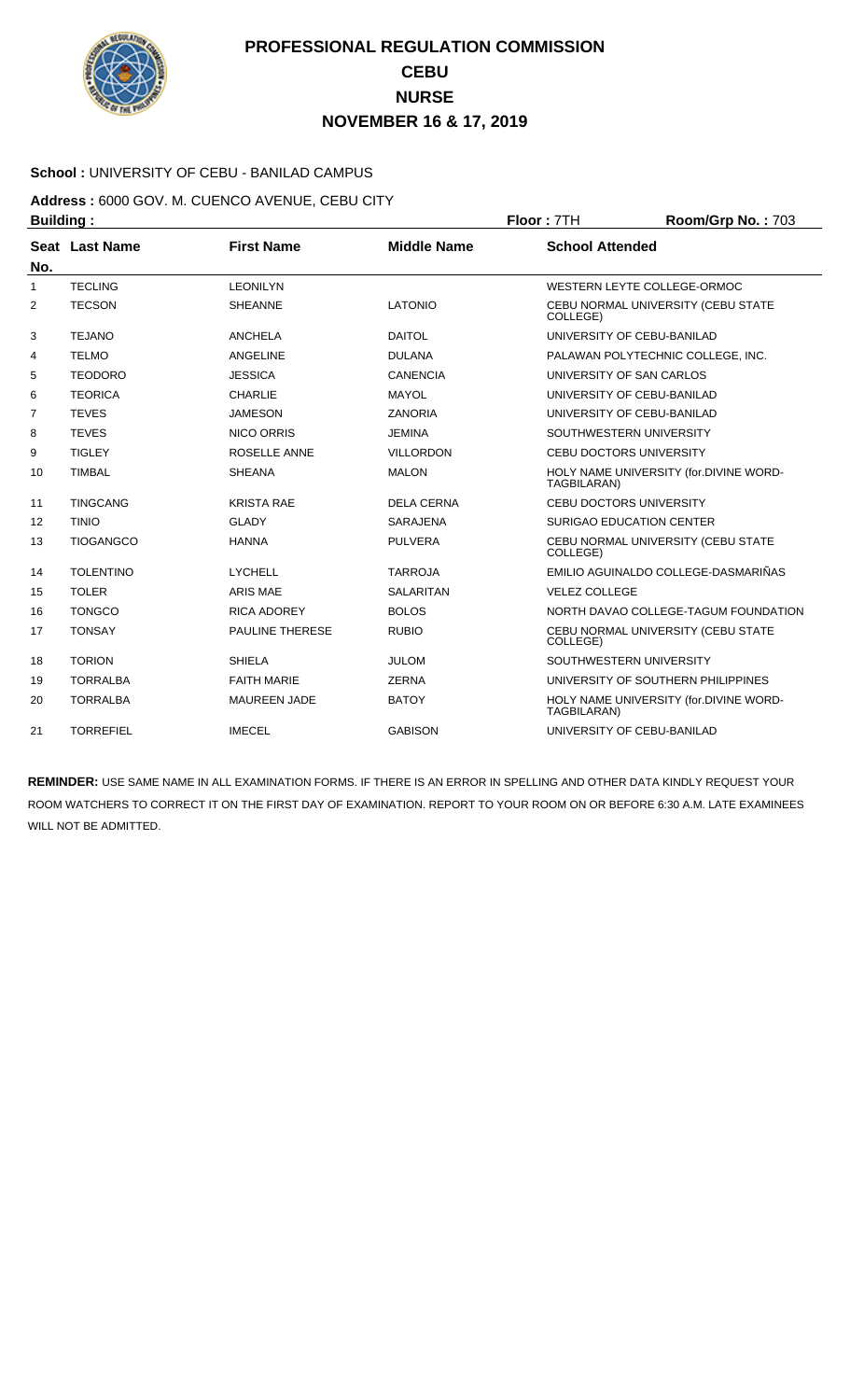

### **School :** UNIVERSITY OF CEBU - BANILAD CAMPUS

### **Address :** 6000 GOV. M. CUENCO AVENUE, CEBU CITY **Building : Floor : 7TH Room/Grp No. : 710**

| No. | Seat Last Name   | <b>First Name</b>      | <b>Middle Name</b> | <b>School Attended</b>                                       |
|-----|------------------|------------------------|--------------------|--------------------------------------------------------------|
| 1   | <b>TORREGOSA</b> | PHOEBE GAY             | <b>MENGUITO</b>    | <b>VELEZ COLLEGE</b>                                         |
| 2   | <b>TORRES</b>    | <b>DYANA</b>           | CORONADO           | <b>FOUNDATION UNIVERSITY</b>                                 |
| 3   | <b>TORRES</b>    | <b>STEPHANIE GRACE</b> | <b>YBIAS</b>       | NEGROS ORIENTAL STATE UNIVERSITY (CVPC)-<br><b>DUMAGUETE</b> |
| 4   | <b>TOYLO</b>     | <b>REGINE MAE</b>      | <b>ADLAO</b>       | CEBU SACRED HEART COLLEGE                                    |
| 5   | <b>TRADIO</b>    | <b>APOLLO</b>          | <b>MELENCION</b>   | MATER DEI COLLEGE-BOHOL                                      |
| 6   | <b>TRINIDAD</b>  | <b>KATHLENE</b>        | CREDO              | NEGROS ORIENTAL STATE UNIVERSITY (CVPC)-<br><b>DUMAGUETE</b> |
| 7   | <b>TUASON</b>    | <b>TRISHA NICOLE</b>   | <b>MIÑOZA</b>      | <b>VELEZ COLLEGE</b>                                         |
| 8   | <b>TUBI</b>      | <b>JOEY</b>            |                    | WESTERN LEYTE COLLEGE-ORMOC                                  |
| 9   | <b>TURNO</b>     | <b>CHARLYN</b>         | <b>BAISAC</b>      | SALAZAR INSTITUTE OF TECHNOLOGY-CEBU<br><b>CITY</b>          |
| 10  | <b>URSAL</b>     | <b>HANNAHLY CLISHA</b> | <b>MAXINO</b>      | CEBU CITY MEDICAL CENTER (CC GEN HOSP)                       |
| 11  | <b>URSAL</b>     | <b>PHILIPS</b>         | <b>YRAG</b>        | MISAMIS UNIVERSITY-OROQUIETA UNIT                            |
| 12  | UY               | <b>DANIELLE</b>        | UY                 | CEBU CITY MEDICAL CENTER (CC GEN HOSP)                       |
| 13  | UY               | <b>ERICA LAIZA</b>     | LADERA             | UNIVERSITY OF THE VISAYAS-CEBU CITY                          |
| 14  | UY               | <b>HANNAH MARIE</b>    | <b>CAÑETE</b>      | <b>VELEZ COLLEGE</b>                                         |
| 15  | VALCORZA         | <b>THELMA</b>          | <b>SALVADOR</b>    | MISAMIS UNIVERSITY-OZAMIS CITY                               |
| 16  | <b>VALENCIA</b>  | <b>KATRINA NICOLE</b>  | <b>TAYONG</b>      | UNIVERSITY OF CEBU IN LAPULAPU & MANDAUE                     |
| 17  | <b>VALER</b>     | <b>CRISHA JUNE</b>     | <b>ACERO</b>       | <b>VELEZ COLLEGE</b>                                         |
| 18  | <b>VALMERA</b>   | <b>JANICE</b>          | <b>GAVIOLA</b>     | VISAYAS STATE UNIVERSITY (for.VISCA,LSU.)-<br><b>BAYBAY</b>  |
| 19  | <b>VARGAS</b>    | NIÑA ALTA-RICCA        | <b>CAHAMBING</b>   | CEBU NORMAL UNIVERSITY (CEBU STATE<br>COLLEGE)               |
| 20  | <b>VARONA</b>    | <b>MARGIE JOVITA</b>   | PEDRERA            | WESTERN LEYTE COLLEGE-ORMOC                                  |
| 21  | VASQUEZ          | ALEXANDRA ANGELICA     | <b>DELOS REYES</b> | DIPOLOG MEDICAL CENTER COLLEGE<br>FOUNDATION, INC            |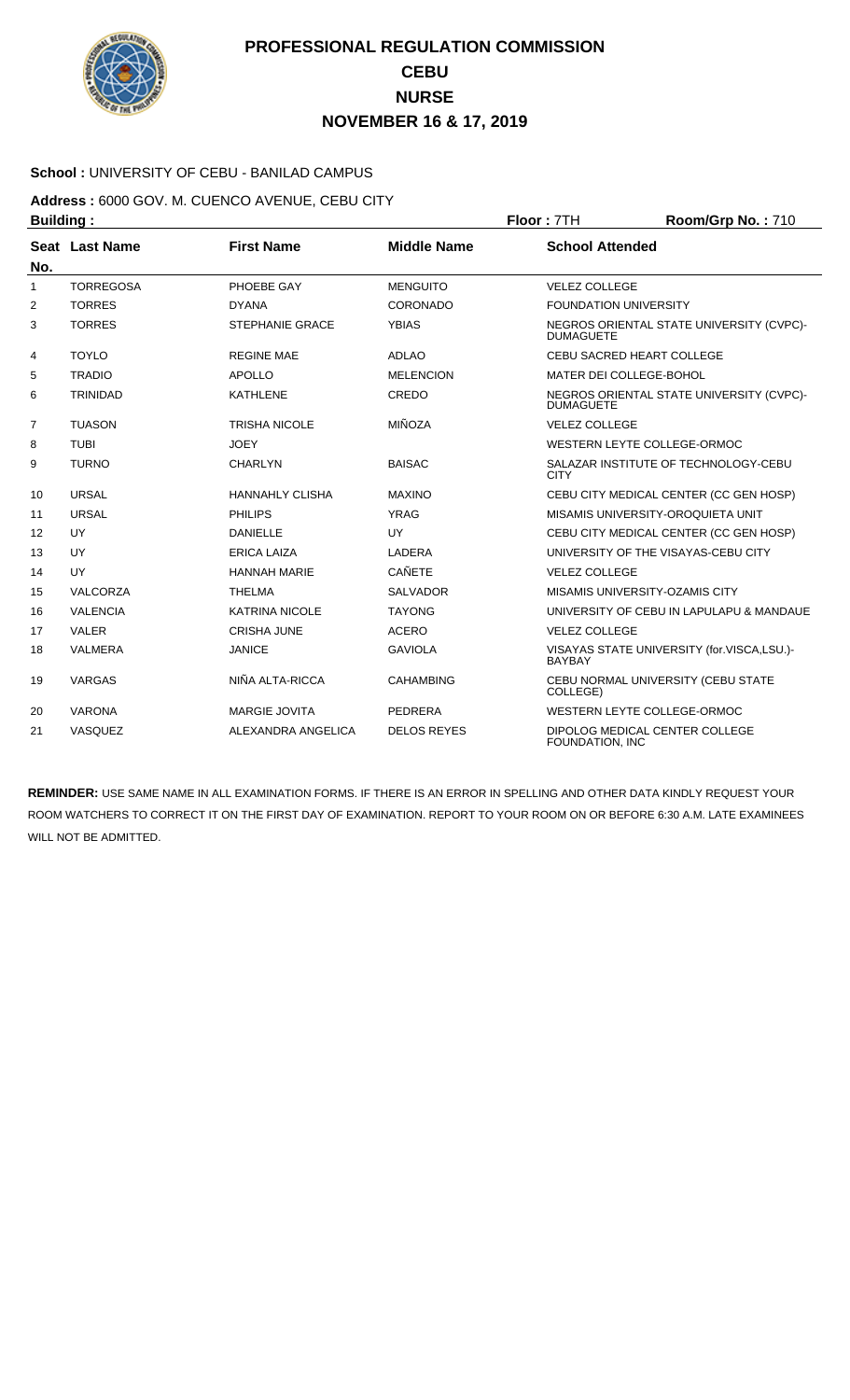

### **School :** UNIVERSITY OF CEBU - BANILAD CAMPUS

**Address :** 6000 GOV. M. CUENCO AVENUE, CEBU CITY **Building : Floor :** 7TH **Room/Grp No. :** 711

| No.            | Seat Last Name      | <b>First Name</b>       | <b>Middle Name</b> | <b>School Attended</b>                                       |
|----------------|---------------------|-------------------------|--------------------|--------------------------------------------------------------|
| 1              | VELEZ               | <b>ANNETTE</b>          | ARAO-ARAO          | <b>VELEZ COLLEGE</b>                                         |
| $\overline{2}$ | <b>VENENOSO</b>     | <b>JUDE</b>             | <b>VALENCIA</b>    | NEGROS ORIENTAL STATE UNIVERSITY (CVPC)-<br><b>DUMAGUETE</b> |
| 3              | <b>VENTURES</b>     | <b>EVELYN</b>           | <b>MARGATE</b>     | UNIVERSITY OF BOHOL                                          |
| 4              | <b>VERDIDA</b>      | <b>KATE MICA</b>        | <b>NUDALO</b>      | CEBU CITY MEDICAL CENTER (CC GEN HOSP)                       |
| 5              | <b>VERDIDA</b>      | <b>NULSIE</b>           | <b>DAAN</b>        | UNIVERSITY OF THE VISAYAS-CEBU CITY                          |
| 6              | <b>VERGARA</b>      | <b>DESIREE</b>          | <b>SAGALONGOS</b>  | <b>VELEZ COLLEGE</b>                                         |
| 7              | <b>VIDAL</b>        | <b>APOLLNES</b>         | <b>CUIZON</b>      | UNIVERSITY OF THE VISAYAS-MANDAUE CITY                       |
| 8              | <b>VIDAL</b>        | <b>KYLE MER</b>         | <b>BULANDUS</b>    | CEBU CITY MEDICAL CENTER (CC GEN HOSP)                       |
| 9              | <b>VIGO</b>         | <b>EMILROSE</b>         | <b>CASILES</b>     | CEBU INSTITUTE OF TECHNOLOGY - UNIVERSITY                    |
| 10             | <b>VILLA</b>        | <b>LYKA DIANA</b>       | <b>SARIEGO</b>     | CEBU NORMAL UNIVERSITY (CEBU STATE<br>COLLEGE)               |
| 11             | <b>VILLACARLOS</b>  | <b>MIGUEL</b>           | <b>PACIFICO</b>    | SAINT PAUL COLLEGE FOUNDATION, INC (CEBU-<br>ST PAUL COLL)   |
| 12             | <b>VILLACARLOS</b>  | <b>RIZEL</b>            | <b>NARANDAN</b>    | <b>WEST NEGROS COLLEGE</b>                                   |
| 13             | VILLADAREZ          | <b>APRIL ROSE</b>       | <b>ADAZA</b>       | <b>MEDINA COLLEGE-IPIL</b>                                   |
| 14             | <b>VILLAFLOR</b>    | <b>MARIA ROSARIO</b>    | <b>TANGHAL</b>     | SOUTHWESTERN UNIVERSITY                                      |
| 15             | <b>VILLAFLORES</b>  | <b>DESIREE</b>          | LARA               | UNIVERSITY OF THE VISAYAS-CEBU CITY                          |
| 16             | VILLAGONZALO        | <b>LIAN ROSE</b>        |                    | UNIVERSITY OF SAN JOSE-RECOLETOS                             |
| 17             | <b>VILLAHERMOSA</b> | <b>OBED JOSEPH</b>      | <b>SIMOLDE</b>     | <b>CEBU DOCTORS UNIVERSITY</b>                               |
| 18             | <b>VILLALOBOS</b>   | <b>MARLON NATHANIEL</b> | VASQUEZ            | WORLD CITI COLLEGES, QUEZON CITY (QUEZON<br>CITY M.C.C)      |
| 19             | <b>VILLAMERO</b>    | <b>RUSJEN CLAIRE</b>    | <b>GENERALAO</b>   | UNIVERSITY OF SAN JOSE-RECOLETOS                             |
| 20             | <b>VILLAMOR</b>     | <b>ELLANE</b>           | <b>ENGBINO</b>     | UNIVERSITY OF SAN JOSE-RECOLETOS                             |
| 21             | <b>VILLAMOR</b>     | <b>ERICA MAE</b>        |                    | UNIVERSITY OF SAN JOSE-RECOLETOS                             |